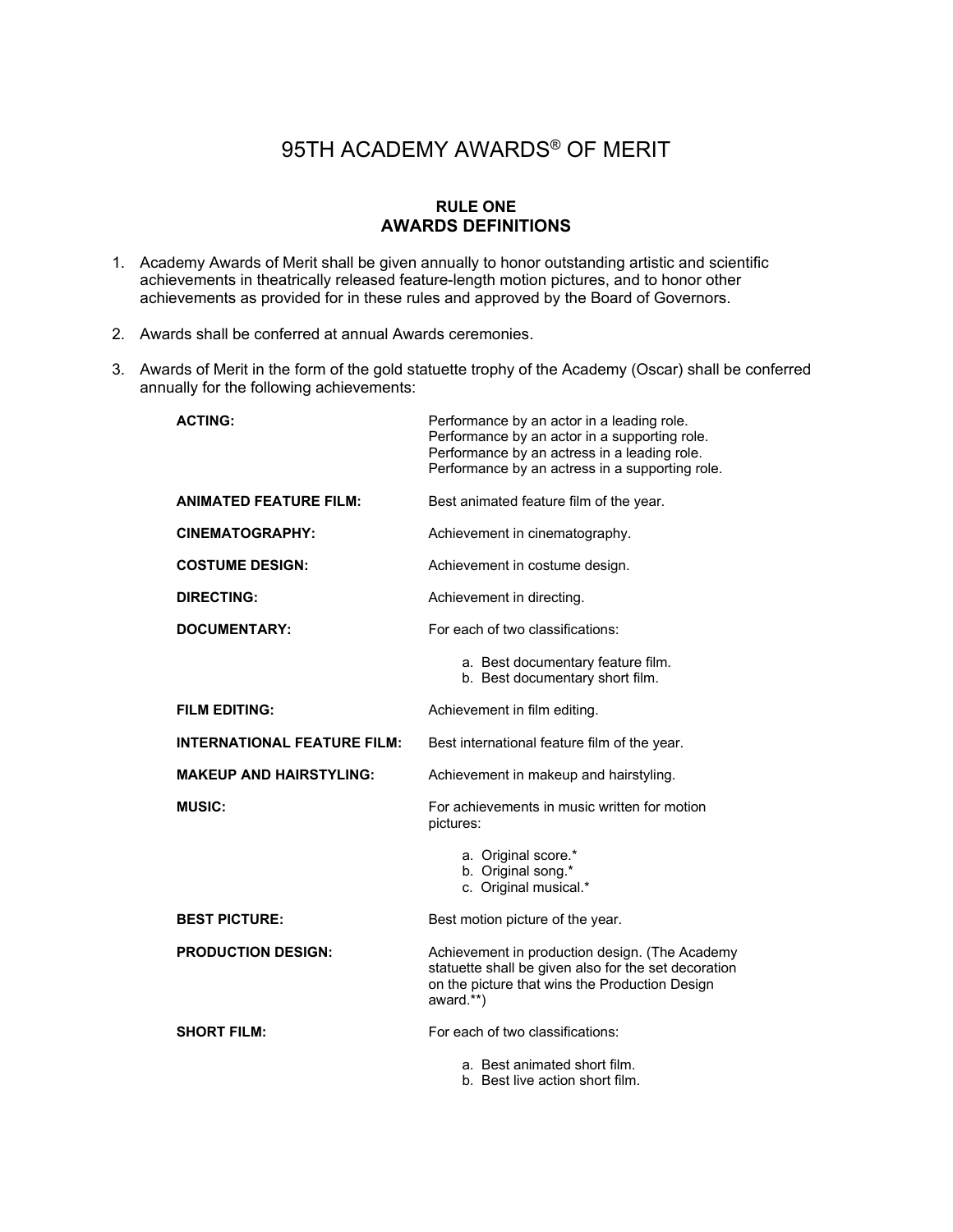| <b>SOUND:</b>          | Achievement in sound.            |
|------------------------|----------------------------------|
| <b>VISUAL EFFECTS:</b> | Achievement in visual effects.   |
| <b>WRITING:</b>        | For each of two classifications: |
|                        | a. Adapted screenplay.           |

\* May not be given every year. See special rules for this category for conditions of presentation.

- \*\* See special rules for this category for conditions of presentation for animated feature films.
- 4. The following Governors Awards shall be given at such times as in the judgment of the Board of Governors there are deserving recipients, but are not necessarily given each year:
	- a. IRVING G. THALBERG MEMORIAL AWARD (Thalberg Head). This award shall be given to a creative producer whose body of work reflects a consistently high quality of motion picture production. (See Rule Twenty-three.)

b. Original screenplay.

- b. JEAN HERSHOLT HUMANITARIAN AWARD (Statuette). This award shall be given to an individual in the motion picture arts and sciences whose humanitarian efforts have brought credit to the industry. (See Rule Twenty-three.)
- c. THE HONORARY AWARD (Statuette). This award shall be given to honor extraordinary distinction in lifetime achievement, exceptional contributions to the state of motion picture arts and sciences, or for outstanding service to the Academy. (See Rule Twenty-three.)
- 5. The following Special Awards may be given at such times as in the judgment of the Board of Governors there are deserving recipients, but are not necessarily given each year:
	- a. SPECIAL ACHIEVEMENT AWARD (Statuette). (See Rule Twenty-four.)
	- b. SCIENTIFIC AND TECHNICAL AWARDS. (See Rule Eighteen.)
	- c. GORDON E. SAWYER AWARD (Statuette). (See Rule Twenty-five.)
	- d. JOHN A. BONNER AWARD (Medallion). (See Rule Twenty-five.)
	- e. AWARD OF COMMENDATION (Special Plaque). (See Rule Twenty-five.)
	- f. OTHER SPECIAL AWARDS shall be given at such times as in the judgment of the Board of Governors there is a deserving recipient, but not necessarily each year. They shall be in such form as the Board of Governors may decide.

### **RULE TWO ELIGIBILITY**

- 1. Eligibility for Academy Awards consideration is subject to Rules Two and Three, and to those special rules approved by the Board of Governors that follow.
- 2. All eligible motion pictures, unless otherwise noted (see Paragraph 9, below), must be:
	- a. feature length (defined as over 40 minutes),
	- b. publicly exhibited by means of 35mm or 70mm film, or in a 24- or 48-frame progressive scan Digital Cinema format with a minimum projector resolution of 2048 by 1080 pixels, source image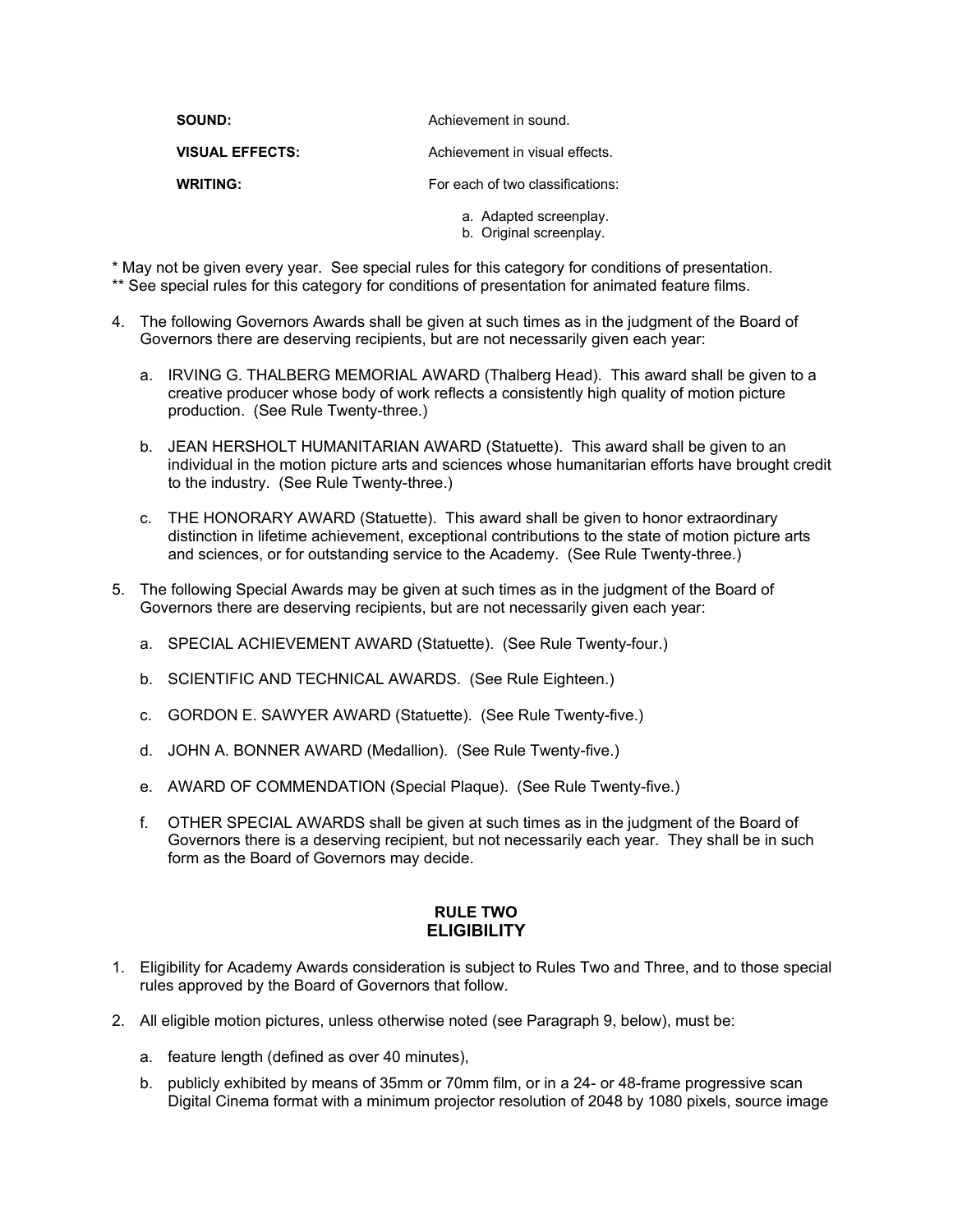format conforming to ST 428-1:2006 D-Cinema Distribution Master – Image Characteristics; image compression (if used) conforming to ISO/IEC 15444-1 (JPEG 2000); and image and sound files packaged as Digital Cinema Packages (DCPs) in the "SMPTE DCP" format. SMPTE DCP refers to SMPTE ST 429-2:2020 D-Cinema Packaging – DCP Operational Constraints and related specifications. (Blu-ray format does not meet Digital Cinema requirements.)

The audio in a Digital Cinema Package (DCP) is typically 5.1 or 7.1 channels of discrete audio. The minimum for a non-mono configuration of the audio shall be three channels as Left, Center, Right (a Left/Right configuration is not acceptable in a theatrical environment). In addition to channel-based audio, object-based audio may also be present as an immersive audio bitstream.

The discrete audio data shall be formatted in conformance with SMPTE ST 429-3:2007 D-Cinema Packaging – Sound and Picture Track File, SMPTE ST 428-2:2006 D-Cinema Distribution Master – Audio Characteristics and SMPTE ST 428-12:2013 D-Cinema Distribution Master Common Audio Channels and Soundfield Groups. Immersive audio, if present, shall be formatted in conformance with SMPTE ST 2098-2:2019 Immersive Audio Bitstream Specification and SMPTE 429-18:2019 D-Cinema Packaging – Immersive Audio Track File and packaged in conformance with SMPTE 429-19:2019 D-Cinema Packaging – DCP Operational Constraints for Immersive Audio,

- c. for paid admission in a commercial motion picture theater in one of the six qualifying U.S. metro areas: Los Angeles County; City of New York [five boroughs]; the Bay Area [counties of San Francisco, Marin, Alameda, San Mateo and Contra Costa]; Chicago [Cook County, Illinois]; Miami [Miami-Dade County, Florida]; and Atlanta [Fulton County, Georgia],
- d. for a theatrical qualifying run of at least seven consecutive days in the same commercial motion picture theater, during which period screenings must occur at least three times daily, with at least one screening beginning between 6 p.m. and 10 p.m. daily,
- e. advertised and exploited during their theatrical qualifying run in a manner normal and customary to theatrical feature distribution practices, and
- f. released within the Awards year deadlines specified in Rule Three.
- g. Drive-in theaters are included as a qualifying commercial venue in the above metro areas. Films must run for seven consecutive days with at least one screening daily.
- 3. Films that, in any version, receive their first public exhibition or distribution in any manner other than as a theatrical motion picture release will not be eligible for Academy Awards in any category. Nontheatrical public exhibition or distribution includes but is not limited to:
	- Broadcast and cable television
	- PPV/VOD
	- DVD distribution
	- Inflight airline distribution
	- Internet transmission

Motion pictures released in such nontheatrical media **on or after the first day of their theatrical qualifying run remain eligible.** Also, up to fifteen percent of the running time of a film may be shown in a nontheatrical medium prior to the film's qualifying run. (See also Paragraph 10 below.)

Film festivals may provide films online through either a transactional pay wall or password-protected entry, which will not affect the films' eligibility for future Academy qualification. The Academy will allow an exemption for those films that are released online through a festival's online platform, provided the filmmaker(s) submit proof of inclusion in the festival. With these provisions, films will be expected to comply with all other eligibility requirements for the 95th Academy Awards.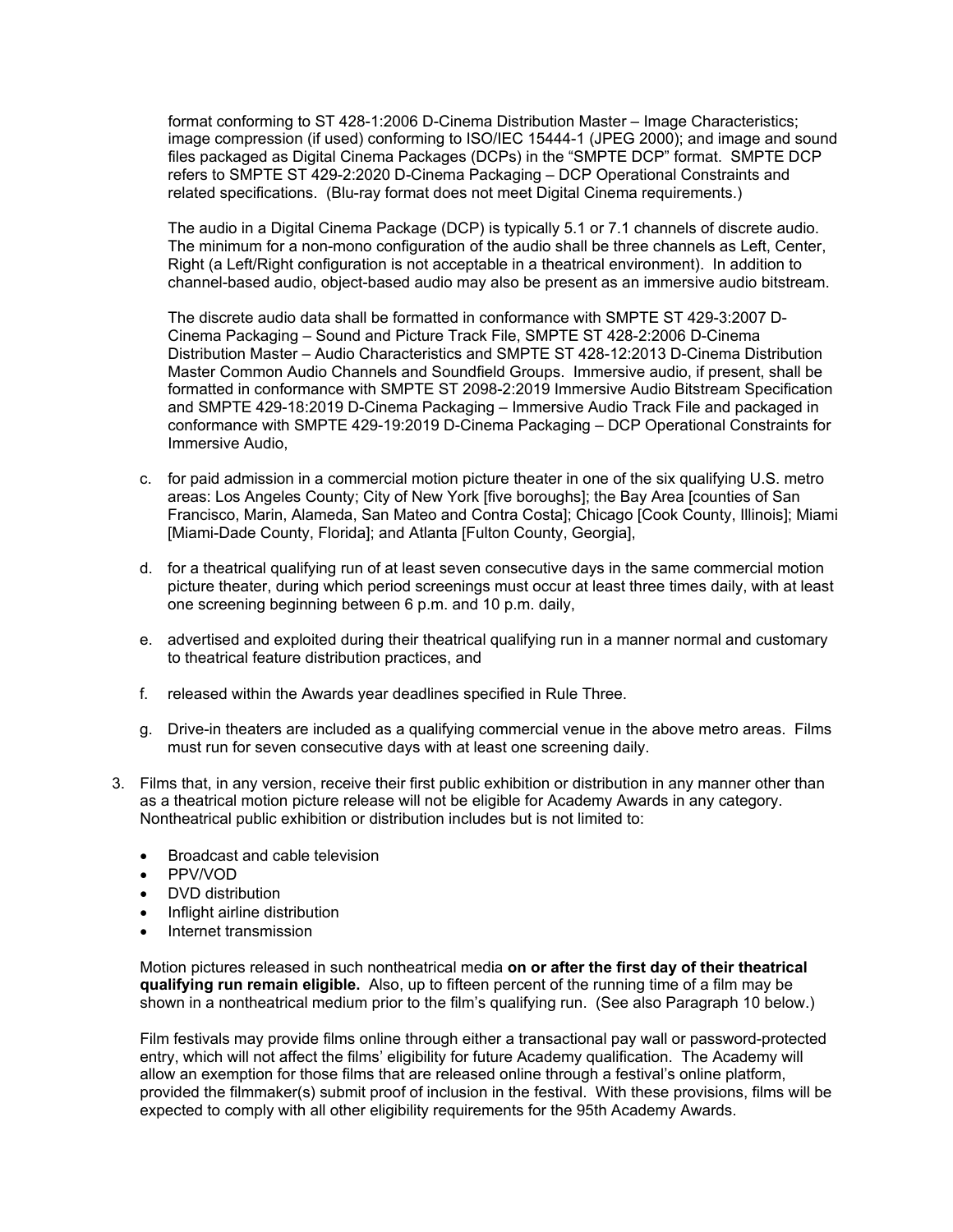- 4. Eligibility is contingent on the receipt by the Academy of a completed Oscars Submission Form (General Entry), to be signed by the film's producer or distributor (unless waived by the Academy). DVDs or DCPs are not accepted in lieu of, or in addition to, the Oscars Submission Form. The Oscars Submission Form is accessible online at the Academy's Awards Submission site. The submission shall include:
	- a. full, complete and authentic screen credits,
	- b. the name of the commercial motion picture theater where the film has screened, and
	- c. the dates and times of the theatrical qualifying run.
- 5. Eligibility for all awards shall first be determined by credits as they appear on the screen and/or as certified to the Academy by the producing companies, but final determination in any event shall be made by the Academy. The Academy shall not be bound by any contract or agreement relating to the sharing or giving of credit, and reserves the right to make its own determination of credit for purposes of Awards consideration.
- 6. In the event of any dispute concerning credits, the Academy reserves the right to declare any achievement ineligible or, alternatively, to reject all claims to credit, list credits as being in controversy, and withhold any award until the dispute is resolved.
- 7. The alteration of an achievement by changing a picture from the version shown in the theatrical qualifying run, upon which eligibility is based, shall subject such achievement to the risk of being declared ineligible by the Board of Governors.
- 8. Submissions which are essentially recordings of performances that were originally produced for another medium are not eligible for Awards consideration.
- 9. Motion pictures from all countries shall be eligible for the annual awards listed in Rule One Paragraph 3, as long as they satisfy the requirements of the other applicable rules and contain accurate and legible English-language subtitles if released in a language other than English.
- 10. Exceptions to the eligibility requirements and methods of qualifying listed in Rules Two and Three appear in the Special Rules for the Animated Feature Film award (see Rule Seven), the Documentary awards (see Rule Eleven), the International Feature Film award (see Rule Thirteen), the Music awards (see Rule Fifteen), and the Short Film awards (see Rule Nineteen).
- 11. The Academy shall resolve all questions of eligibility and rules.

# **RULE THREE THE AWARDS YEAR AND DEADLINES**

- 1. The required theatrical qualifying run (described in Rule Two Paragraph 2) must begin between **January 1, 2022**, and **December 31, 2022**.
- 2. A motion picture first theatrically exhibited **inside** the U.S. prior to the theatrical qualifying run shall be eligible for submission, provided the prior exhibition is a theatrical preview or festival screening, or takes place in a commercial motion picture theater after January 1, 2021. No nontheatrical public exhibition or distribution may occur prior to the first day of the theatrical qualifying run.
- 3. A motion picture first theatrically exhibited **outside** the U.S. prior to the theatrical qualifying run shall be eligible for submission, provided the prior exhibition takes place in a commercial motion picture theater after January 1, 2021. After the start of its initial theatrical engagement, a picture may be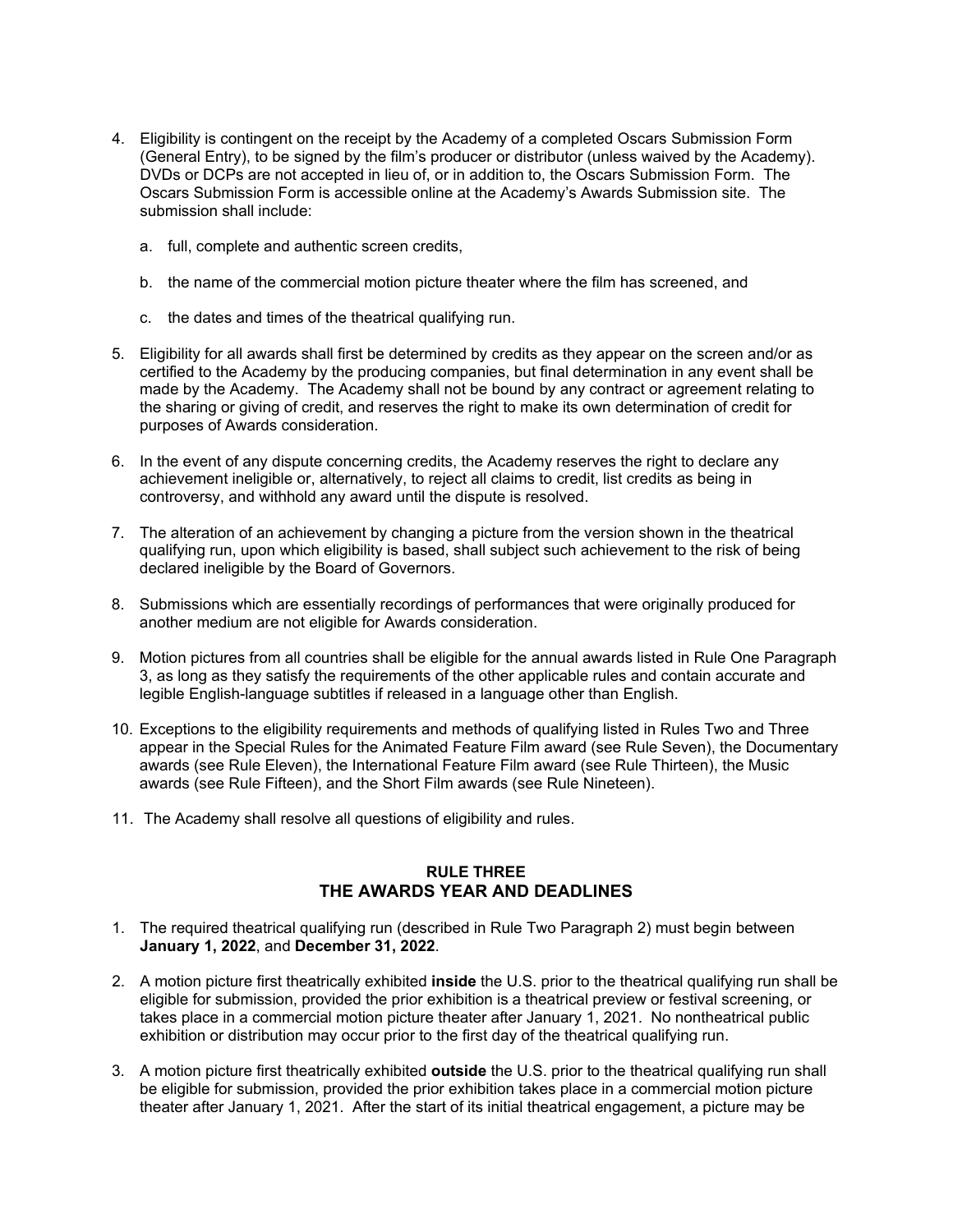exhibited on television and other nontheatrical media, provided those exhibitions occur **outside** the U.S. **Inside** the U.S., no nontheatrical public exhibition or distribution may occur prior to the first day of the theatrical qualifying run.

- 4. Each picture may have only one theatrical qualifying run. The earliest theatrical exhibition that meets such definition shall be designated the picture's qualifying run.
- 5. The Oscars Submission Form (General Entry) and the film's full screen credits may be submitted to the Academy prior to the theatrical qualifying run, but not later than 60 days after such opening. However, all Oscars Submission Forms (General Entry) and accompanying full screen credits must be submitted to the Academy by **5 p.m. PT on Tuesday, November 15, 2022**.
- 6. If the film's theatrical qualifying run occurs after December 1, 2022, the name of the qualifying theater and the dates and screening times of the run must be submitted to the Academy by **5 p.m. PT on Friday, December 2, 2022**.
- 7. **Friday, December 9, 2022**, is the last day to withdraw a film from Academy Awards consideration.
- 8. Exceptions to the above eligibility periods and submission deadlines appear in the Special Rules for the Animated Feature Film award (see Rule Seven), the Documentary awards (see Rule Eleven), the International Feature Film award (see Rule Thirteen), and the Short Film awards (see Rule Nineteen).

## **RULE FOUR SUBMISSION**

- 1. "Every award shall be conditioned upon the delivery to the Academy of one print or one copy of every film nominated for final balloting for all Academy Awards. Such print or copy shall be in a format and of a quality equivalent to the film's theatrical release; if a film exists in more than one format, then the version deposited shall be the film print. Such print or copy shall become the property of the Academy, with the proviso, however, that the Academy shall not use such print or copy for commercial gain. Such print or copy shall be deposited with the Academy and, subject to matters not within its control, shall be screened by the Academy for the membership in advance of distribution of final ballots." (Academy Bylaws, Article VIII, Section 6.)
- 2. "Every award shall be conditioned upon the execution and delivery to the Academy by the recipient thereof of a receipt and agreement reading as follows:

I hereby acknowledge receipt of Academy Regulations for use of the Academy Award statuette and the phrase "Academy Award(s)" in advertising. In consideration of the signing of a similar agreement by other Academy Award nominees, I agree to comply with said regulations. I understand that on (date) I may receive from you a replica of your copyrighted statuette, commonly known as the "Oscar," as an award for (category) – (film title). I acknowledge that my receipt of said replica does not entitle me to any right whatever in your copyright, trade-mark and service-mark of said statuette and that only the physical replica itself shall belong to me. In consideration of your delivering said replica to me, I agree to comply with your rules and regulations respecting its use and not to sell or otherwise dispose of it or any other "Oscar" replica I have been awarded or have received, nor permit it or any other "Oscar" replica I have been awarded or have received to be sold or disposed of by operation of law, without first offering to sell it to you for the sum of \$1.00. You shall have thirty days after any such offer is made to you within which to accept it. This agreement shall be binding not only on me, but also on my heirs, legatees, executors, administrators, estate, successors and assigns. My legatees and heirs shall have the right to acquire any "Oscar" statuette replica I have received, if it becomes part of my estate, subject to this agreement.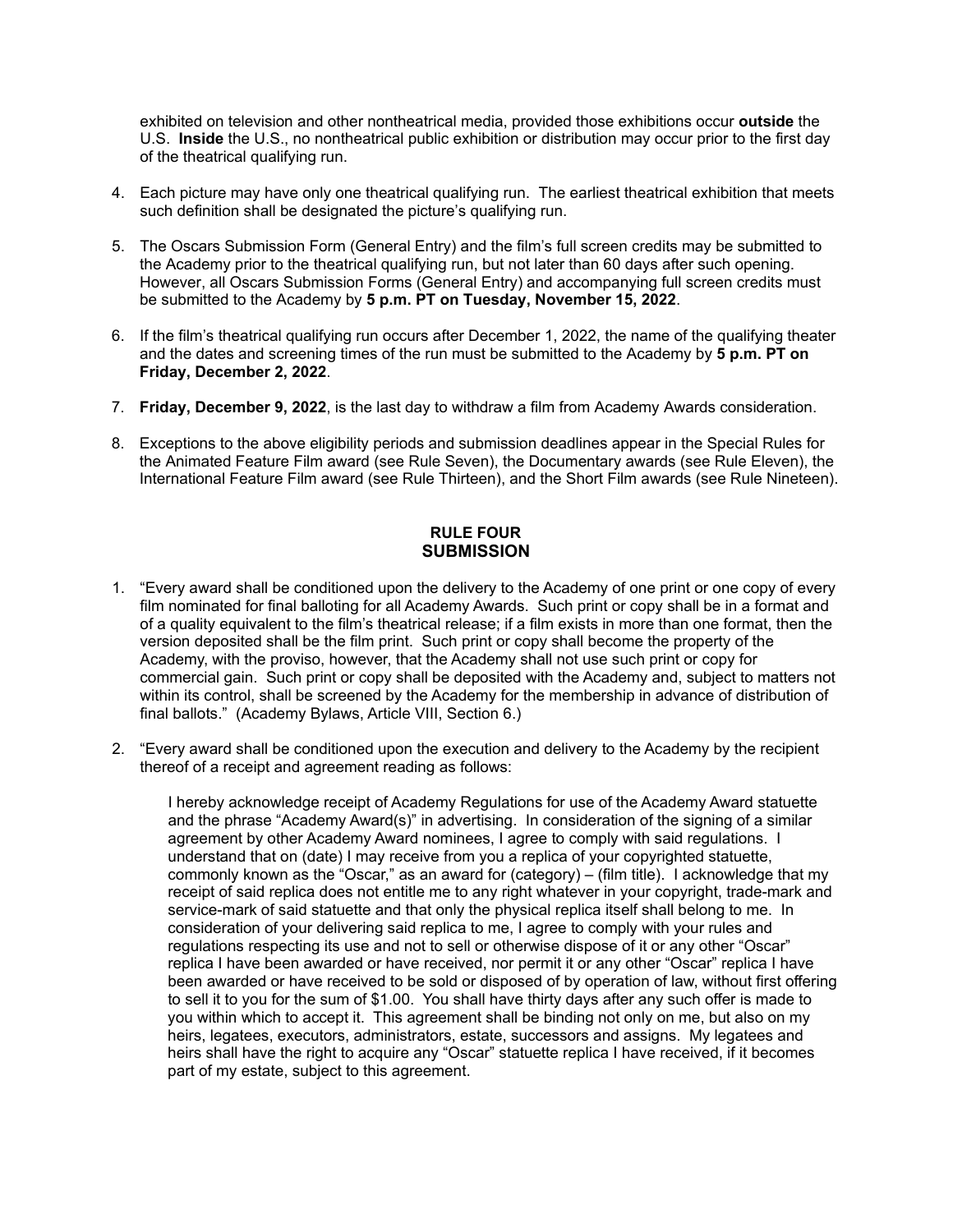I agree that if I have heretofore received any Academy trophy I shall be bound by this receipt and agreement with the same force and effect as though I had executed and delivered the same in consideration of receiving such trophy." (Academy Bylaws, Article VIII, Section 7.)

3. In submitting a film for Academy Awards consideration in any category, the film's owners are deemed to have conveyed to the Academy the right to choose excerpts from the film and from all approved and available promotional materials relating to the film, including publicity stills, posters and electronic press kits, which are submitted to the Academy in connection with the film's Awards consideration, for incorporation by the Academy at its sole discretion, into the Academy Awards telecast for the year in which the film is in competition, and into all other media content produced by the Academy relating to films submitted for Awards consideration, which is not disparaging of those films, for exhibition by the Academy and its licensees in all forms of media until 30 days following the Academy Awards telecast. The owners also convey the right to use excerpts from such films and promotional materials subsequently for any nonprofit purposes of the Academy Museum, the Academy Foundation or Academy websites, in each case subject to the Academy's compliance with all applicable guild requirements relating to such uses. The owners shall have obtained all the aforementioned rights from the talent appearing in the film, as well as all other represented personnel. Owners of nominated films are obligated, if requested, to submit to the Academy a high-definition digital videotape of the film in either D-5 or HDCAM format and of all approved promotional materials relating to the film, in the highest quality formats available, no later than five days following the Academy's request for such materials. The Academy will maintain all materials under appropriate security. Owners of films submitted for Academy Awards consideration which receive a nomination must submit a 35mm or 70mm film print or unencrypted DCP to the Academy Film Archive for preservation purposes no later than one year following the nomination announcement. Film prints and DCI compliant DCPs must also be supplied immediately following the announcement to be screened at Academy venues for voting purposes.

### **RULE FIVE BALLOTING AND NOMINATIONS**

- 1. Voting on all achievements shall be restricted to active and life Academy members.
- 2. All eligible films will be listed by the Academy on Reminder Lists of Eligible Releases for specific categories. Before the Academy makes the Reminder Lists available to voters, releasing companies may be required to check their productions as they will appear in the Reminder Lists and assume full responsibility for errors and omissions.
- 3. Individual reminder lists from which the nominations are voted shall refer only to the film in which the achievement was made, and not to any individual responsible, except in the case of nominations for Acting achievements, which name both the individual and the one picture wherein the achievement occurred.
- 4. Voting for nominations and awards shall be by secret ballot. Ballots shall be made available by the Academy, and completed ballots shall be received and tabulated by a firm of certified public accountants designated by the Academy President.
- 5. In the nominations voting, the marking and tabulation of all ballots shall be according to the preferential, weighted average, or reweighted range voting system. Votes for achievements in motion pictures not on the Reminder List will not be counted in the nominations balloting. Tabulation of final ballots shall be according to the plurality or preferential system. **No "write-in" votes shall be counted on the final ballot.**
- 6. Not more than five nominations shall be made for each award, except for the Best Picture award, which shall have ten nominations.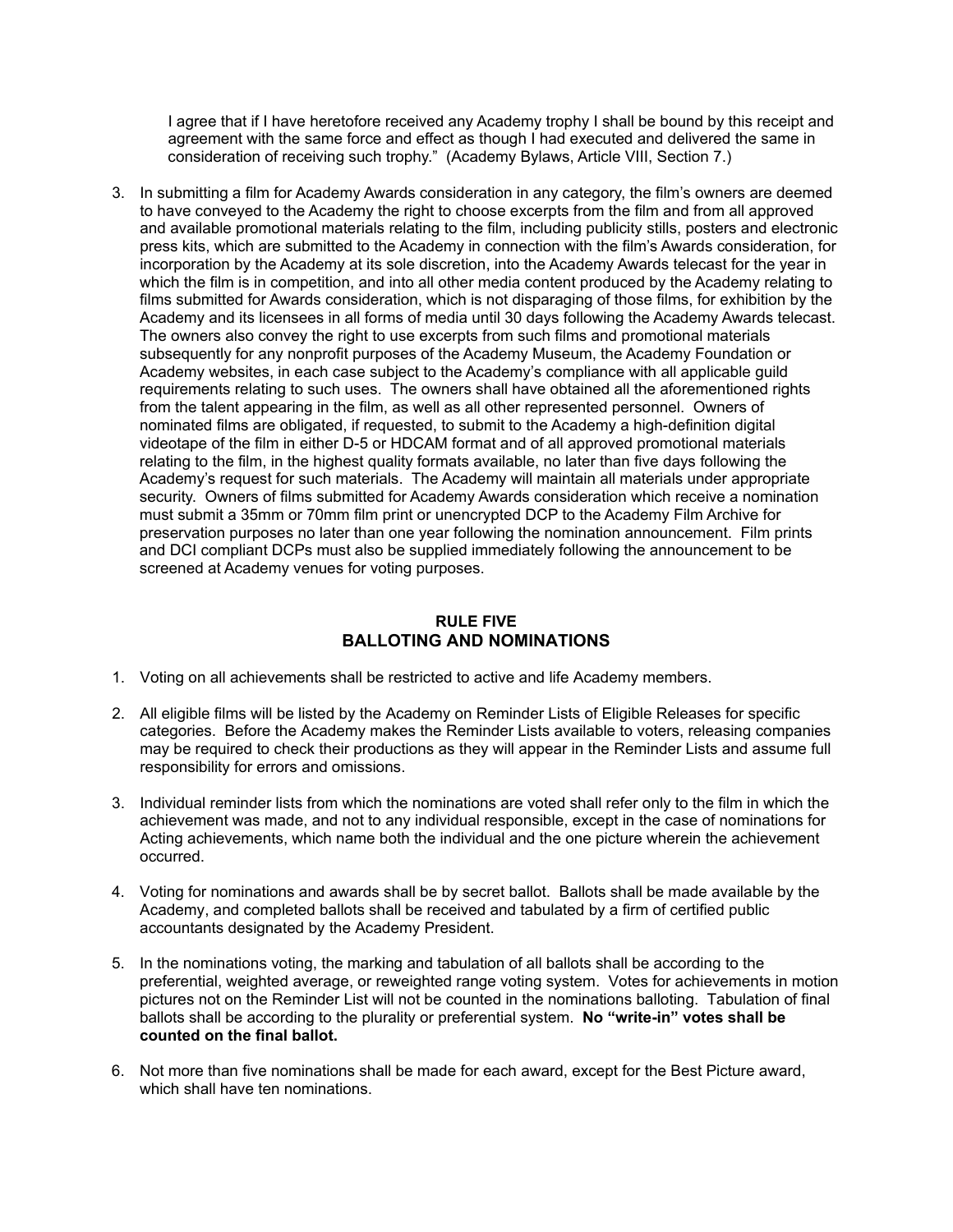- 7. In the event a nominated achievement is declared ineligible by the Academy, it shall not be replaced, and the category will remain with one less nomination.
- 8. In the event that an achievement voted an award was done in collaboration, each of the eligible collaborators shall receive an award unless the number of awards is specifically limited by a category's special rules. In the event of a tie for first place in the final balloting, awards shall be given for both achievements.
- 9. The Board of Governors shall provide for such screenings or special meetings as may be desirable to insure a full and fair consideration of the merits of all eligible achievements.
- 10. Each branch or other designated committee shall be permitted to formulate its own special rules, provided the final ballot presents not more than five achievements in each category, and that nominations and final voting in each category are restricted to active and life Academy members. All rules shall be presented for approval to the Board of Governors before implementation.
- 11. Exceptions to the above listing in the Reminder Lists and nominations voting system appear in the Special Rules for the Animated Feature Film award (see Rule Seven), the Documentary awards (see Rule Eleven), the International Feature Film award (see Rule Thirteen), and the Short Film awards (see Rule Nineteen).

# **RULE SIX SPECIAL RULES FOR THE ACTING AWARDS**

- 1. A Reminder List including up to **ten** eligible actresses and up to **ten** eligible actors for each eligible motion picture shall be made available along with nominations ballots to all active members of the Actors Branch, who shall vote in the order of their preference for not more than five acting achievements in each category: Performance by an Actor in a Leading Role, Performance by an Actor in a Supporting Role, Performance by an Actress in a Leading Role, Performance by an Actress in a Supporting Role.
- 2. The five acting achievements in each category receiving the highest number of votes shall become the nominations for final voting for the Acting awards.
- 3. A performance by an actor or actress in any role shall be eligible for nomination either for the leading role or supporting role categories. If, however, all the dialogue has been dubbed by another actor, the performance shall not be eligible for award consideration. Singing that is dubbed will not affect the performer's eligibility unless it constitutes the entire performance. The determination as to whether a role is a leading or supporting role shall be made individually by members of the branch at the time of balloting.
- 4. The leading role and supporting role categories will be tabulated simultaneously. If any performance should receive votes in both categories, the achievement shall be placed only on the ballot in that category in which, during the tabulation process, it first receives the required number of votes to be nominated. In the event that the performance receives the number of votes required to be nominated in both categories simultaneously, the achievement shall be placed only on the ballot in that category in which it receives the greater percentage of the total votes.
- 5. In the event that two achievements by an actor or actress receive sufficient votes to be nominated in the same category, only one shall be nominated using the preferential tabulation process and such other allied procedures as may be necessary to achieve that result.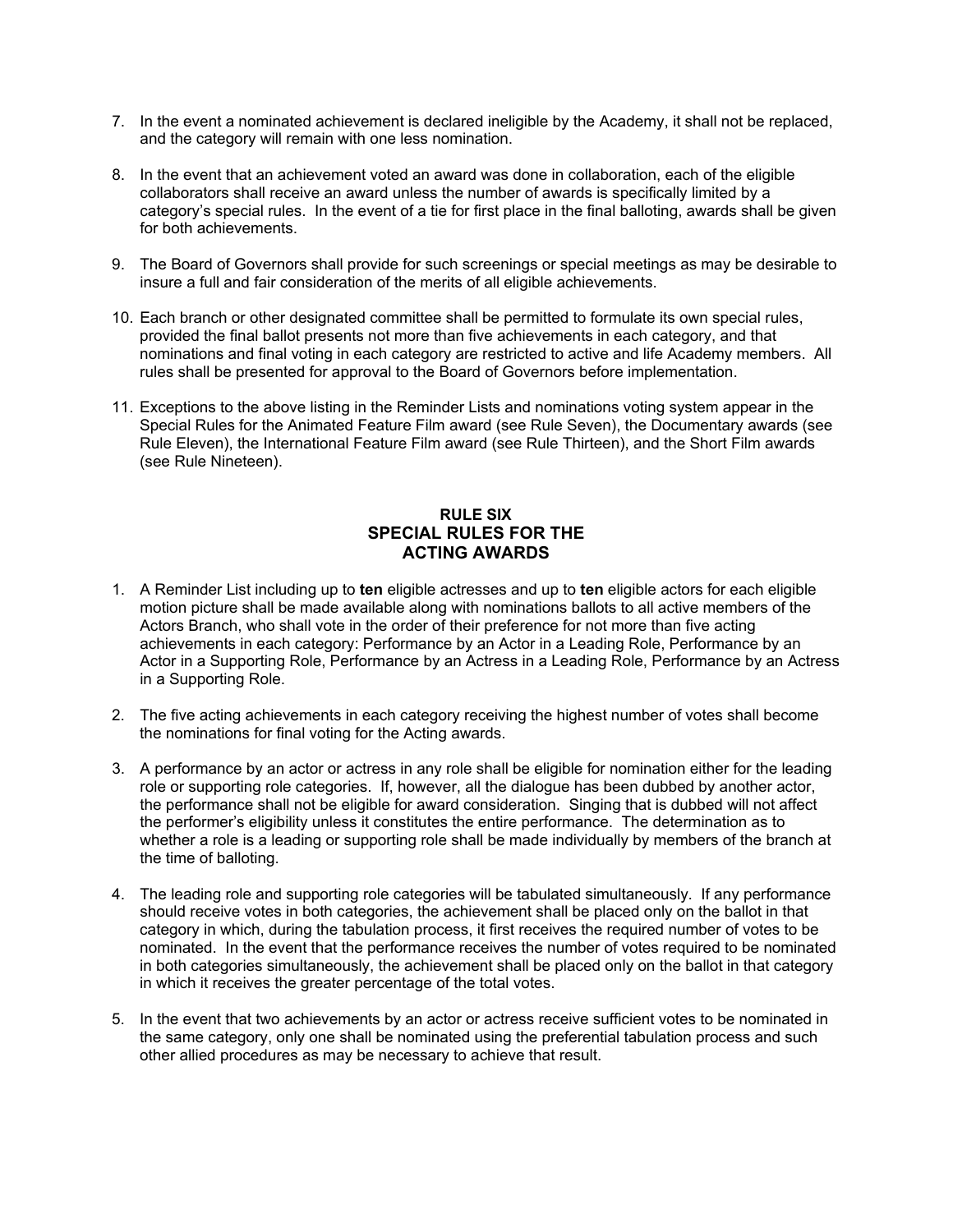- 6. In the event that an actor or actress receives a sufficient number of votes to be nominated for one achievement in one category and for another achievement in the other category, both achievements shall be eligible.
- 7. The Actors Branch Executive Committee shall have the right and responsibility to resolve all questions of eligibility, rules and the designation of award recipients.
- 8. Final voting for the Acting awards shall be restricted to active and life Academy members.

# **RULE SEVEN SPECIAL RULES FOR THE ANIMATED FEATURE FILM AWARD**

### **I. DEFINITION**

An animated film is defined as a motion picture in which movement and characters' performances are created using a frame-by-frame technique, and usually falls into one of the two general fields of animation: narrative or abstract. Some of the techniques of animating films include but are not limited to hand-drawn animation, computer animation, stop-motion, clay animation, pixilation, cutout animation, pinscreen, camera multiple pass imagery, kaleidoscopic effects created frame-by-frame, and drawing on the film frame itself. Motion capture and real-time puppetry are not by themselves animation techniques. An animated short film has a running time of 40 minutes or less. An animated feature film has a running time of more than 40 minutes. In an animated film, animation must figure in no less than 75 percent of the picture's running time. In addition, a narrative animated film must have a significant number of the major characters animated. If the picture is created in a cinematic style that could be mistaken for live action, the filmmaker(s) must also submit information supporting how and why the picture is substantially a work of animation rather than live action.

#### **II. ELIGIBILITY**

- A. Except as indicated above, motion pictures in this category must meet all the requirements in Academy Awards Rules Two, Three and Four.
- B. The Short Films and Feature Animation Branch Executive Committee shall have the right and responsibility to resolve all questions of eligibility and rules.

# **III. SUBMISSION**

- A. The producer or distributor of the film must register online at the Academy's Awards Submission site and submit an Oscars Submission Form.
- B. The print or DCP submitted for Academy Awards consideration must be identical in content and length to the print or DCP used for the qualifying exhibition.
- C. The following submission materials, including those from non-U.S. entrants, must be received by **5 p.m. PT on Tuesday, November 15, 2022**:
	- Completed online submission form
	- 35mm or 70mm film print or DCP, 3D capabilities accepted
	- Streaming digital media content delivery
	- [FOR INTERNAL USE ONLY] A secure and password-protected link to the film OR 50 DVDs of the entry. This is required to review animation technique for eligibility purposes. Link and DVD versions must be without trailers or other extraneous material, capable of playing on Region 0/NTSC standard definition DVD players. DVDs must be in individual paper sleeves and must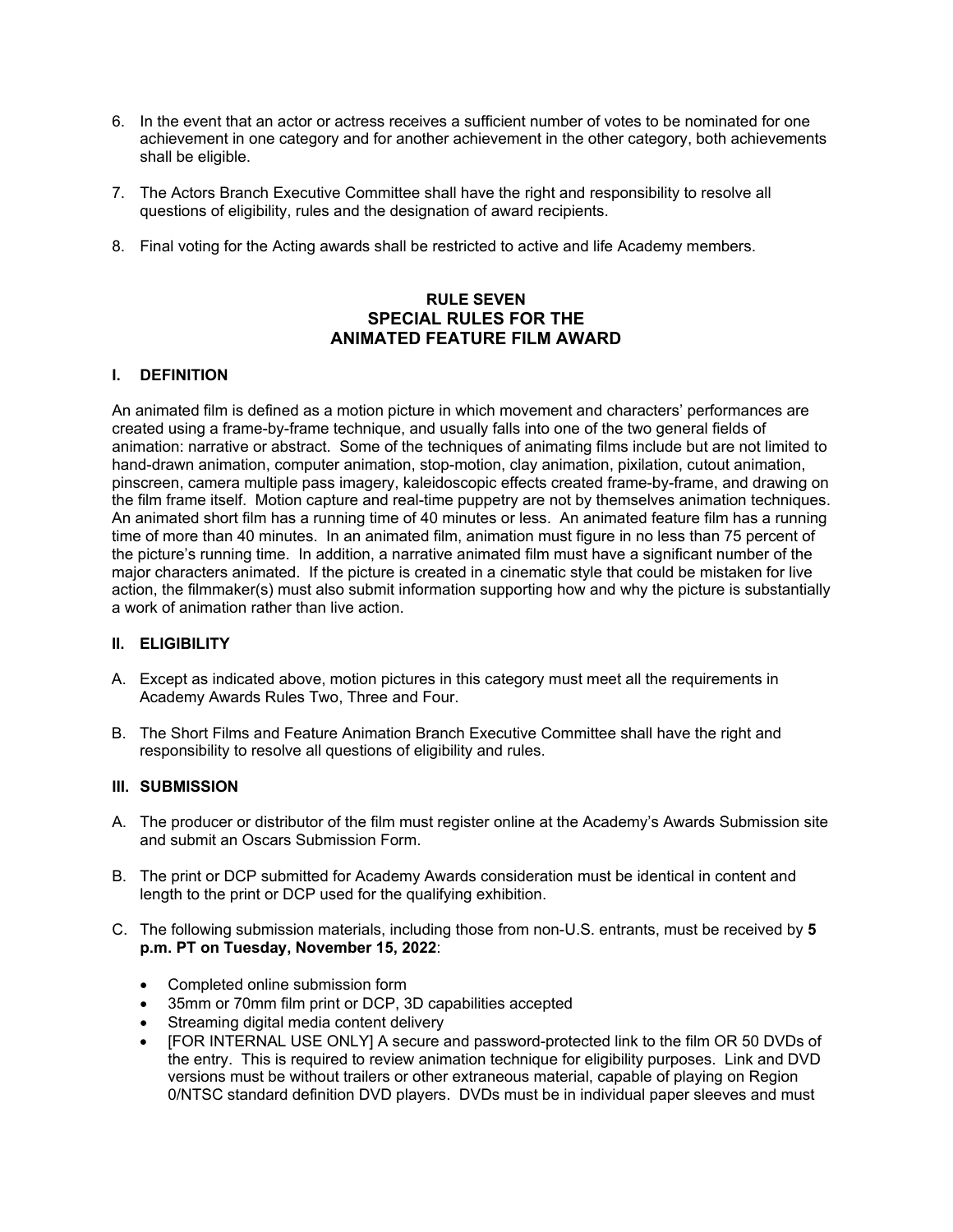include the title, running time and director name only. No artwork, contact information, company name or film logo is acceptable on the DVD labels or sleeves.

- Full cast and credit list in English (Legal billing)
- 3 to 5 representative film stills, including a designated key frame for voting display artwork
- A poster from the film's original release for archival purposes

#### **Submitted films not in the English language must provide accurate, legible English-language subtitles.** Assets need burned-in subtitles**.**

D. Required materials must be submitted through the online submission site or shipped **prepaid** to:

Academy of Motion Picture Arts and Sciences ANIMATED FEATURE ENTRY 8949 Wilshire Blvd. Beverly Hills, CA 90211

Those entries not chosen as nominations for final balloting will be returned to the sender at the Academy's expense. Prints or DCPs, screeners and digital content submitted will be retained by the Academy until the voting process is completed and will not be loaned out for use.

- E. Films submitted in the Animated Feature Film category qualify for Academy Awards in other General Entry categories, including Best Picture.
- F. An animated feature film may be submitted in only one Awards year for Academy Awards consideration.

#### **IV. NOMINEES AND AWARD RECIPIENTS**

- A. An entry form naming the intended award recipient(s) and including the signatures of **all** the credited producer(s) and director(s) is required. This is to ensure that all parties are properly informed, and that agreement on the designated award recipient(s) is settled prior to submission.
- B. The award recipient(s) shall be designated by those responsible for the production of the film. The designated recipient(s) must be **the key creative individual(s) most clearly responsible for the overall achievement**. There is a maximum of FOUR designated nominees, one of whom must be the credited director who exercised directorial control, and the other(s) of whom must have a director or producer credit. In determining the number of producers eligible for nomination, a bona fide team of not more than two people shall be considered to be a single "producer" if the two individuals have had an established producing partnership as determined by the PGA's Producing Partnership Panel.
- C. If a producer is named, that individual must have performed a major portion of the producing functions, in accordance with Academy producer criteria. Production companies or persons with the screen credit of co-director or any credit other than DIRECTOR or PRODUCER shall not be eligible as nominees for the film. Persons with screen credits of executive producer, co-producer, associate producer, line producer, produced in association with or any other credit shall not receive nominations or Academy statuettes. To qualify as a producer nominee for a nominated picture, the producer must have been determined eligible for a PGA award for the picture, or have appealed the PGA's refusal of such eligibility.
- D. Final determination of the qualifying nominees for each nominated film will be made by the Short Films and Feature Animation Branch Executive Committee, including the right to name any additional qualified producer as a nominee.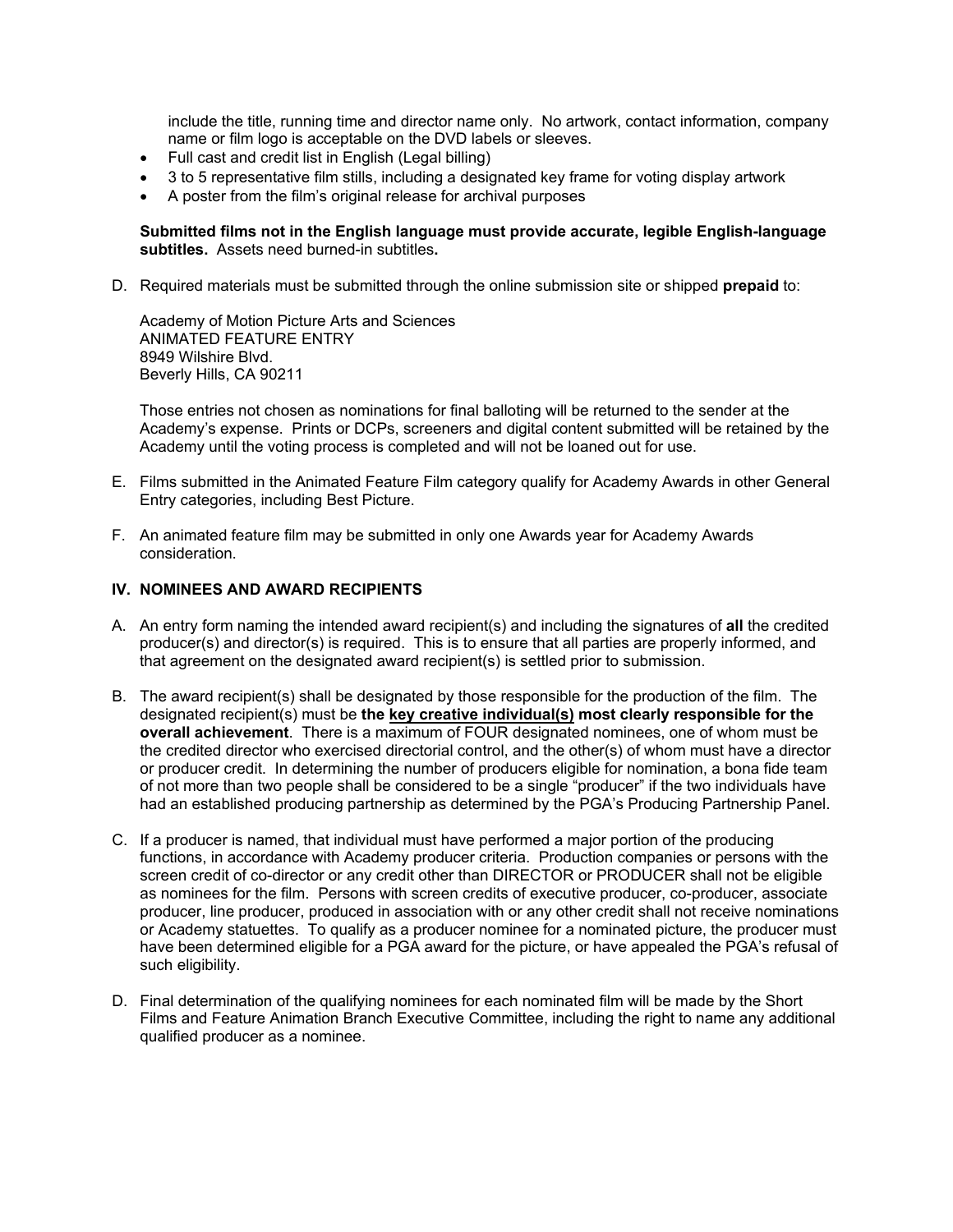# **V. VOTING**

- A. All active and life Academy members will be invited to participate on the Animated Feature Nominating Committee. Those serving on the nominating committee will be required to see a minimum percentage of submitted eligible films as defined by the then-current procedures.
- B. All submitted eligible films will be made available to the Animated Feature Nominating Committee. The committee will vote by secret ballot. A nominations ballot shall be made available to all members of the Short Films and Feature Animation Branch. The Nominating Committee members shall vote in the order of their preference for not more than five motion pictures.
- C. Final voting for the Animated Feature Film award shall be restricted to active and life Academy members.

# **RULE EIGHT SPECIAL RULES FOR THE CINEMATOGRAPHY AWARD**

- 1. A Reminder List of all eligible motion pictures shall be made available along with a nominations ballot to all members of the Cinematographers Branch, who shall vote in the order of their preference for not more than five motion pictures.
- 2. The five productions receiving the highest number of votes shall become the nominations for final voting for the Cinematography award.
- 3. In accordance with Rule Two Paragraph 5, only principal position credit(s) shall be considered eligible for the Cinematography award.
- 4. Final voting for the Cinematography award shall be restricted to active and life Academy members.

# **RULE NINE SPECIAL RULES FOR THE COSTUME DESIGN AWARD**

- 1. A Reminder List of all eligible motion pictures shall be made available along with a nominations ballot to all members of the Costume Designers Branch, who shall vote in the order of their preference for not more than five motion pictures.
- 2. To be eligible for the Costume Design award, the costumes for the picture must have been conceived by a costume designer. It is the intention of this rule to recognize the **designing** of costumes for their special use in narrative motion pictures. Eligibility shall be determined by the Costume Designers Branch members present at a meeting called specifically for that purpose prior to the start of nominations balloting.
- 3. In accordance with Rule Two Paragraph 5, only principal position credit(s) shall be considered eligible for the Costume Design award.
- 4. The five motion pictures receiving the highest number of votes shall become the nominations for final voting for the Costume Design award.
- 5. Final voting for the Costume Design award shall be restricted to active and life Academy members.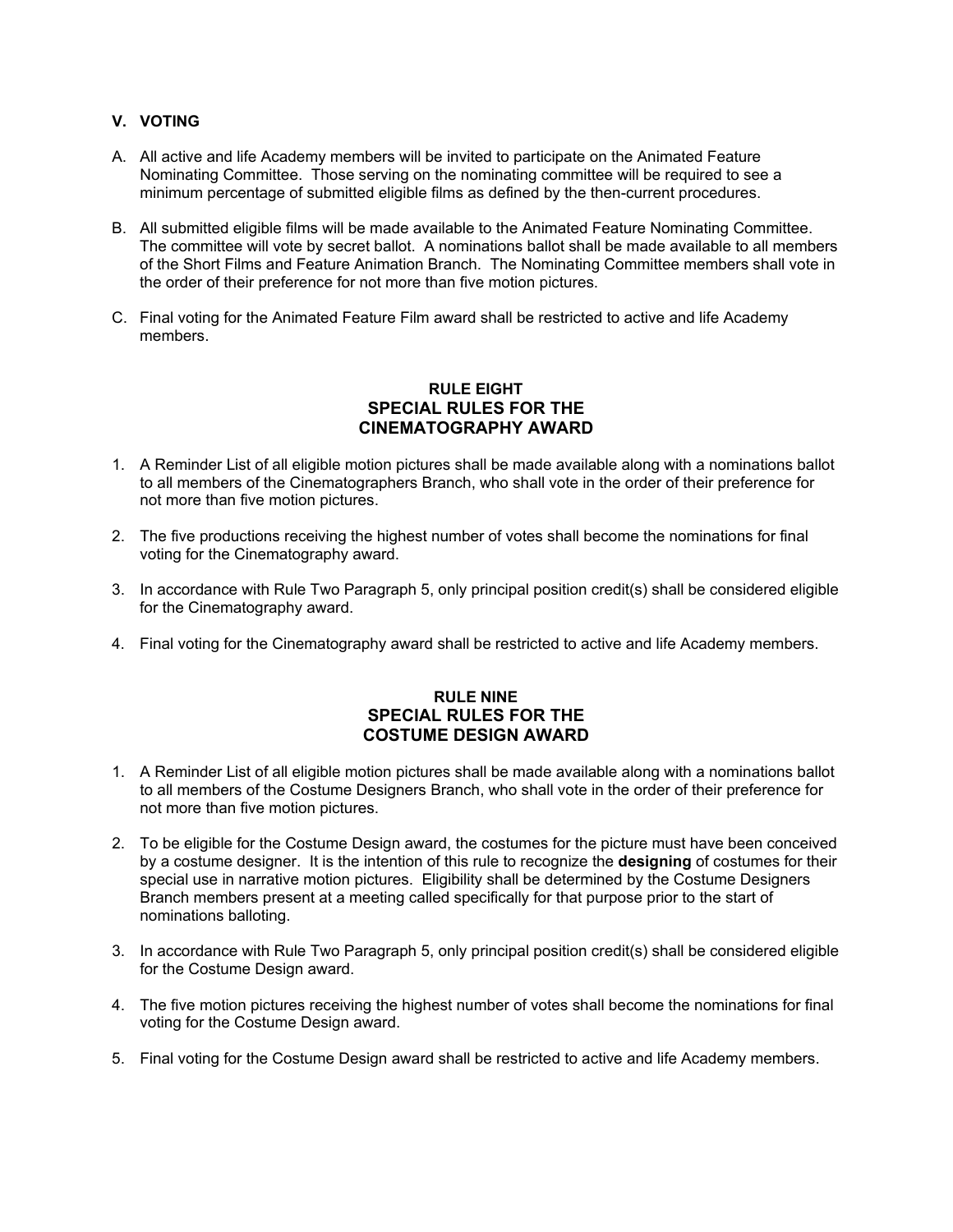# **RULE TEN SPECIAL RULES FOR THE DIRECTING AWARD**

- 1. A Reminder List of all eligible motion pictures shall be made available along with a nominations ballot to all members of the Directors Branch, who shall vote in the order of their preference for not more than five productions.
- 2. The five motion pictures receiving the highest number of votes shall become the nominations for final voting for the Directing award.
- 3. Final voting for the Directing award shall be restricted to active and life Academy members.

# **RULE ELEVEN SPECIAL RULES FOR THE DOCUMENTARY AWARDS**

### **I. DEFINITION**

An eligible documentary film is defined as a theatrically released nonfiction motion picture dealing creatively with cultural, artistic, historical, social, scientific, economic or other subjects. It may be photographed in actual occurrence, or may employ partial reenactment, stock footage, stills, animation, stop-motion or other techniques, as long as the emphasis is on fact and not on fiction.

### **II. CATEGORIES**

The Documentary awards are divided into two categories:

- A. Documentary Feature Film motion pictures with a running time of more than 40 minutes, and
- B. Documentary Short Film motion pictures with a running time of 40 minutes or less, including all credits.

#### **III. DOCUMENTARY FEATURE FILM**

#### **A. Eligibility**

1. To be eligible for 95th Academy Awards consideration, a documentary feature must complete a theatrical release for seven consecutive days in one of the six qualifying U.S. metro areas: Los Angeles County; City of New York [five boroughs]; the Bay Area [counties of San Francisco, Marin, Alameda, San Mateo and Contra Costa]; Chicago [Cook County, Illinois]; Miami [Miami-Dade County, Florida]; and Atlanta [Fulton County, Georgia], during the eligibility period.

**OR**

2. The film must have won a qualifying award at a competitive film festival, as specified in the Documentary Feature Film Qualifying Festival List, regardless of any prior public exhibition or distribution by nontheatrical means. Proof of the award must be submitted with the entry. The Documentary Feature Film Qualifying Festival List is available at www.oscars.org or may be obtained from the Academy.

#### **OR**

3. The film must have been submitted in the International Feature Film category as its country's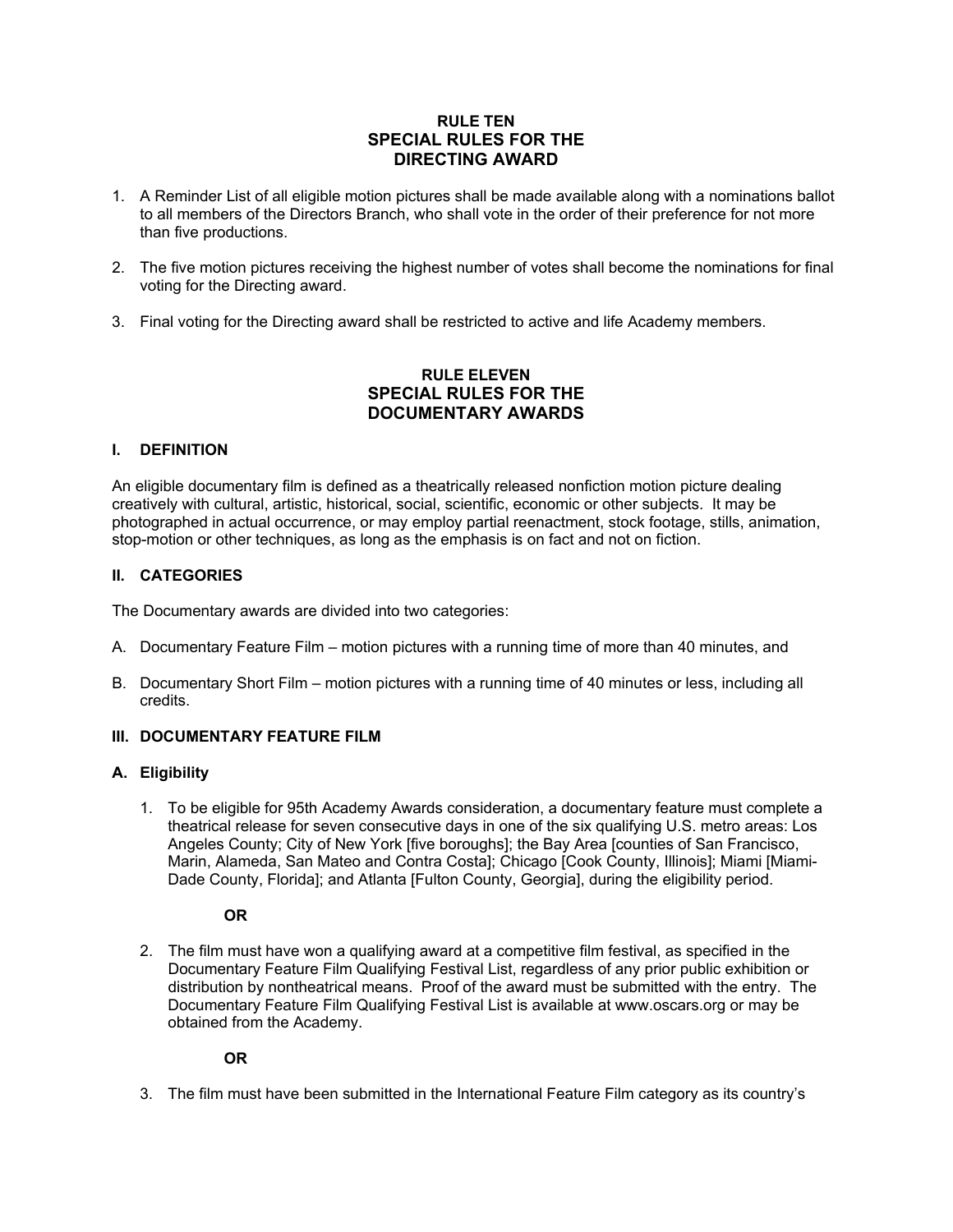official selection for the 95th Academy Awards.

- 4. The eligibility period for documentary features begins on **January 1, 2022**, and ends on **December 31, 2022**. For films being released between January 1 and September 30, the completed online submission form and all other entry materials, including the digital upload of the film for streaming purposes, must be received by the Academy no later than 30 days after the end of the qualifying theatrical release. For films being released between October 1 and December 31, the completed online submission form, letter from the theater confirming that the film will be satisfying the release requirements, and all other entry materials, including the digital upload of the film for streaming purposes, must be received by October 3, 2022. Films with a planned theatrical release before the end of the calendar year, but which will not have a locked picture by the submission deadline, may request an extension for the digital upload only.
- 5. The theatrical release or festival award win must take place in the same eligibility period and within two years of the motion picture's completion date. Documentaries submitted for consideration for the 95th Academy Awards in any category will not be eligible for consideration in subsequent Awards years in any category. The picture must be submitted in the same Awards year in which it first qualifies.
- 6. The picture must be exhibited using 35mm or 70mm film, or in a 24- or 48-frame progressive scan Digital Cinema format with a minimum projector resolution of 2048 by 1080 pixels, source image format conforming to ST 428-1:2006 D-Cinema Distribution Master – Image Characteristics; image compression (if used) conforming to ISO/IEC 15444-1 (JPEG 2000); and image and sound files packaged as Digital Cinema Packages (DCPs) in the "SMPTE DCP" format. SMPTE DCP refers to SMPTE ST 429-2:2020 D-Cinema Packaging – DCP Operational Constraints and related specifications. (Blu-ray format does not meet Digital Cinema requirements.)

The audio in a Digital Cinema Package (DCP) is typically 5.1 or 7.1 channels of discrete audio. The minimum for a non-mono configuration of the audio shall be three channels as Left, Center, Right (a Left/Right configuration is not acceptable in a theatrical environment). In addition to channel-based audio, object-based audio may also be present as an immersive audio bitstream.

The discrete audio data shall be formatted in conformance with SMPTE ST 429-3:2007 D-Cinema Packaging – Sound and Picture Track File, SMPTE ST 428-2:2006 D-Cinema Distribution Master – Audio Characteristics and SMPTE ST 428-12:2013 D-Cinema Distribution Master Common Audio Channels and Soundfield Groups. Immersive audio, if present, shall be formatted in conformance with SMPTE ST 2098-2:2019 Immersive Audio Bitstream Specification and SMPTE 429-18:2019 D-Cinema Packaging – Immersive Audio Track File and packaged in conformance with SMPTE 429-19:2019 D-Cinema Packaging – DCP Operational Constraints for Immersive Audio.

- 7. Screenings during the theatrical release must occur at least three times daily, with at least one screening beginning between 6 p.m. and 10 p.m. daily. The motion picture must be exhibited for paid admission, must be advertised during its qualifying theatrical release in a manner normal and customary to theatrical feature distribution practices, and may receive movie critic reviews. Drive-in theaters are included as a qualifying commercial venue in the above metro areas (films must run for seven consecutive days with at least one screening daily).
- 8. Works that are essentially promotional or instructional are not eligible, nor are works that are essentially unfiltered records of performances.
- 9. Only individual documentary works are eligible. This excludes from consideration:
	- multi-part or limited series,
	- episodes extracted from a larger series,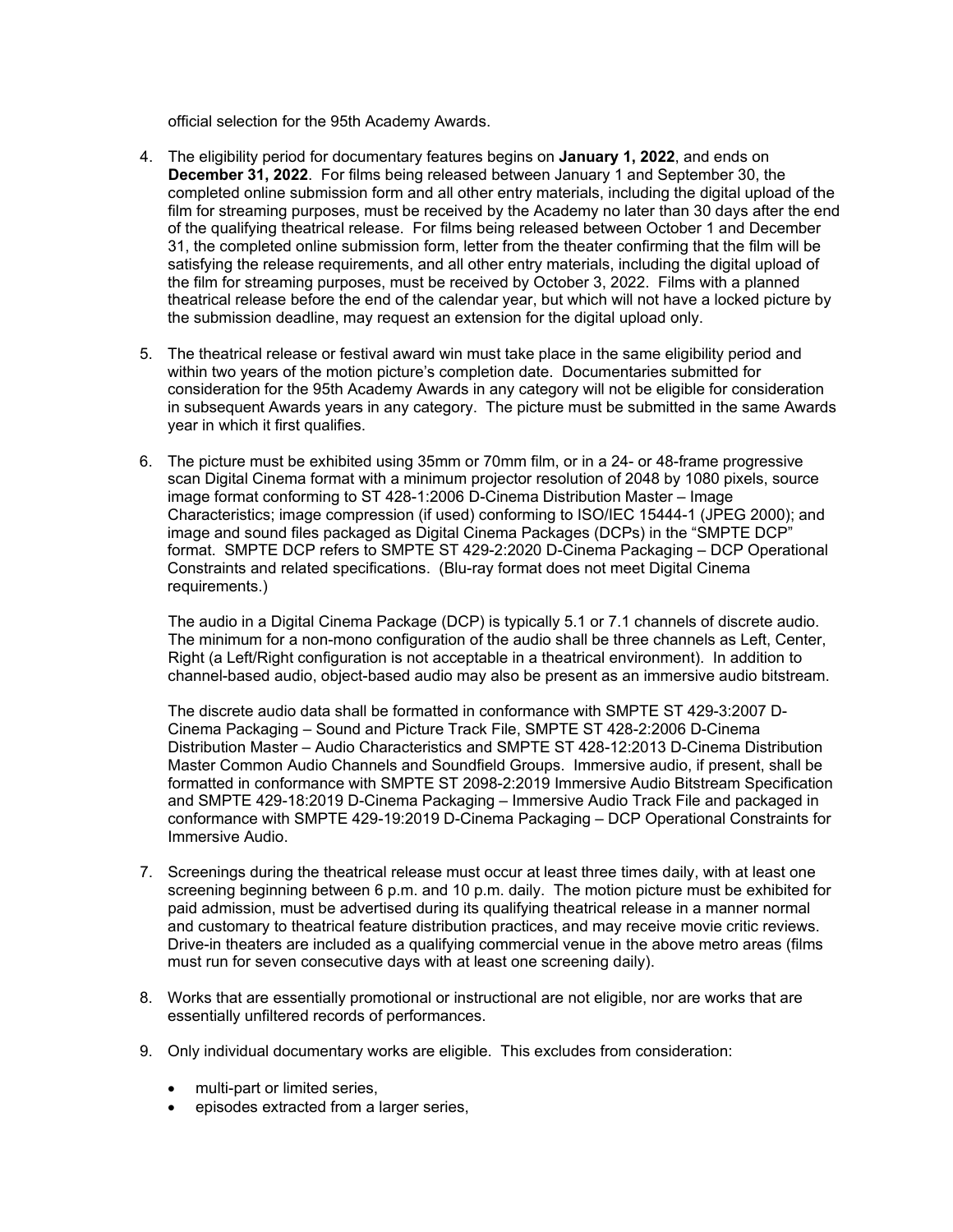- segments taken from a single "composite" program, and
- alternate versions of ineligible works.
- 10. The significant dialogue or narration must be in English, or the entry must have English-language subtitles.
- 11. **Films that, in any version, receive a nontheatrical public exhibition or distribution before their qualifying theatrical release, will not be eligible for Academy Awards consideration.** Nontheatrical public exhibition or distribution includes but is not limited to:
	- Broadcast and cable television
	- PPV/VOD
	- DVD distribution
	- Inflight airline distribution
	- Internet transmission

Up to fifteen percent of the running time of a film is allowed to be shown in a nontheatrical medium prior to the film's theatrical release.

#### **B. Submission**

1. Entrants (including non-U.S. entrants) must complete the online submission form located on the Academy's Awards Submission site, and submit to the Academy the digital upload of the film for streaming purposes and all other required material and required signatures by **5 p.m. PT on Monday, October 3, 2022**.

### **C. Voting**

- 1. Documentaries will be viewed by members of the Documentary Branch, who will use a preferential voting system to produce a shortlist of fifteen films. Five nominees will then be chosen by a second round of balloting, again using a preferential voting system.
- 2. Final voting shall be restricted to active and life members of the Academy who have viewed all of the nominated documentaries.

#### **D. Copies Required**

The filmmakers of the shortlisted documentaries must submit either one 35mm or 70mm film print or one DCP of the documentary after the shortlist is announced. Following the nominations screenings, one copy of the work shall become the property of the Academy Film Archive. By submitting a film, the filmmaker agrees that the Academy has the right to make copies and distribute them for voting purposes only.

## **E. Nominees and Award Recipients**

1. The nominee(s) should be the individual(s) most involved in the key creative aspects of the filmmaking process. Normally **two or three persons may be named as nominees, one of whom must be the credited director who exercised directorial control, and the other(s) of whom must have a director or producer credit**. If a producer is named, that individual must have performed a major portion of the producing functions, in accordance with Academy producer criteria. Production companies or persons with the screen credit of executive producer, coproducer or any credit other than director or producer shall not be eligible as nominees for the motion picture. In determining the number of producers eligible for nomination, a bona fide team of not more than two people shall be considered to be a single "producer" if the two individuals have had an established producing partnership as determined by the PGA's Producing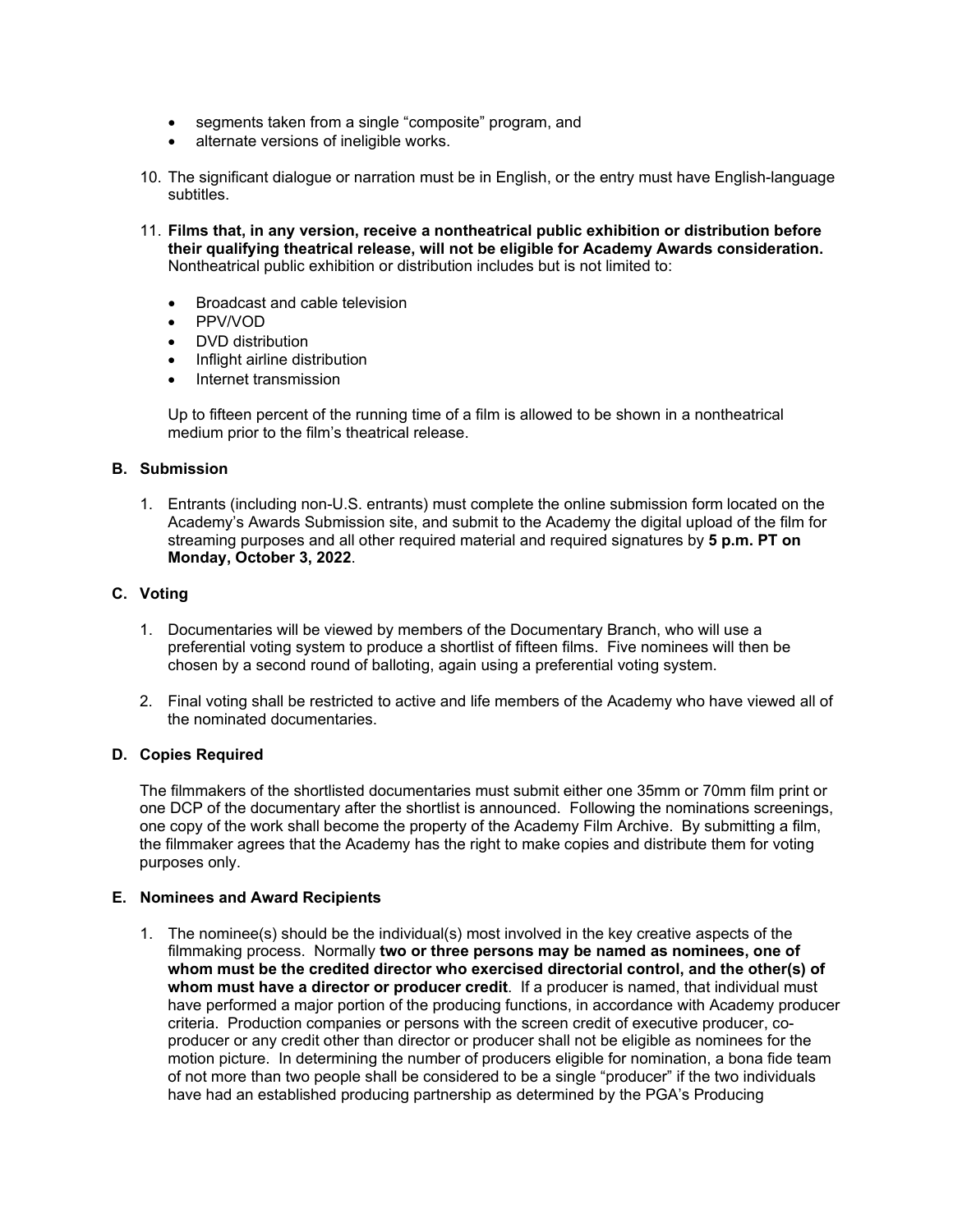Partnership Panel.

2. All individuals with a "producer" or "produced by" credit on films that reach the semifinal round will automatically be vetted. To qualify as a producer nominee for a nominated picture, the producer must have been determined eligible by the PGA for the picture, or have appealed the PGA's refusal of such eligibility. Final determination of the qualifying producer nominees for each nominated picture will be made by the Documentary Branch Executive Committee, including the right to name any additional qualified producer as a nominee.

# **F. Other Rules**

- 1. Documentaries submitted in this category may also qualify for awards in other categories if they meet the specified requirements and submission deadlines.
- 2. The Documentary Branch Executive Committee shall resolve all questions of eligibility and rules.

# **IV. DOCUMENTARY SHORT FILM**

### **A. Eligibility**

1. To be eligible for 95th Academy Awards consideration, a documentary short film must complete a commercial run for seven consecutive days in a theater in one of the six qualifying U.S. metro areas: Los Angeles County; City of New York [five boroughs]; the Bay Area [counties of San Francisco, Marin, Alameda, San Mateo and Contra Costa]; Chicago [Cook County, Illinois]; Miami [Miami-Dade County, Florida]; and Atlanta [Fulton County, Georgia], during the eligibility period and prior to public exhibition or distribution by any nontheatrical means.

### **OR**

2. The film must have won a qualifying award at a competitive film festival, as specified in the Documentary Short Film Qualifying Festival List, regardless of any prior public exhibition or distribution by nontheatrical means. Proof of the award must be submitted with the entry. The Documentary Short Film Qualifying Festival List is available at www.oscars.org or may be obtained from the Academy.

#### **OR**

- 3. The film must have won a Gold, Silver or Bronze Medal award in the Academy's 2022 Student Academy Awards competition in the Documentary category.
- 4. The eligibility period for documentary short films begins on **October 1, 2021**, and ends on **September 30, 2022**. The completed online submission form and all other entry materials, including the digital upload of the film for streaming purposes, must be received by the Academy no later than 30 days after the end of the qualifying run or the festival award win, with a final submission deadline of **Friday, October 14, 2022**.
- 5. The qualifying run or festival award win must take place within two years of the motion picture's completion date. The picture must be submitted in the same Awards year in which it first qualifies. Documentaries submitted for the 95th Academy Awards in any category will not be eligible for consideration in subsequent Awards years in any category.
- 6. The picture must be exhibited using 35mm or 70mm film, or in a 24- or 48-frame progressive scan Digital Cinema format with a minimum projector resolution of 2048 by 1080 pixels, source image format conforming to ST 428-1:2006 D-Cinema Distribution Master – Image Characteristics; image compression (if used) conforming to ISO/IEC 15444-1 (JPEG 2000); and image and sound files packaged as Digital Cinema Packages (DCPs) in the "SMPTE DCP"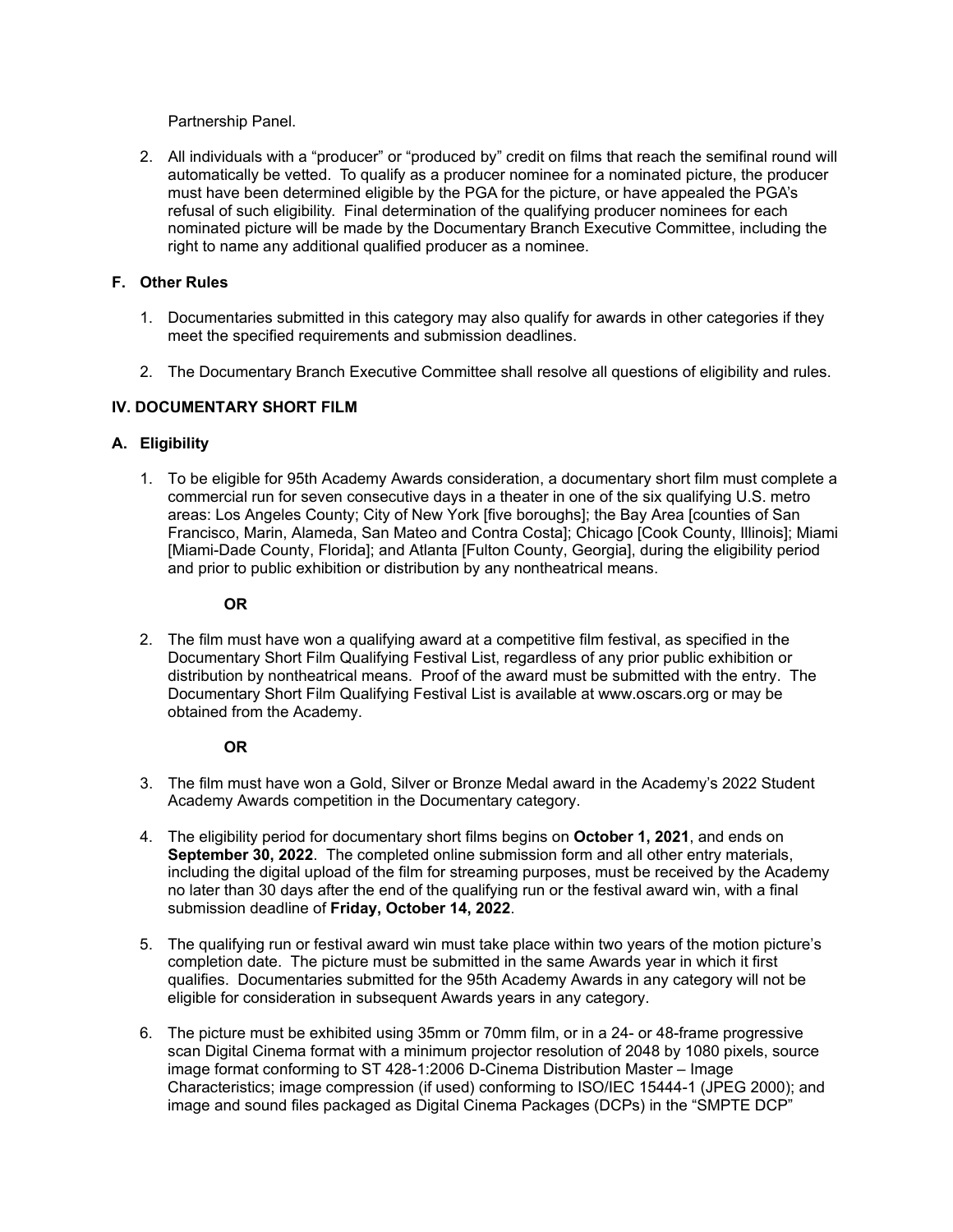format. SMPTE DCP refers to SMPTE ST 429-2:2020 D-Cinema Packaging – DCP Operational Constraints and related specifications. (Blu-ray format does not meet Digital Cinema requirements.)

The audio in a Digital Cinema Package (DCP) is typically 5.1 or 7.1 channels of discrete audio. The minimum for a non-mono configuration of the audio shall be three channels as Left, Center, Right (a Left/Right configuration is not acceptable in a theatrical environment). In addition to channel-based audio, object-based audio may also be present as an immersive audio bitstream.

The discrete audio data shall be formatted in conformance with SMPTE ST 429-3:2007 D-Cinema Packaging – Sound and Picture Track File, SMPTE ST 428-2:2006 D-Cinema Distribution Master – Audio Characteristics and SMPTE ST 428-12:2013, D-Cinema Distribution Master Common Audio Channels and Soundfield Groups. Immersive audio, if present, shall be formatted in conformance with SMPTE ST 2098-2:2019, Immersive Audio Bitstream Specification and SMPTE 429-18:2019 D-Cinema Packaging – Immersive Audio Track File and packaged in conformance with SMPTE 429-19:2019 D-Cinema Packaging – DCP Operational Constraints for Immersive Audio.

- 7. Screenings in the qualifying run must occur at least once daily and begin between noon and 10 p.m. The motion picture must be exhibited for paid admission, and must be advertised during its run in a manner normal and customary to theatrical feature distribution practices. Drive-in theaters are included as a qualifying commercial venue in the above metro areas (films must run for seven consecutive days with at least one screening daily).
- 8. Works that are essentially promotional or instructional are not eligible, nor are works that are essentially unfiltered records of performances.
- 9. Only individual documentary works are eligible. This excludes from consideration such works as:
	- multi-part or limited series,
	- episodes extracted from a larger series,
	- segments taken from a single "composite" program,
	- alternate versions of ineligible works, and
	- documentary short films created from materials substantially taken from or cut down from completed, publicly exhibited feature-length documentaries.
- 10. The significant dialogue or narration must be in English, or the entry must have English-language subtitles.
- 11. **Films that, in any version, receive a nontheatrical public exhibition or distribution before their qualifying run as defined in Paragraph IV.A.1 above will not be eligible for Academy Awards consideration**. Nontheatrical public exhibition or distribution includes but is not limited to:
	- Broadcast and cable television
	- PPV/VOD
	- DVD distribution
	- Inflight airline distribution
	- Internet transmission

Up to fifteen percent of the running time of a film is allowed to be shown in a nontheatrical medium prior to the film's commercial qualifying run.

**Films qualifying under Paragraph IV.A.2 or IV.A.3 above are exempted from this rule.**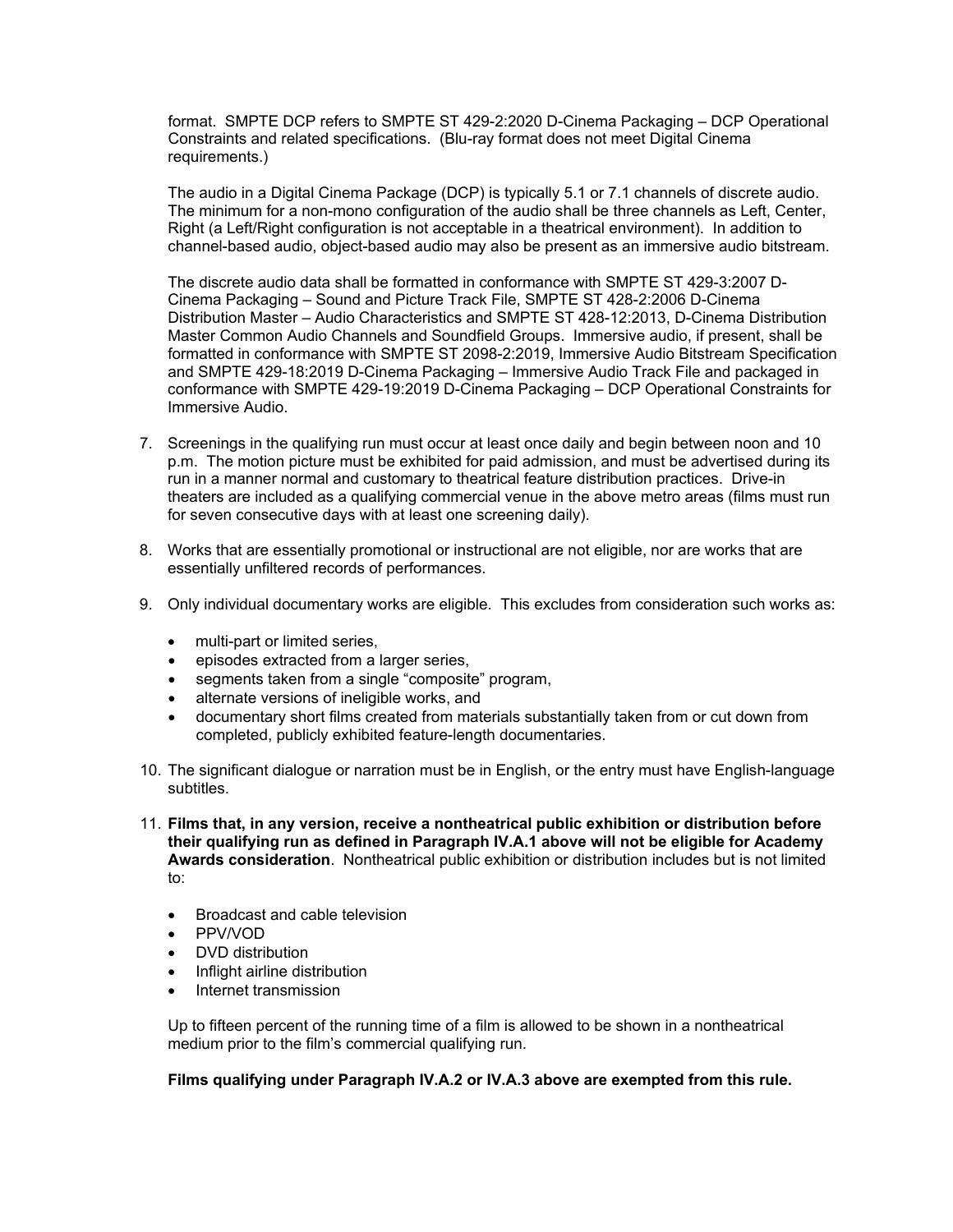### **B. Submission**

1. Entrants (including non-U.S. entrants) must complete the online submission form located on the Academy's Awards Submission site, and submit to the Academy the digital upload of the film for streaming purposes and all other required materials and required signatures by **5 p.m. PT on Friday, October 14, 2022**.

# **C. Voting**

- 1. Documentaries will be viewed by members of the Documentary Branch, who will use a preferential voting system to produce a shortlist of fifteen films. Five nominees will then be chosen by a second round of balloting, using a preferential voting system.
- 2. Final voting shall be restricted to active and life Academy members who have viewed all of the nominated documentaries.

### **D. Copies Required**

The filmmakers of the shortlisted documentaries must submit either one 35mm or 70mm film print or one DCP of the documentary after the shortlist is announced. Following the nominations screenings, one copy of the work shall become the property of the Academy Film Archive. By submitting a film, the filmmaker agrees that the Academy has the right to make copies and distribute them for voting purposes only.

### **E. Nominees and Award Recipients**

- 1. The nominee(s) should be the individual(s) most involved in the key creative aspects of the filmmaking process. **A maximum of two persons may be designated as nominees, one of whom must be the credited director who exercised directorial control, and the other of whom must have a director or producer credit.** If a producer is named, that individual must have performed a major portion of the producing functions, in accordance with Academy producer criteria. Production companies or persons with the screen credit of executive producer, coproducer or any credit other than director or producer shall not be eligible as nominees for the motion picture.
- 2. All individuals with a "producer" or "produced by" credit on films that reach the semifinal round will automatically be vetted. The Documentary Branch Executive Committee will determine which producer, if any, is eligible to receive a nomination. In the unlikely event of a dispute, filmmakers may appeal the Committee's decision.

#### **F. Other Rules**

The Documentary Branch Executive Committee shall resolve all questions of eligibility and rules.

# **RULE TWELVE SPECIAL RULES FOR THE FILM EDITING AWARD**

- 1. A Reminder List of all eligible motion pictures shall be made available along with a nominations ballot to all members of the Film Editors Branch, who shall vote in the order of their preference for not more than five productions.
- 2. The five productions receiving the highest number of votes shall become the nominations for final voting for the Film Editing award.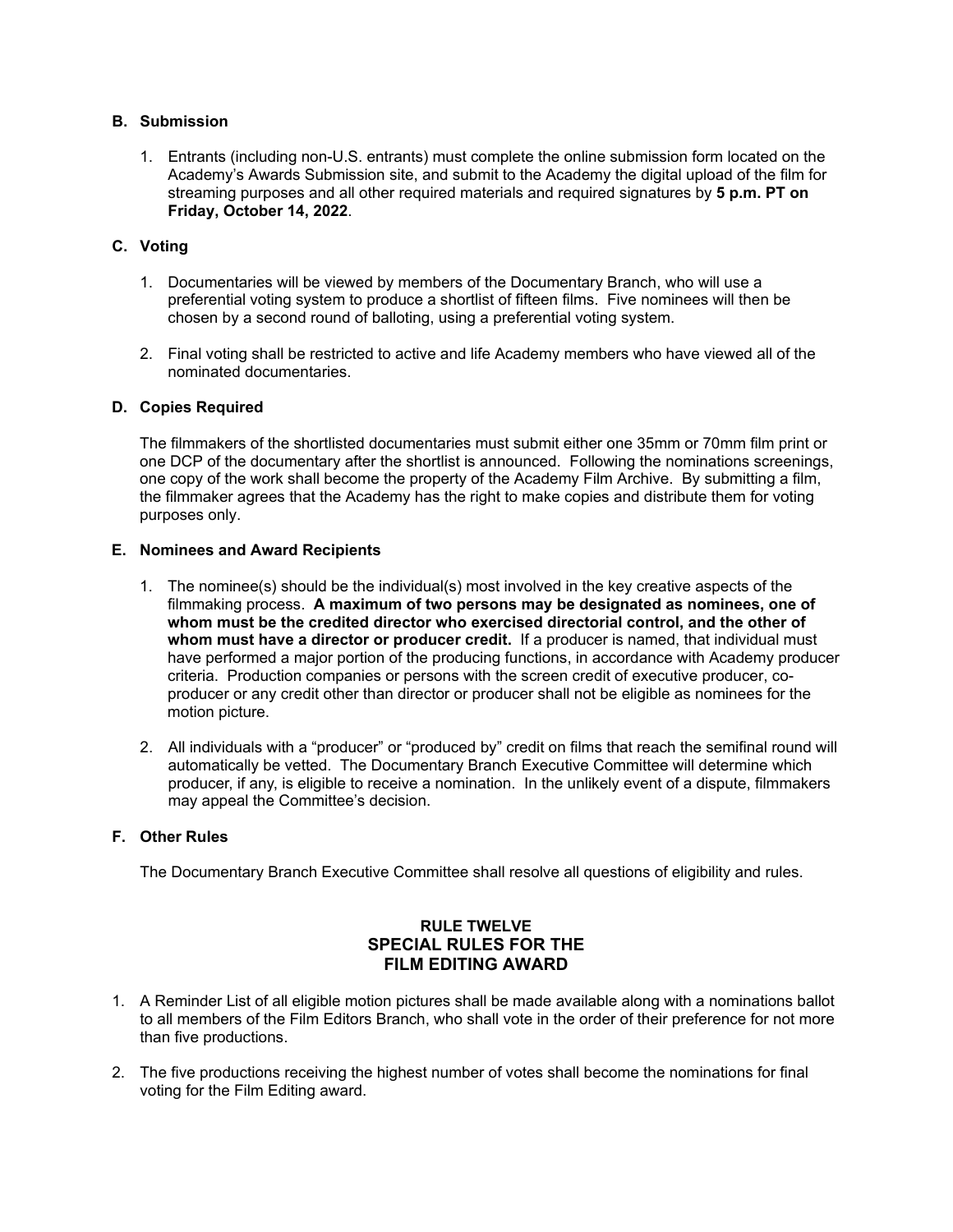- 3. In accordance with Rule Two Paragraph 5, only film editors who hold principal position credit(s) shall be considered eligible for the Film Editing award.
- 4. Final voting for the Film Editing award shall be restricted to active and life Academy members.

# **RULE THIRTEEN SPECIAL RULES FOR THE INTERNATIONAL FEATURE FILM AWARD**

Country-selected films that had a previously planned theatrical release but are initially made available through a reputable commercial streaming distribution service or video on demand may qualify for Awards consideration in the International Feature Film category for the 95th Academy Awards under these provisions:

- Provide to the Academy documentation (original document(s) and an English translation) of government-mandated theater/cinema closure dates, previously planned theatrical release and streaming distribution or video on demand agreements;
- Meet all other eligibility requirements.

**In order for films to more easily meet theatrical exhibition requirements, the Academy will allow films to qualify outside the country of origin**, provided the film is theatrically exhibited outside of the United States and its territories for at least seven consecutive days in a commercial motion picture theater for paid admission. The International Feature Film Executive Committee will evaluate all matters of rules and eligibility.

Participation in a film festival's online/virtual platform will not affect a film's eligibility for Awards consideration provided the festival has a transactional pay wall or password-protected entry. Film festival participation **does not qualify** a film in the International Feature Film category. Films must comply with all other eligibility requirements for the 95th Academy Awards.

# **A. DEFINITION**

An international film is defined as a feature-length motion picture (over 40 minutes) **produced** outside the United States of America and its territories with a predominantly (more than 50%) non-English dialogue track. Animated and documentary feature films are permitted.

# **B. ELIGIBILITY**

1. The country-selected film must be first released in the country of origin no earlier than January 1, 2022, and no later than November 30, 2022, and be first publicly exhibited for at least seven consecutive days in a commercial motion picture theater for the profit of the producer and exhibitor. Submissions must be in 35mm or 70mm film, or in a 24- or 48-frame progressive scan Digital Cinema format with a minimum projector resolution of 2048 by 1080 pixels, source image format conforming to ST 428-1:2006 D-Cinema Distribution Master – Image Characteristics; image compression (if used) conforming to ISO/IEC 15444-1 (JPEG 2000); and image and sound files packaged as Digital Cinema Packages (DCPs) in the "SMPTE DCP" format. SMPTE DCP refers to SMPTE ST 429- 2:2020 D-Cinema Packaging – DCP Operational Constraints and related specifications. (Blu-ray format does not meet Digital Cinema requirements.)

The audio in a Digital Cinema Package (DCP) is typically 5.1 or 7.1 channels of discrete audio. The minimum for a non-mono configuration of the audio shall be three channels as Left, Center, Right (a Left/Right configuration is not acceptable in a theatrical environment). In addition to channel-based audio, object-based audio may also be present as an immersive audio bitstream.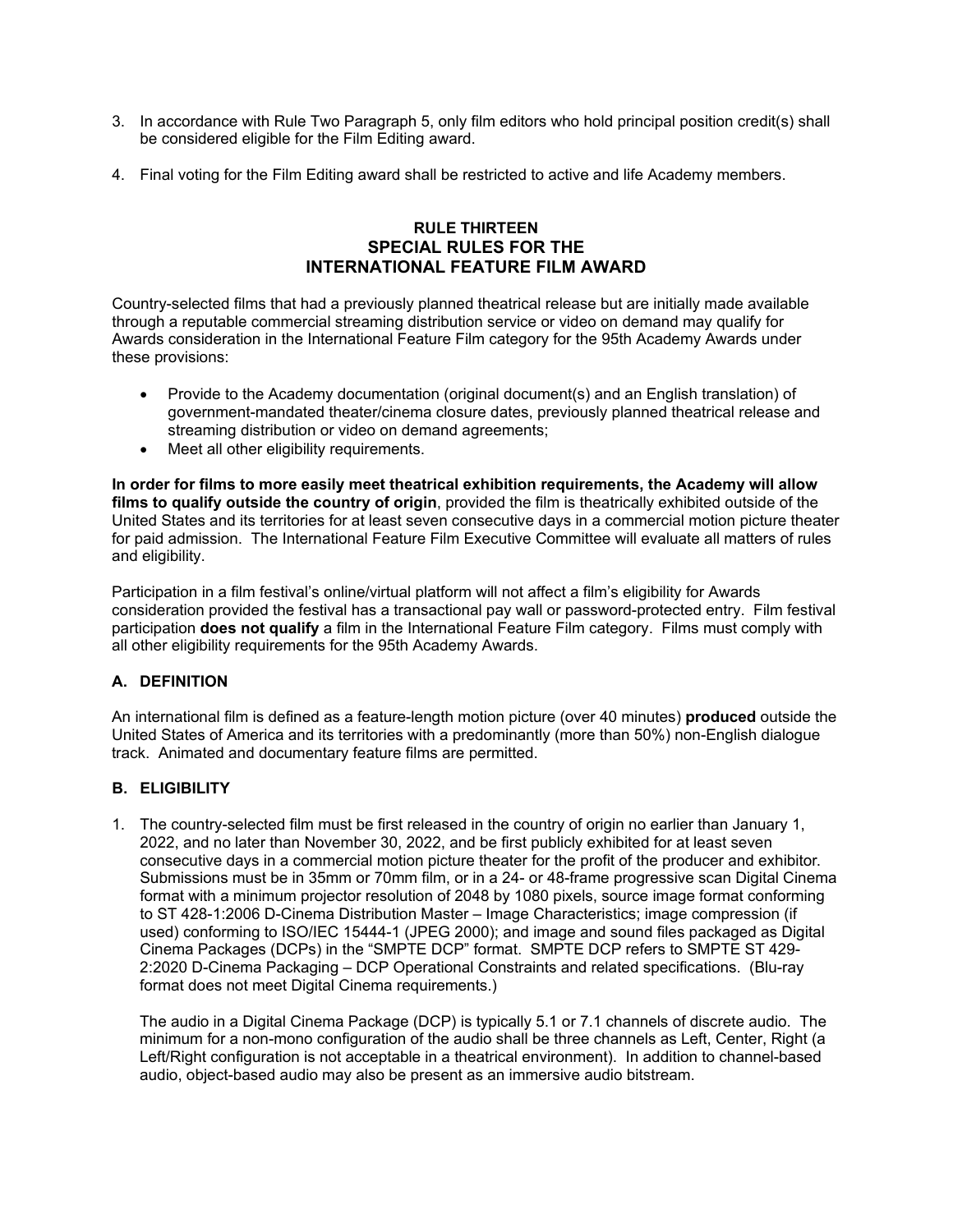The discrete audio data shall be formatted in conformance with SMPTE ST 429-3:2007 D-Cinema Packaging – Sound and Picture Track File, SMPTE ST 428-2:2006 D-Cinema Distribution Master – Audio Characteristics and SMPTE ST 428-12:2013 D-Cinema Distribution Master Common Audio Channels and Soundfield Groups. Immersive audio, if present, shall be formatted in conformance with SMPTE ST 2098-2:2019 Immersive Audio Bitstream Specification and SMPTE 429-18:2019 D-Cinema Packaging – Immersive Audio Track File and packaged in conformance with SMPTE 429- 19:2019 D-Cinema Packaging – DCP Operational Constraints for Immersive Audio.

- 2. The film must be advertised and exploited during its qualifying theatrical release in a manner considered normal and customary to theatrical feature distribution practices. The film need not have been released in the United States.
- 3. **Films that, in any version, receive a nontheatrical public exhibition or distribution before their qualifying theatrical release will not be eligible for Academy Awards consideration.** Nontheatrical public exhibition or distribution includes but is not limited to:
	- Broadcast and cable television
	- PPV/VOD
	- DVD distribution
	- Inflight airline distribution
	- Internet transmission
- 4. The recording of the original dialogue track as well as the completed picture must be predominantly (more than 50%) in a language or languages other than English. **Accurate, legible englishlanguage subtitles are required.**
- 5. The submitting country must confirm that creative control of the film was largely in the hands of citizens or residents of the submitting country.
- 6. Should a selection committee not disclose up-to-date and/or accurate information related to a submitted film's citizenship, business-related affiliation or credit on a selected film, designated credits, production details and release information, a film will be deemed ineligible.
- 7. The International Feature Film Executive Committee shall resolve all questions of eligibility and rules.

#### **C. SUBMISSION**

- 1. Each country shall be invited to submit its best film to the Academy. Selection of that film shall be made by **one** approved organization, jury or committee that should include artists and/or craftspeople from the field of motion pictures. A list of the selection committee members must be submitted to the Academy no later than **Monday, August 15, 2022,** or by the submission deadline published by the Academy. Countries submitting for the first time, or which have not submitted for the previous five years, must present a list of selection committee members and application materials for Academy approval by December 31, 2022, for eligibility in the following (96th) Awards year. A country need not submit a film every year for Awards consideration.
- 2. **Only one film will be accepted from each country as the official selection.** Films should be submitted to the Academy as soon as they are selected.
- 3. The Academy will provide online access to each country's approved selection committee so that the producer of the selected film can supply full production information.
- 4. The following submission materials must be submitted to the Academy by **5 p.m. PT on Monday, October 3, 2022**:
	- Completed online submission forms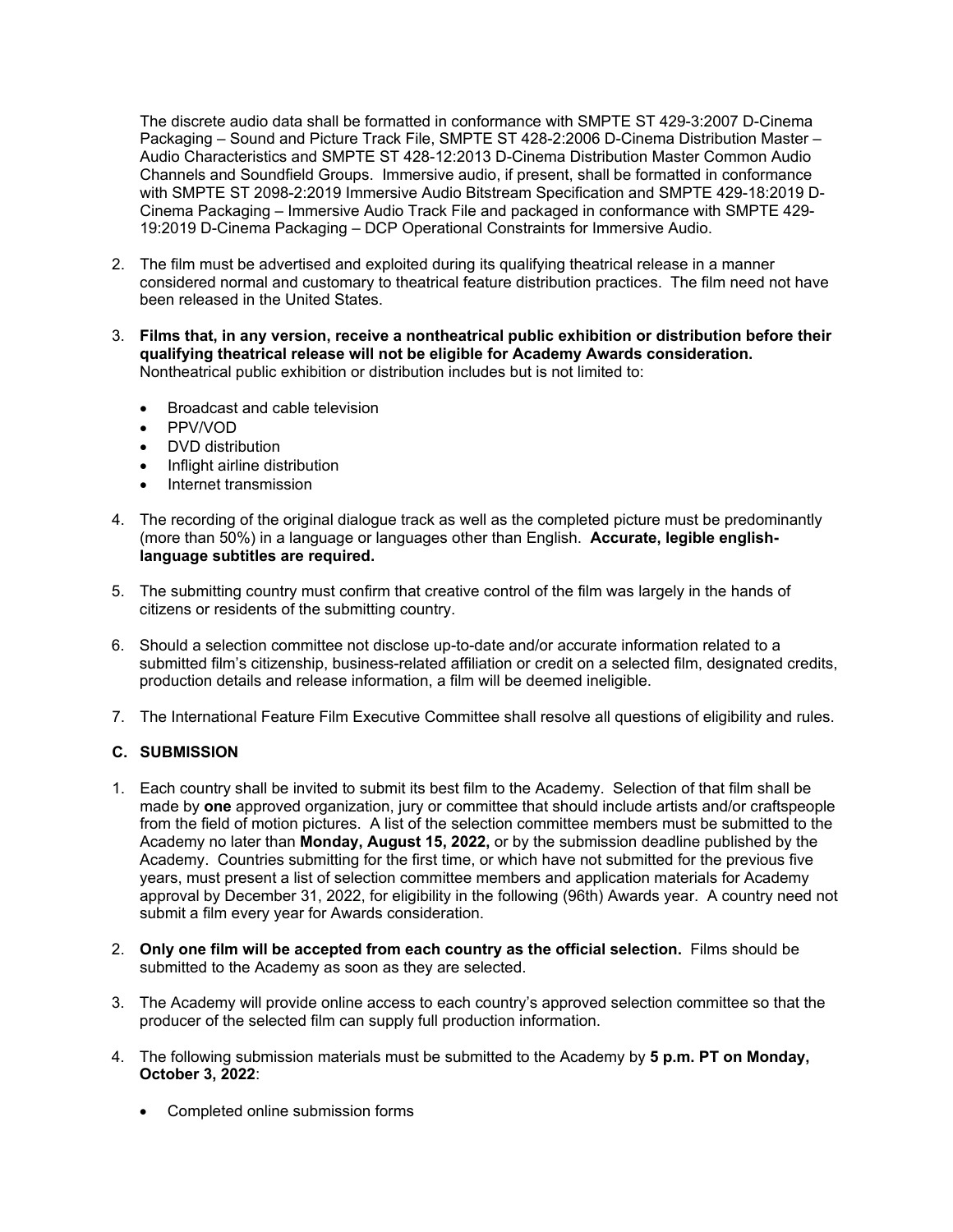- One 35mm or 70mm film print or DCP with accurate, legible English-language subtitles. The print or DCP submitted for Awards consideration **must** be identical in content and length to the print or DCP used in the film's qualifying theatrical release.
- Digital media content
- [FOR INTERNAL USE ONLY] A secure and password-protected link to the film OR 50 DVDs of the entry. This is required to test non-English dialogue. Link and DVD versions must be without trailers or other extraneous material, capable of playing on Region 0/NTSC standard definition DVD players. DVDs must be in individual paper sleeves and must include the film title, running time and country only. No artwork, promotional material, contact information, company name or film logo is acceptable on the DVD labels or sleeves.
- Full cast and credits list
- Director's biography and photograph
- A designated key frame for streaming display artwork
- A poster from the film's theatrical release, for archival purposes
- Proof of the film's qualifying theatrical release, including but not limited to advertising
- 5. **Film prints, DCPs and DVDs submitted will be retained by the Academy throughout the voting process and are not available for loan.** By submitting a film, the filmmaker agrees that the Academy has the right to make copies and distribute them for voting purposes only. The Academy will retain for its archives one print of every motion picture receiving a nomination for the International Feature Film award. Additional prints and DCPs of those films receiving nominations will be returned to the sender at the Academy's expense.

# **D. VOTING**

- 1. International Feature Film nominations will be determined in two rounds of voting:
	- a. The International Feature Film Preliminary Committee will view the eligible submissions in the category and vote by secret ballot to produce a shortlist of fifteen films.
	- b. The International Feature Film Nominating Committee must view the fifteen shortlisted films and vote by secret ballot to determine the category's five nominees.
- 2. Final voting for the International Feature Film award shall be restricted to active and life Academy members who have viewed all five nominated films.
- 3. The Academy statuette (Oscar) will be awarded to the film and accepted by the director on behalf of the film's creative talents. For Academy Awards purposes, the country will be credited as the nominee. The director's name will be listed on the statuette plaque after the country and film title.

# **E. ADVERTISING AND PUBLICITY RESTRICTIONS**

1. In addition to complying with the Awards Rules for the 95th Academy Awards, all participants in the Awards competition are also bound by the Academy Campaign Regulations concerning the promotion of eligible films and are subject to the penalties provided therein, including the potential declaration of ineligibility by the Board of Governors for violation of those guidelines. The Regulations can be found at Oscars.org/regulations.

# **F. ELIGIBILITY IN OTHER CATEGORIES**

1. International Feature Film submissions may be submitted for consideration for the 95th Academy Awards in other categories, including Best Picture, provided they comply with the rules governing those categories.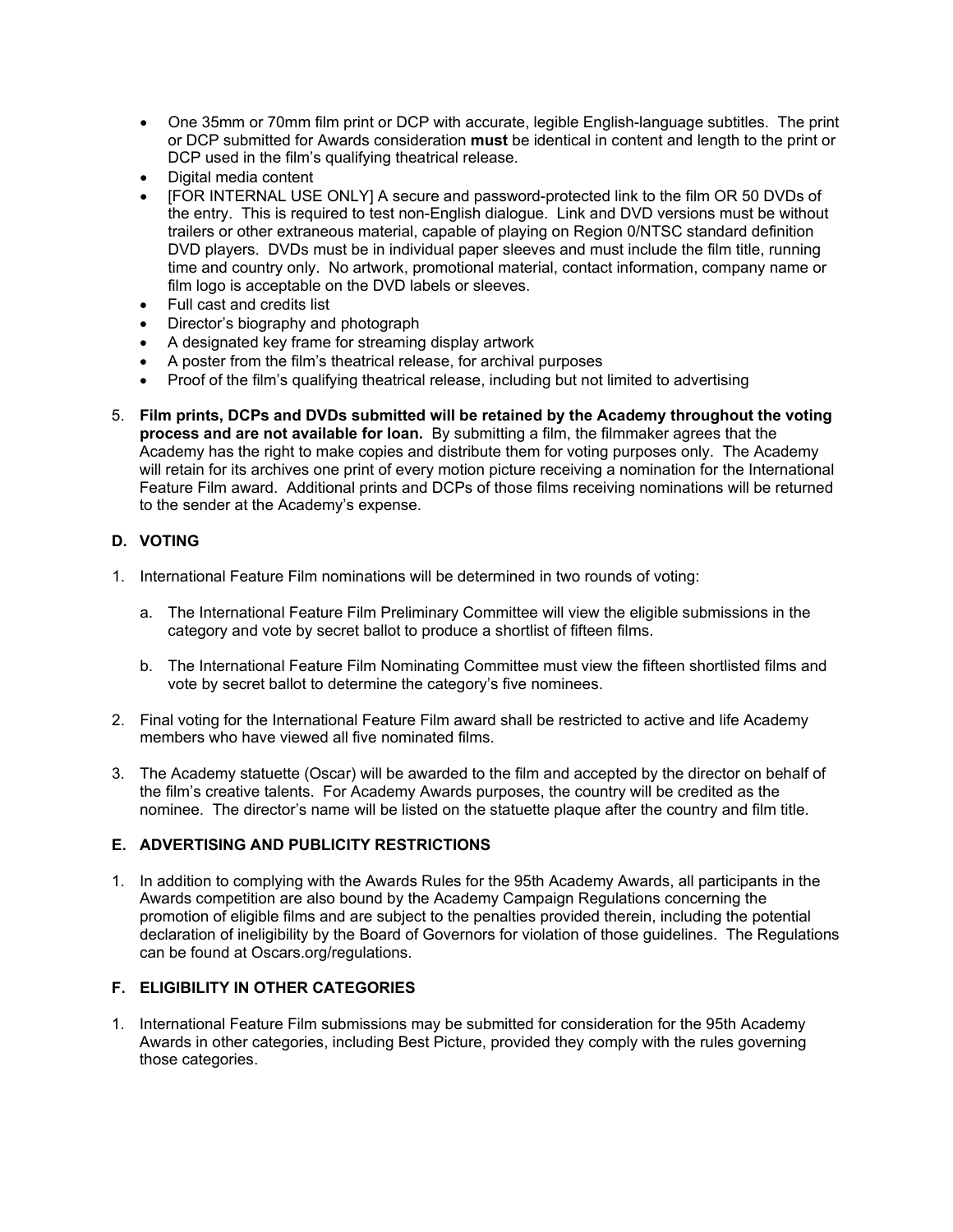2. Films submitted for consideration in the International Feature Film category for the 95th Academy Awards are **NOT** eligible for consideration in other awards categories in the subsequent year, nor could the films have been submitted in other awards categories in a previous year.

# **RULE FOURTEEN SPECIAL RULES FOR THE MAKEUP AND HAIRSTYLING AWARD**

#### **I. DEFINITION**

Makeup refers to any change in the appearance of a performer's face, head, or body created by the application of cosmetics, three-dimensional materials, prosthetic appliances, or facial hair applied directly to the performer's face, head, or body. Hairstyling refers to any change in the appearance of a performer through hairstyling, wigs or hairpieces applied directly to the performer.

Makeup and hairstyling, as achievements or crafts, shall be determined by the Makeup Artists and Hairstylists Branch Executive Committee.

## **II. ELIGIBILITY AND VOTING**

A. Makeup Artists and Hairstylists Branch members of the Academy shall attend meetings to review a Reminder List of all eligible motion pictures. Artists from the eligible films may provide portfolios demonstrating their makeup and hairstyling achievements. While portfolios are not required for achievements to be considered, they are encouraged to help inform branch members. Portfolios should highlight the work that appears in the film and include before-and-after photos whenever possible. Portfolios will be retained and housed for research use at the Academy's Margaret Herrick Library.

Selected credited makeup artists and hairstylists of the motion pictures under consideration for the Makeup and Hairstyling award shall be required to provide the committee with written descriptions explaining the procedures used to create the makeup and hairstyling achievements, and the names and titles of the primary individuals – not to exceed three in number – directly involved with, and principally responsible for, the makeup and hairstyles achieved.

Up to three statuettes may be awarded in the Makeup and Hairstyling category, when there are three primary and essential contributors to the achievement.

- B. The Makeup Artists and Hairstylists Branch members shall meet and vote by secret ballot in the order of their preference for not more than ten motion pictures to be considered for the Makeup and Hairstyling award. A minimum of fifteen eligible voters shall constitute a quorum for the selection of achievements to be considered further. Recommendations will be made to the Makeup Artists and Hairstylists Branch Executive Committee for specific individual achievements from each picture to be considered for the award.
- C. The Executive Committee will request that producers provide opportunities to view their motion pictures through advance screenings or screeners. This is especially encouraged in instances where a film will be released after the selection meeting to determine the ten pictures that will be considered for nomination. If, and only if, the film is not available by two weeks prior to the selection meeting, excerpts may be submitted.
- D. The producers, or directors, and responsible makeup artists and hairstylists of the motion pictures selected for Awards consideration shall be required to provide the committee with film or digital excerpts of selected scenes showing the achievements. If a motion picture is shortlisted, the Academy will provide a list of format requirements. For archival purposes, an archival key (aka DKDM) for the composition playlist must also be provided. Excerpts must be from the final release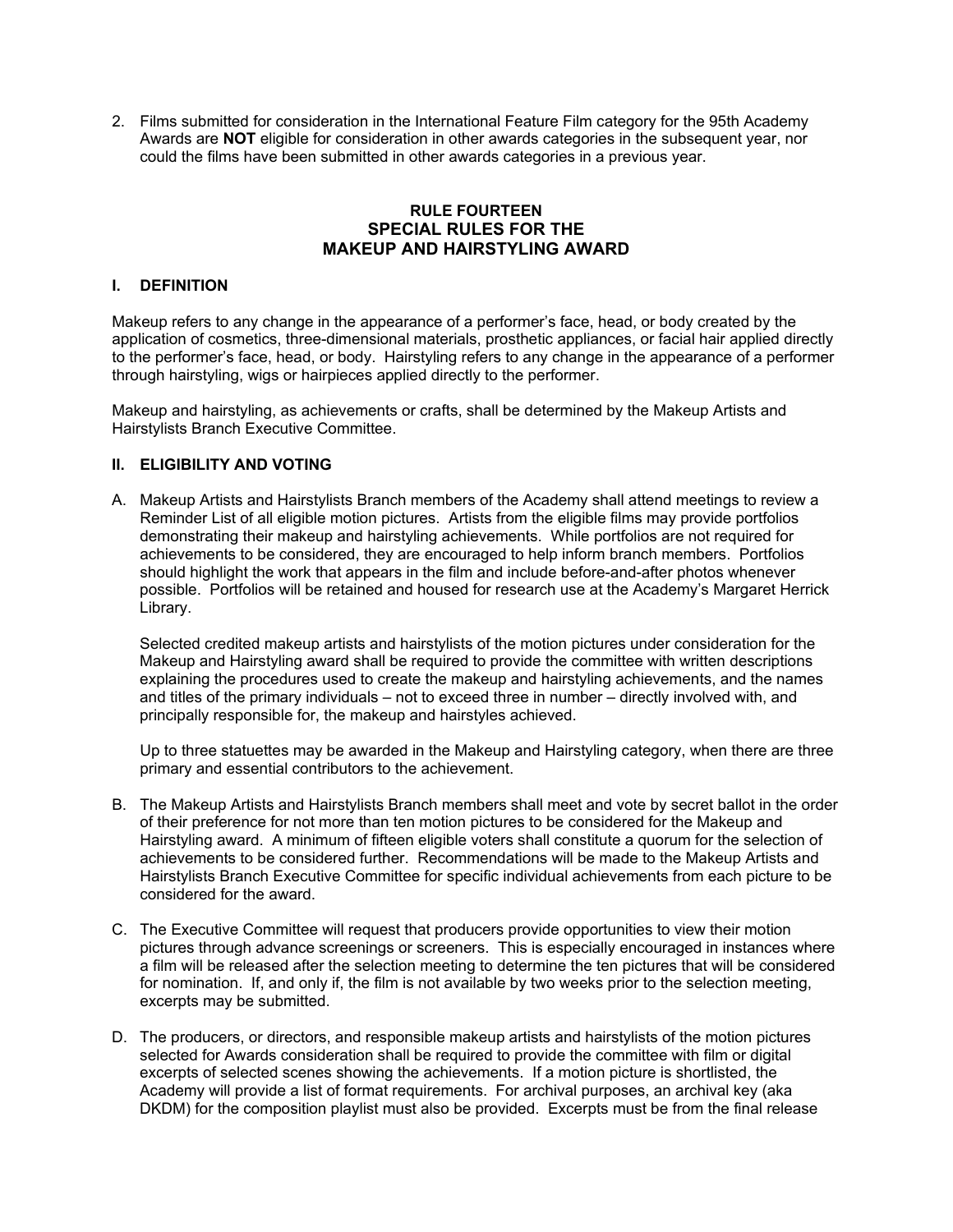version of the motion picture and shall not exceed seven minutes in total running time. All elements of the excerpt should be presented exactly as they appeared in the final release version of the motion picture and should focus on the makeup and hairstyling achievements under consideration. Each excerpt must start and finish without an editorial or sound blend between excerpts. If the clip does not meet these requirements, it may not be shown.

The producers shall provide the Academy the right to use the excerpts for any voting purposes, and for any nonprofit purposes of the Academy Museum, the Academy Foundation or Academy websites.

- E. For nomination purposes, eligibility of the contributor(s) to the makeup and/or hairstyling achievement shall be determined by the Makeup Artists and Hairstylists Branch Executive Committee.
- F. Makeup Artists and Hairstylists Branch members shall meet to screen the excerpts from the motion pictures (see Paragraph II.D above). All Makeup Artists and Hairstylists Branch members who have seen all ten of the shortlisted films will vote in the order of their preference for not more than five motion pictures. The five pictures receiving the highest number of votes shall become the nominations for final voting for the Makeup and Hairstyling award.

Makeup Artists and Hairstylists Branch members unable to attend the voting screening, but who have seen all the motion pictures under consideration, will receive ballots.

- G. Final voting for the Makeup and Hairstyling award shall be restricted to active and life Academy members.
- H. Such other rules or modifications as may be necessary for the proper conduct of this award shall be adopted by the Makeup Artists and Hairstylists Branch Executive Committee, subject to the approval of the Academy Board of Governors.

# **RULE FIFTEEN SPECIAL RULES FOR THE MUSIC AWARDS**

#### **I. CATEGORIES**

#### **A. Original Score:**

An original score is a substantial body of music that serves as original dramatic underscoring and is written specifically for the motion picture by the submitting composer(s).

#### **B. Original Song:**

An original song consists of words and music, both of which are original and **written specifically for the motion picture**. There must be a clearly audible, intelligible, substantive rendition (not necessarily visually presented) of both lyric and melody, used in the body of the motion picture or as the first music cue in the end credits.

#### **C. Original Musical:**

An original musical consists of not fewer than five original songs (as defined in Paragraph I.B above) by the same writer or team of writers, either used as voiceovers or visually performed. Each of these songs must be substantively rendered, clearly audible, and intelligible, and must further the storyline of the motion picture. An arbitrary group of songs unessential to the storyline will not be considered eligible.

#### **II. ELIGIBILITY**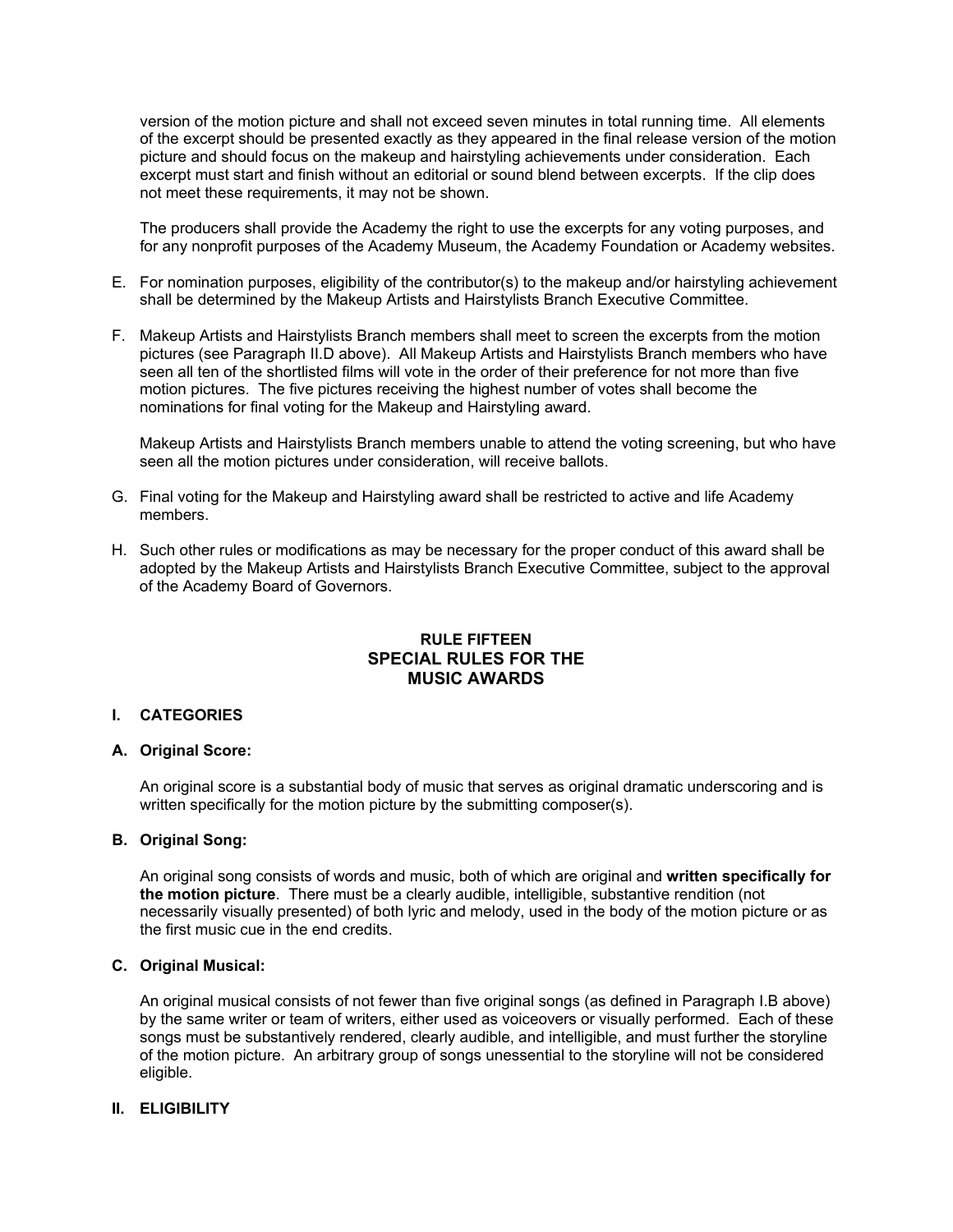- A. The work must be the result of a creative interaction between the filmmaker(s) and the composer(s) and/or songwriter(s) who have been engaged to work directly on the motion picture.
- B. A score must be created specifically for the eligible feature-length motion picture and comprise a minimum of 35% of the total music in the film.
	- 1. If a score does not meet the minimum 35%, the composer may submit a letter to the Branch Executive Committee, stating reasons for the score to be accepted for consideration. All letters must be received by the due dates published by the Academy for the current Awards cycle.
	- 2. The decision of the Music Branch Executive Committee shall be final.
- C. In cases such as sequels and franchises from any media, the score must consist of more than 80% newly composed music which does not contain any pre-existing themes borrowed from previous scores in the franchise.
- D. The work must be recorded for use in the motion picture **prior** to any other usage, including public performance or exploitation through any media whatsoever.
- E. Only the **principal composer(s) or songwriter(s)** responsible for the conception and execution of the work **as a whole** shall be eligible for an award. Expressly excluded from eligibility are all of the following:
	- 1. partial contributors (i.e., any writer not responsible for the overall design of the work)
	- 2. contributors working on speculation
	- 3. producers and/or arrangers not responsible for the creation of the original song or score
	- 4. music supervisors
- F. A score shall not be eligible if:
	- 1. it has been diluted by the use of pre-existing music, or
	- 2. it has been diminished in impact by the predominant use of songs or any music not composed specifically for the film by the submitting composer, or
	- 3. it has been assembled from the music of more than one composer.
- G. No more than one statuette will normally be given in the Original Score category. A second statuette may be awarded when two credited composers function as equal collaborators, each contributing fully to the original dramatic underscore for the film.
- H. In cases where three or more credited composers function as equal collaborators, a single statuette may be awarded to the group. Each composer must agree to the single "group statuette" option by signing and returning a Group Award form prior to the submission deadline. Final determination of the awardable composers in the group will be made by the Music Branch Executive Committee.
- I. No more than two statuettes will normally be given in the Original Song category. A third statuette may be awarded when there are three essentially equal writers of a song. The Music Branch Executive Committee has the right, in what it alone determines to be a very rare and extraordinary circumstance, to award a fourth statuette.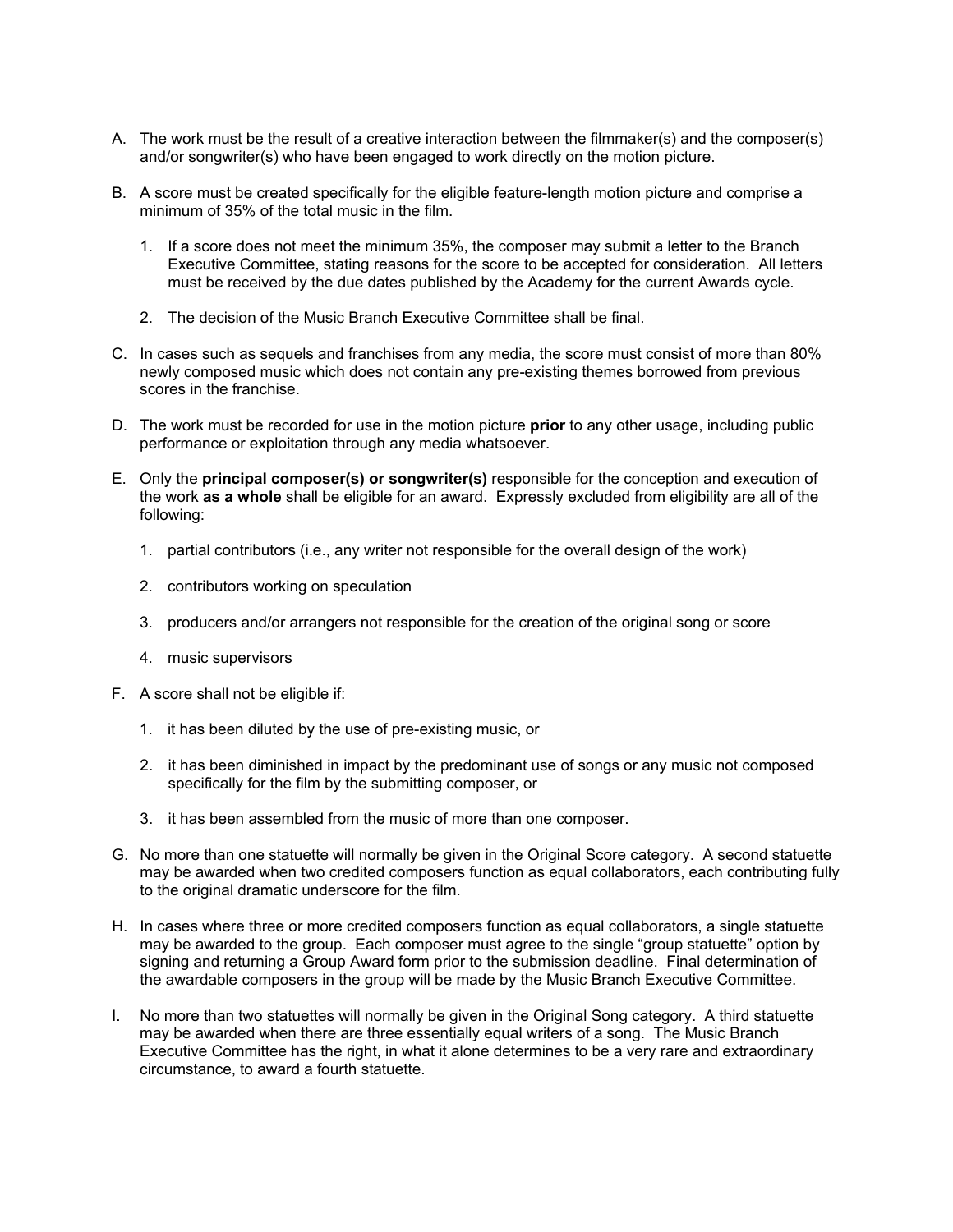- J. In cases where five or more credited songwriters function as collaborators, a single statuette may be awarded to the group. Each songwriter must agree to the single "group statuette" option by signing and returning a Group Award form prior to the submission deadline. Final determination of the awardable songwriters in the group will be made by the Music Branch Executive Committee.
- K. In the case of an original musical, the composer or adapter of the instrumental score may qualify for an award if their contribution is deemed relevant and substantial.
- L. The Music Branch Executive Committee shall resolve all rules interpretations and all questions of eligibility.
- M. It is within the sole and confidential discretion of the Board of Governors to determine what awards, if any, shall be given.

### **III. SUBMISSION**

- A. For an achievement to be eligible for nomination in any of the Music categories, the submission must be initiated either personally by the songwriter or composer, or by their authorized representative, or by an authorized representative of the distributing studio of that film.
- B. Submission forms must be signed by all submitting writers and must be accompanied by a complete final music cue sheet listing all music cues.
- C. Original Song submissions must further be accompanied by:
	- A vocal lead sheet
	- A digital video clip of no more than three minutes of each song, showing how the song is used in the motion picture
	- A completed "Original Song Contribution Form," obtainable from the Awards Submission site. The Music Branch Executive Committee will review all submission materials when making the determination of award-eligible songwriters.
	- No more than three (3) songs from any one film may be submitted for Original Song, regardless of writer(s).
- D. Original Score submission forms must further be accompanied by:
	- A completed "Music Breakdown Form" obtainable from the Awards Submission site
	- A final cue sheet
	- In cases where other non-submitting composers have contributed original music in the film  $$ either by shared authorship of cues or by additional cues not shared with the submitting composer – a letter signed by ALL listed composers explaining the contribution of each must be submitted to the Music Branch Executive Committee by the submission deadline along with all other required materials.
- E. The composer's on-screen credit and submission form, as well as the actual cue sheet for the music as used in the film and supplied by the film company, shall be used by the Music Branch Executive Committee to help determine the eligibility of the score.
- F. Submissions may be made prior to the film's Los Angeles County qualifying run but must be made no later than 60 days after such opening, or by the submission deadline of **5 p.m. PT on Tuesday, November 1, 2022**, whichever comes first. New submissions will not be accepted beyond this date; however, for existing submissions an extension may be granted at the Academy's discretion **only** for the purposes of delivery of supplemental materials such as video clips or final cue sheets.
- G. The Music Branch Executive Committee has the right, but not the obligation, to submit any eligible works in all three categories, but must do so no later than the submission deadline published by the Academy.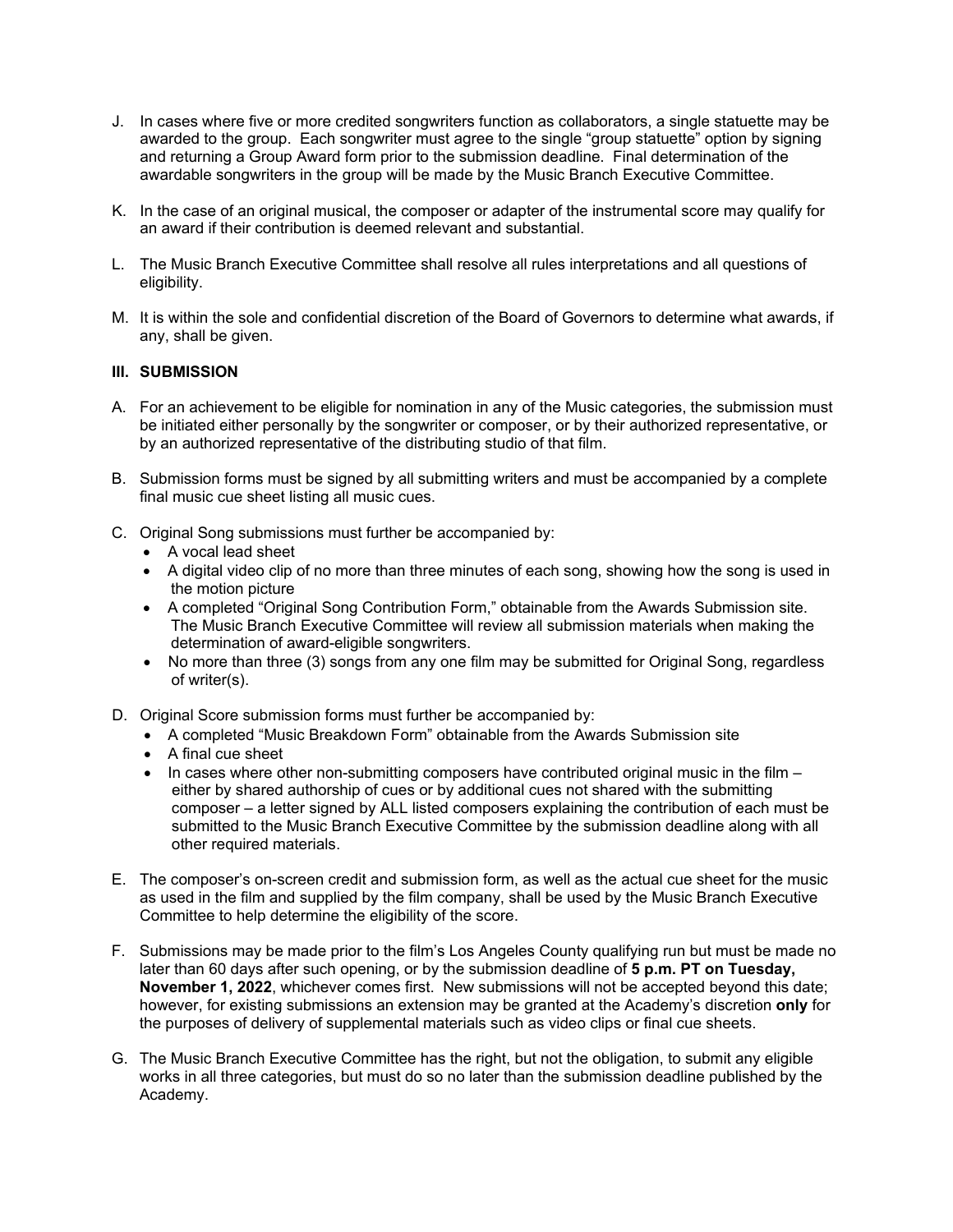# **IV. VOTING**

- A. Works shall be judged on their effectiveness, craftsmanship, creative substance and relevance to the dramatic whole, and only as presented within the motion picture. Extended, revised, enhanced or alternate versions outside of the film shall not be considered.
- B. Films eligible for Original Score and film clips of eligible Original Songs shall be viewed by all members of the Music Branch who will use a preferential voting system to produce a shortlist of fifteen titles in each category. Five nominees for Original Song and five nominees for Original Score will then be chosen by a second round of balloting, again using a preferential voting system.
- C. In all three categories, the five achievements receiving the highest number of votes will become the nominations for final voting for the award.
- D. No more than two songs from any one film by the exact same writers may be shortlisted. If more than two songs from a film by the exact same writers are in contention, the two songs with the most votes will advance to the shortlist. However, no more than two songs from any one film, regardless of writers, may be nominated for the Original Song award.
- E. If there are twenty-five or fewer qualified works submitted in any category, the Music Branch Executive Committee may recommend to the Board of Governors that nominations be limited to three. If there are nine or fewer qualifying works submitted in any category, the Executive Committee may recommend to the Board of Governors that no award be given in that category for the current Awards year.
- F. The category of Original Musical may be activated only by special request of the Music Branch Executive Committee to the Board of Governors in a year when the field of eligible submissions is determined to be of sufficient quantity and quality to justify award competition.
- G. Final voting for each category shall be restricted to active and life Academy members.

# **RULE SIXTEEN SPECIAL RULES FOR THE BEST PICTURE OF THE YEAR AWARD**

- 1. A Reminder List of all eligible motion pictures shall be made available along with a nominations ballot to all active and life members of the Academy who shall vote in the order of their preference for not more than ten pictures.
- 2. The ten pictures receiving the highest number of votes shall become the nominations for final voting for the Best Picture award.
- 3. The individual(s) who shall be credited for Academy Awards purposes must have screen credit of "producer" or "produced by." Persons with screen credits of executive producer, co-producer, associate producer, line producer, produced in association with or any other credit shall not receive nominations or Academy statuettes. The nominees will be those three or fewer producers who have performed the major portion of the producing functions. In determining the number of producers eligible for nomination, a bona fide team of not more than two people shall be considered to be a single "producer" if the two individuals have had an established producing partnership as determined by the PGA's Producing Partnership Panel. To qualify as a producer nominee for a nominated picture, the producer must have been determined eligible for a PGA award for the picture, or have appealed the PGA's refusal of such eligibility. Final determination of the qualifying producer nominees for each nominated picture will be made by the Producers Branch Executive Committee, including the right to name any additional qualified producer as a nominee.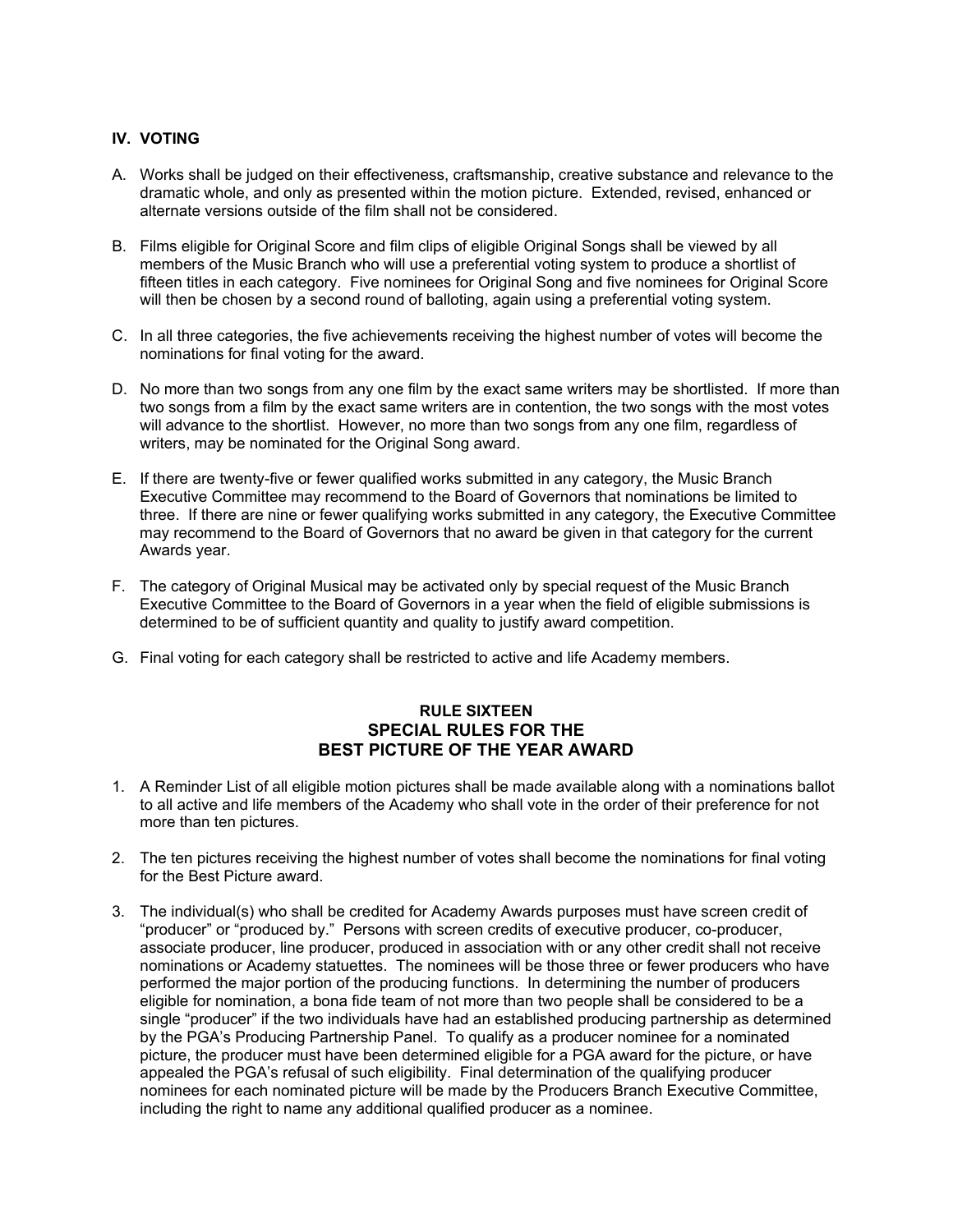- 4. The Producers Branch Executive Committee shall resolve all questions of eligibility and rules.
- 5. Final voting for the Best Picture award shall be restricted to active and life Academy members.

# **RULE SEVENTEEN SPECIAL RULES FOR THE PRODUCTION DESIGN AWARD**

- 1. A Reminder List of all eligible motion pictures shall be made available along with a nominations ballot to all members of the Production Design Branch, who shall vote in the order of their preference for not more than five motion pictures.
- 2. The five motion pictures receiving the highest number of votes shall become the nominations for final voting for the Production Design award.
- 3. Prior to the start of nominations voting, a meeting of the Production Design Branch shall be held to rule on the eligibility of all productions for Awards consideration. Eligibility for this award shall be limited to the production designer and set decorator **primarily responsible** for the design of the production and the execution of that concept. An art director may be considered eligible for the Production Design award only when a production designer is absent from the credits. When the environment of a film is substantially composed of animation and digital artistry, the designer most responsible for that achievement also may be considered. In the case of fully animated feature films, the production designer alone shall be considered; a set decorator shall not be considered unless physical sets were constructed for that film.
- 4. The Production Design Branch shall have the discretion to give more weight to design than to execution. Any submission requesting award eligibility for more than one production designer, more than one set decorator, more than one art director or an additional artist, exhibiting extraordinary circumstances, must be accompanied by a letter of justification submitted by the producer and the production designer to the Academy no later than 5 p.m. PT on November 15, 2022. These circumstances will be reviewed at a special meeting of the Production Design Branch; however, in no case will more than one additional award be considered.
- 5. Except as indicated above, recognition in the form of the Academy statuette shall be given for the production design and for the set decoration of the motion picture receiving the Production Design award.
- 6. Final voting for the Production Design award shall be restricted to active and life Academy members.

# **RULE EIGHTEEN SPECIAL RULES FOR THE SCIENTIFIC AND TECHNICAL AWARDS**

- 1. Academy Awards for scientific and technical achievement shall be made by the Board of Governors upon recommendation of the Scientific and Technical Awards Committee. Awards may be given for devices, methods, formulas, discoveries, or inventions of special and outstanding value to the motion picture arts and sciences.
- 2. Except in extraordinary circumstances, no awards shall be given posthumously. No awards shall be given where all recipients are deceased. No Academy Award of Merit may be given posthumously.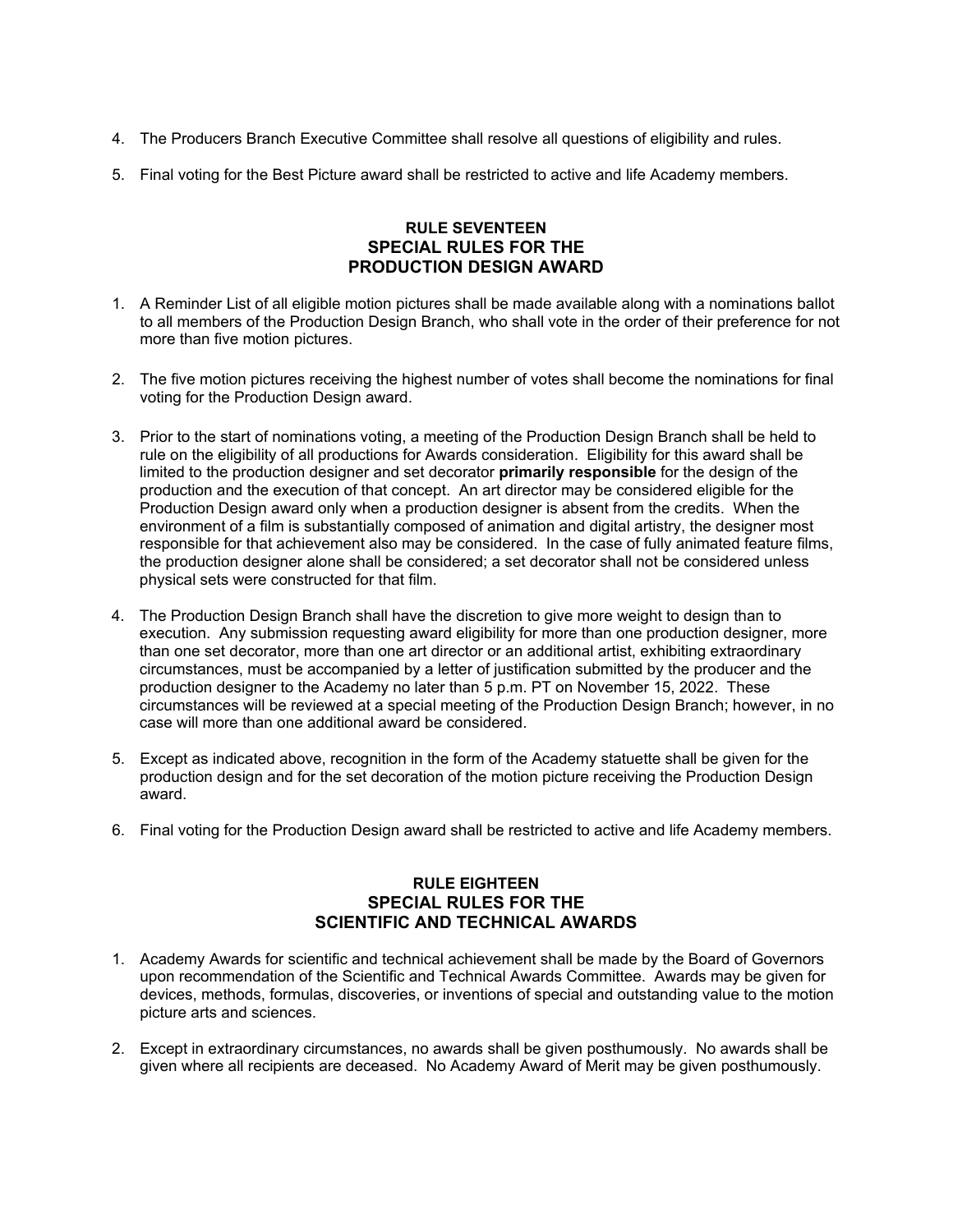- 3. The Academy President shall appoint outstanding representatives of the motion picture and technical fields to serve on the Scientific and Technical Awards Committee. No sitting member of the Academy Science and Technology Council shall be eligible to serve on the committee or its advisory groups. The committee will be dissolved upon the completion of its annual term.
- 4. Awards for scientific and technical achievement may be granted in any of the following three classifications:

#### **ACADEMY AWARD OF MERIT**

#### **(Academy Statuette)**

For those achievements that have an extraordinary influence upon the advancement of the motion picture arts and sciences.

#### **SCIENTIFIC AND ENGINEERING AWARD (Academy Plaque)**

For those achievements that exhibit a high level of engineering and are important to the progress of the motion picture arts and sciences.

#### **TECHNICAL ACHIEVEMENT AWARD (Academy Certificate)**

For those achievements that sufficiently contribute to the progress of the motion picture arts and sciences.

- 5. The committee shall familiarize itself with all motion picture scientific and technical achievements of the current Awards year. To assist the committee, an official public announcement will be made, and requests shall be sent to individuals and organizations engaged in scientific and technical developments for motion pictures, inviting them to submit any information they may have regarding achievements that may have been developed within their own or in any other organizations.
- 6. A list of all areas of potential achievements under consideration shall be widely publicized to permit anyone with claims of prior or relevant invention, or of achievements similar to those under consideration, to bring them to the attention of the committee.
- 7. In evaluating the submitted achievements, the committee shall strive to seek out other items similar to those being considered for awards. If such items are discovered, they may be considered on an equal basis.
- 8. The committee shall then conduct a series of meetings and examinations and shall arrange for such demonstrations as are necessary to evaluate the achievements properly and make recommendations for action by the Board of Governors.
- 9. The committee may appoint advisory groups for each technical classification in which there are achievements to be considered. The chair of each advisory group shall be one of the members of the advisory group and shall conduct its meetings and discussions.
- 10. Each advisory group shall consider all achievements in its field. The advisory groups shall evaluate those achievements and forward their conclusions to the Scientific and Technical Awards Committee in the form of a written report prepared by the respective advisory group chairs.
- 11. All voting by the Scientific and Technical Awards Committee shall be done by secret ballot**.** All decisions as to award recommendations and classifications shall require a two-thirds majority vote of those attending and not abstaining.
- 12. To avoid conflicts of interest, individuals directly involved with any achievement under awards consideration shall not participate on the awards committee and its advisory groups. Further, members of the committee and its advisory groups having a personal connection with any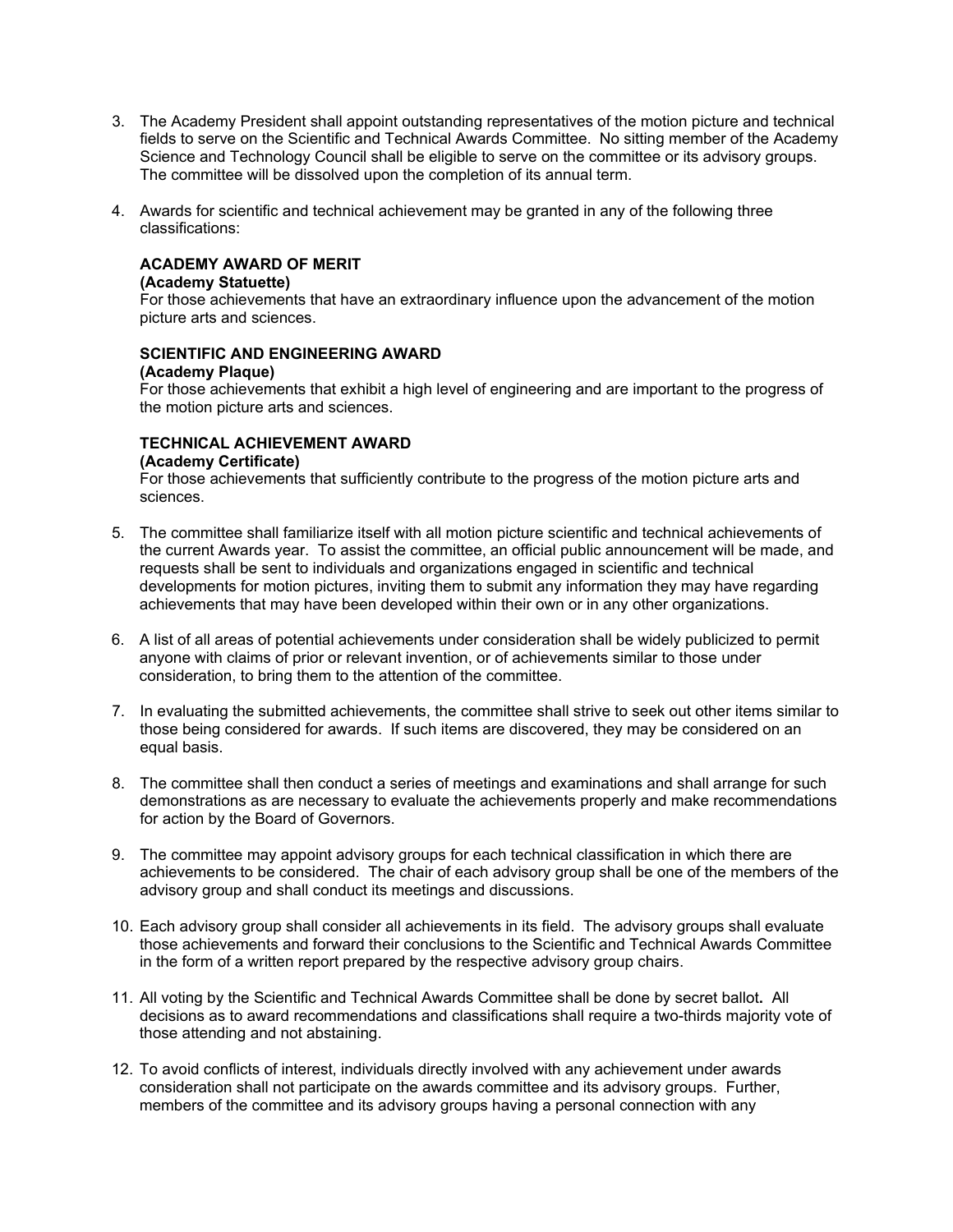achievement shall not be present during deliberation and shall abstain from voting on the achievement. Finally, individuals who work at the same organization as a potential award recipient but who are not associated with the achievement may participate, but shall abstain from voting on the achievement.

- 13. The committee shall carefully evaluate all information regarding actual authorship of each achievement being considered for an award and shall, at its sole discretion, identify the individual(s) and/or organization(s) to be recognized. The committee shall recommend to the Academy Board of Governors the person(s) and/or organization(s) to whom an award shall be made, the classification of award and the text thereof.
- 14. In recommending awards, the committee will judge to the best of its ability the scientific and technical merits of the achievements, but does not warrant that the person or persons who are named on the award were responsible for the origin or development of the entire achievement.
- 15. Full claim for originality and development of each achievement must be established to the satisfaction of the committee. If any controversy should arise as to the origin or authorship of an achievement, the committee may request that the Academy Board of Governors postpone action until proper credit is established.
- 16. It shall be within the discretion of the committee to recommend that no awards be given.
- 17. It shall be within the discretion of the committee to review any Academy Award conferred for scientific and technical achievement to determine subsequent to the granting of such award whether the classification of such achievement should be elevated by reason of its contribution to the motion picture arts and sciences, and to recommend elevation in classification to the Academy Board of Governors.
- 18. Such other rules as may be considered necessary for the proper conduct of these awards shall be adopted by the Scientific and Technical Awards Committee, subject to the approval of the Academy Board of Governors.

# **RULE NINETEEN SPECIAL RULES FOR THE SHORT FILM AWARDS**

# **I. DEFINITIONS**

- A. A short film is defined as an original motion picture that has a running time of 40 minutes or less, including all credits.
- B. This excludes from consideration such works as:
	- 1. previews and advertising films
	- 2. sequences from feature-length films, such as credit sequences
	- 3. unaired episodes of established TV series
	- 4. unsold TV series pilots

# **II. CATEGORIES**

An award shall be given for the best achievement in each of two categories.

# **A. Animated Short Film**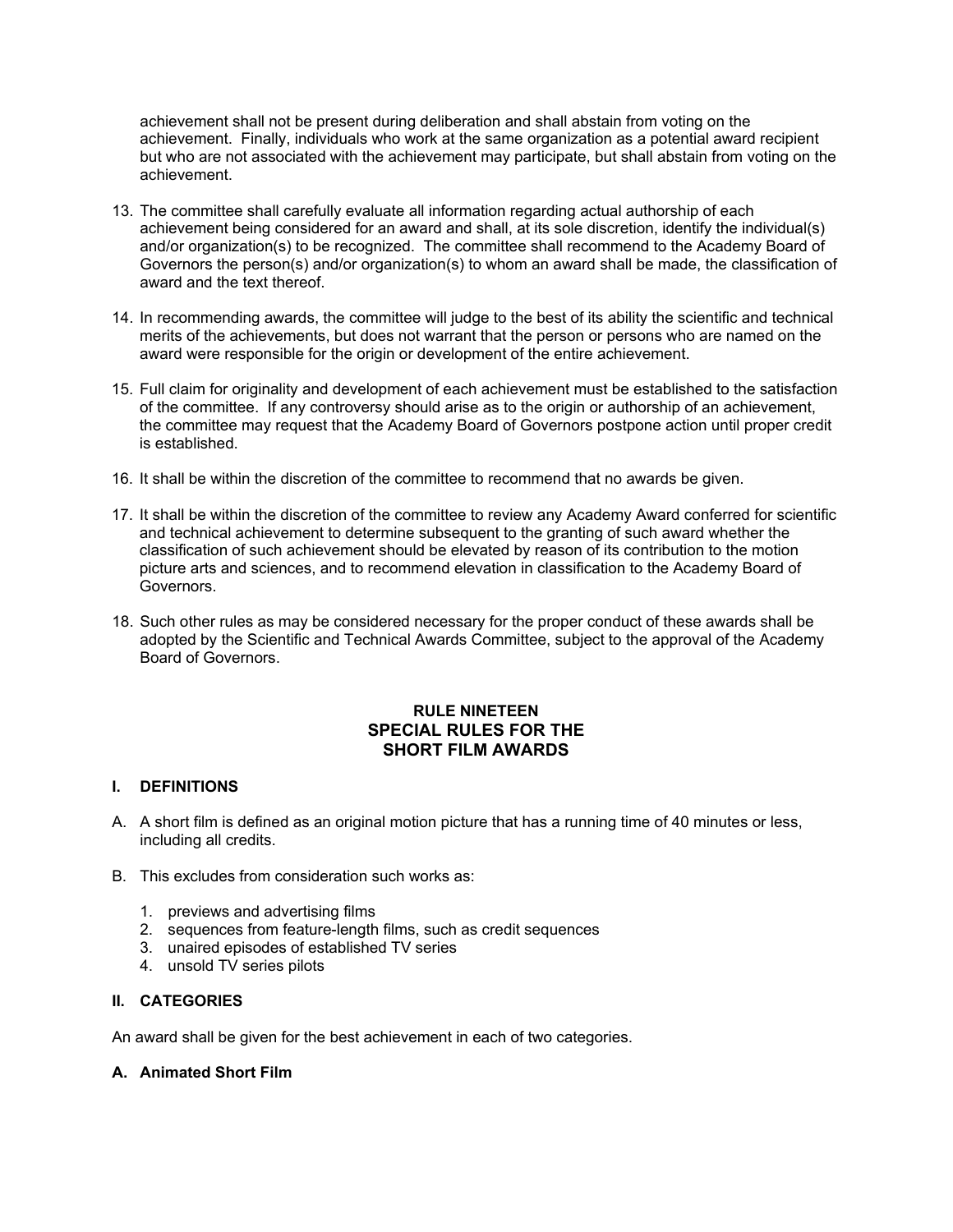An animated film is defined as a motion picture in which movement and characters' performances are created using a frame-by-frame technique, and usually falls into one of the two general fields of animation: narrative or abstract. Some of the techniques of animating films include but are not limited to hand-drawn animation, computer animation, stop-motion, clay animation, pixilation, cutout animation, pinscreen, camera multiple pass imagery, kaleidoscopic effects created frame-by-frame, and drawing on the film frame itself. Motion capture and real-time puppetry are not by themselves animation techniques. An animated short film has a running time of 40 minutes or less. An animated feature film has a running time of more than 40 minutes. In an animated film, animation must figure in no less than 75 percent of the picture's running time. In addition, a narrative animated film must have a significant number of the major characters animated. If the picture is created in a cinematic style that could be mistaken for live action, the filmmaker(s) must also submit information supporting how and why the picture is substantially a work of animation rather than live action. Documentary short films that are animated may be submitted in either the Animated Short Film category or the Documentary Short Film category, but not both.

### **B. Live Action Short Film**

A live action film uses imagery created primarily through practical photographic techniques used to capture physical actors, props, sets, and locations. **Documentary short films will not be accepted in the live action category.** If the picture is created in the cinematic style of a documentary, the filmmaker(s) must also submit information supporting how and why the picture is substantially a work of fiction rather than a documentary.

#### **III. ELIGIBILITY**

- A. To be eligible for award consideration for the 95th Awards year, a short film must fulfill one of the following qualifying criteria between October 1, 2021, and September 30, 2022. This qualification must take place within two years of the film's completion date.
	- 1. The picture must have been publicly exhibited for **paid admission** in a commercial motion picture theater in one of the six qualifying U.S. metro areas: Los Angeles County; City of New York [five boroughs]; the Bay Area [counties of San Francisco, Marin, Alameda, San Mateo and Contra Costa]; Chicago [Cook County, Illinois]; Miami [Miami-Dade County, Florida]; and Atlanta [Fulton County, Georgia], for a run of at least seven consecutive days with at least one screening a day, prior to public exhibition or distribution by any nontheatrical means. The picture also must appear in the theater listings along with the appropriate dates and screening time(s). Drive-in theaters are included as a qualifying commercial venue in the above metro areas (films must run for seven consecutive days with at least one screening daily).

All eligible motion pictures must be publicly exhibited by means of 35mm or 70mm film, or in a 24 or 48-frame progressive scan Digital Cinema format with a minimum projector resolution of 2048 by 1080 pixels, source image format conforming to ST 428-1:2006 D-Cinema Distribution Master – Image Characteristics; image compression (if used) conforming to ISO/IEC 15444-1 (JPEG 2000); and image and sound files packaged as Digital Cinema Packages (DCPs) in the "SMPTE DCP" format. SMPTE DCP refers to SMPTE ST 429-2:2020 D-Cinema Packaging – DCP Operational Constraints and related specifications. (Blu-ray format does not meet Digital Cinema requirements.)

The audio in a Digital Cinema Package (DCP) is typically 5.1 or 7.1 channels of discrete audio. The minimum for a non-mono configuration of the audio shall be three channels as Left, Center, Right (a Left/Right configuration is not acceptable in a theatrical environment). In addition to channel-based audio, object-based audio may also be present as an immersive audio bitstream.

The discrete audio data shall be formatted in conformance with SMPTE ST 429-3:2007 D-Cinema Packaging – Sound and Picture Track File, SMPTE ST 428-2:2006 D-Cinema Distribution Master – Audio Characteristics and SMPTE ST 428-12:2013 D-Cinema Distribution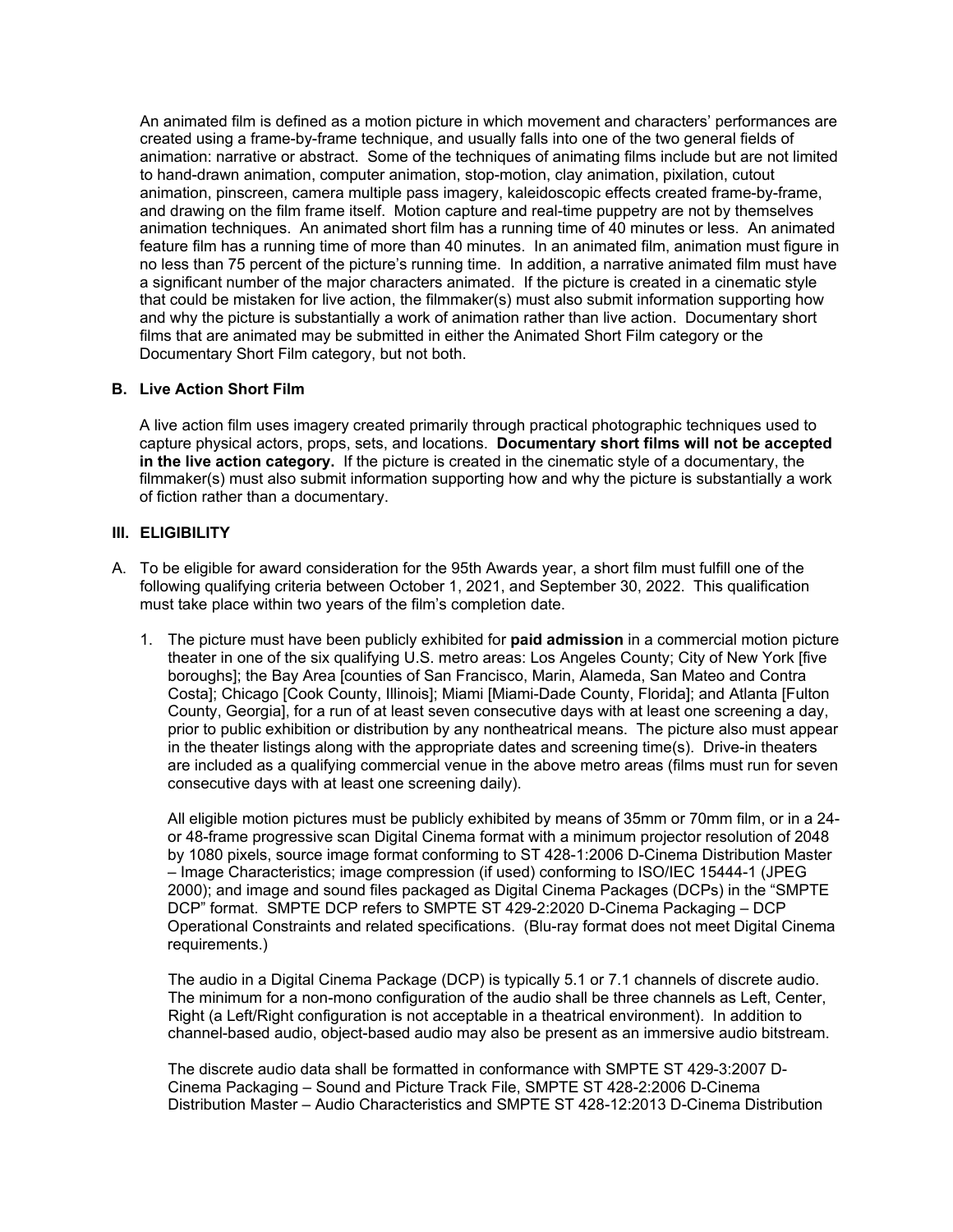Master Common Audio Channels and Soundfield Groups. Immersive audio, if present, shall be formatted in conformance with SMPTE ST 2098-2:2019 Immersive Audio Bitstream Specification and SMPTE 429-18:2019 D-Cinema Packaging – Immersive Audio Track File and packaged in conformance with SMPTE 429-19:2019 D-Cinema Packaging – DCP Operational Constraints for Immersive Audio.

### **Student films cannot qualify with a theatrical release.**

### **OR**

2. The film must have won a qualifying award at a competitive film festival, as specified in the Short Film Qualifying Festival List, regardless of any prior public exhibition or distribution by nontheatrical means. Proof of the award must be submitted with the entry. The Short Film Qualifying Festival List is available at www.oscars.org or may be obtained from the Academy.

# **OR**

3. The film must have won a Gold, Silver or Bronze Medal award in the Academy's 2022 Student Academy Awards competition in the Animation, Narrative or Alternative/Experimental categories.

All films must be submitted in a standard theatrical exhibition aspect ratio, in formats currently accepted by the Academy (see Paragraph III.A.1 above), no matter which other formats may have been used during their theatrical run or festival screening. Producers may provide screenings of films in specialized formats for Academy members, but attendance at such screenings is not required for voting purposes.

- B. A short film qualifying under Paragraph III.A.1 above may not be exhibited publicly or distributed anywhere in any nontheatrical form until **after** its qualifying theatrical release. Nontheatrical public exhibition or distribution includes but is not limited to:
	- Broadcast and cable television
	- PPV/VOD
	- DVD distribution
	- Inflight airline distribution
	- Internet transmission

Excerpts of the film totaling no more than fifteen percent of its running time are exempted from this rule.

# **Films qualifying under Paragraph III.A.2 or III.A.3 above are exempted from this rule.**

# **IV. SUBMISSION**

- A. Entrants must complete the online submission form located on the Academy's Awards Submission site, and submit to the Academy the digital upload of the film for streaming purposes, as well as a 35mm or 70mm film print or a DCP formatted according to the digital qualification standards described in Paragraph III.A.1 above. **Encrypted films will not be accepted.** Formats requiring special technical presentation that meet the technical specifications above will be given consideration if made available for Academy voting screenings in Los Angeles County.
- B. The print or DCP and digital upload of the short film submitted for Academy Awards consideration must be identical in content and length to the print or DCP that qualified.
- C. Dialogue or narration must be substantially in English or the film must have English-language subtitles.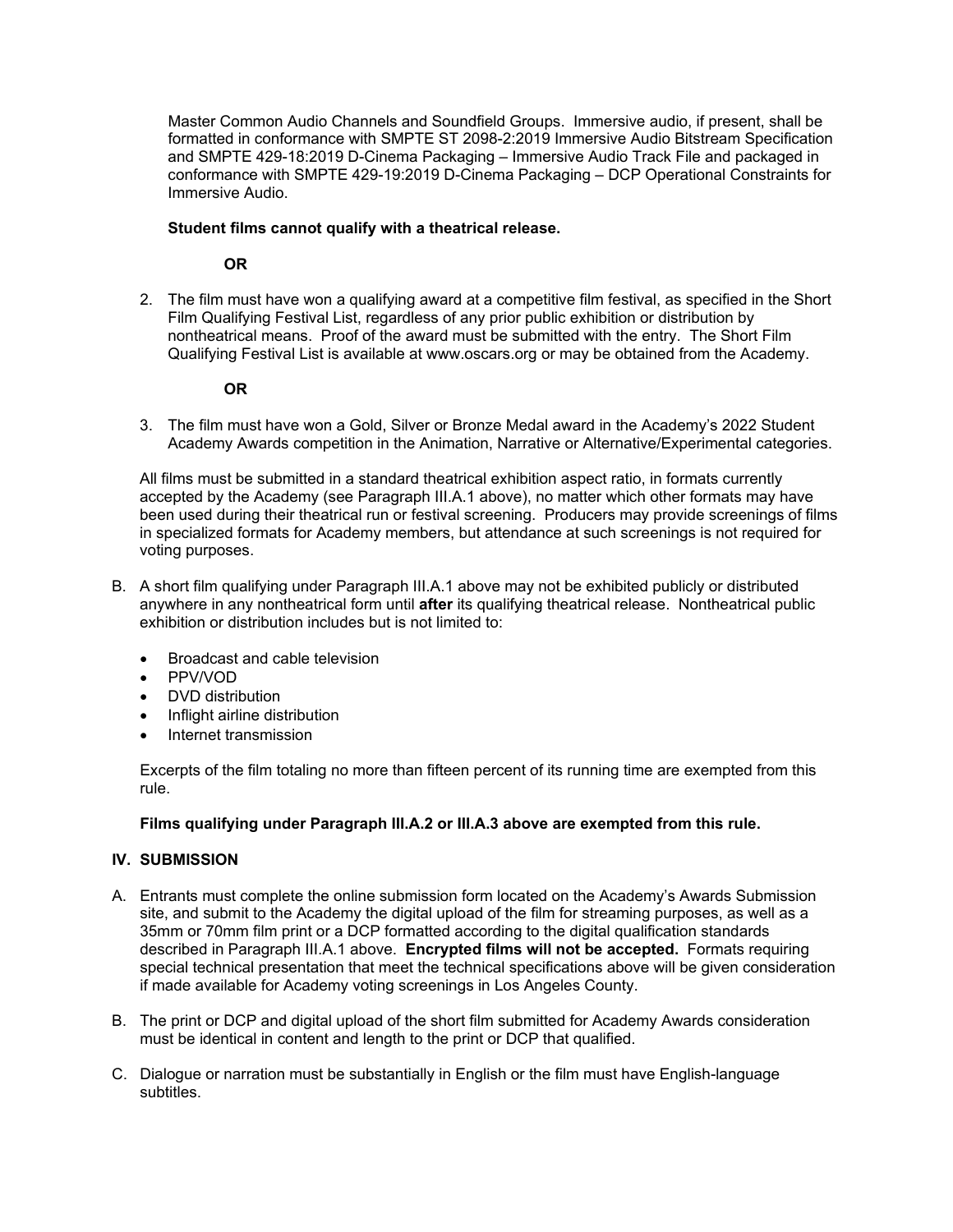- D. All required entry materials, including the film print or DCP and the digital upload of the film for streaming purposes, must be received by **5 p.m. PT on Friday, October 14, 2022**.
- E. If a short film advances to the second round of voting, additional materials will be required within five business days after the shortlist is announced. Shortlisted films must have the necessary clearances for commercial theatrical exhibition. Festival clearances are not sufficient.
- F. The Academy will retain for its archives one film print or DCP of every short film receiving a nomination for final balloting. The Academy will have the right, but not the obligation, to create a preservation copy of the picture at its own expense. All pictures that are not nominated will be returned at Academy expense. By submitting a film, the filmmaker agrees that the Academy has the right to make copies and distribute them for voting purposes only.
- G. The recipient of the Oscar will be the individual most directly responsible for the concept and the creative execution of the film. In the event that more than one individual has been directly and importantly involved in creative decisions, a second statuette may be awarded. However, **no more than two awards** will be given to a winning production. Companies or organized groups shall not receive nominations or awards.
- H. No short film may be submitted more than once for Academy Awards consideration. A short film must be submitted in the same Awards year in which it qualifies.

# **V. VOTING**

- A. Excellence of the entries shall be judged on the basis of originality, entertainment and production quality without regard to cost of production or subject matter.
- B. A reviewing process will take place, in which volunteer active and life members of the Short Films and Feature Animation Branch will view all motion pictures entered and mark all entries 10, 9, 8, 7, or 6 with the guidelines of 10 (excellent), 8 (good), 7 (fair) or 6 (poor). In each category not more than fifteen pictures receiving the highest average numerical scores shall be considered further. Active and life members of the Directors, Producers and Writers Branches will also be invited to participate in the Live Action Short Film reviewing process.
- C. To determine nominations, all entries selected during the reviewing process shall be screened by the Branch Nominating Committee consisting of all active and life members of the Short Films and Feature Animation Branch. Active and life members of the Directors, Producers and Writers Branches will also be invited to participate in the Live Action Short Film voting. A member must see all shortlisted films for the ballot to be counted. Those members of the branch who participated in the reviewing process and who viewed all of the selected pictures, in either or both categories, will receive ballots. The running order of the films in each category shall be organized alphabetically by title. Members shall vote in the order of their preference for not more than five pictures in each category. The five pictures receiving the highest number of votes in each category shall become the nominations for final voting for the Short Film awards.
- D. Final voting for the Animated Short Film and Live Action Short Film awards shall be restricted to active and life members of the Academy who have viewed all of the nominated short films. Academy members may vote for only one film in each of the two categories.

# **RULE TWENTY SPECIAL RULES FOR THE SOUND AWARD**

1. A Reminder List of all eligible motion pictures shall be made available along with a nominations ballot to all members of the Sound Branch.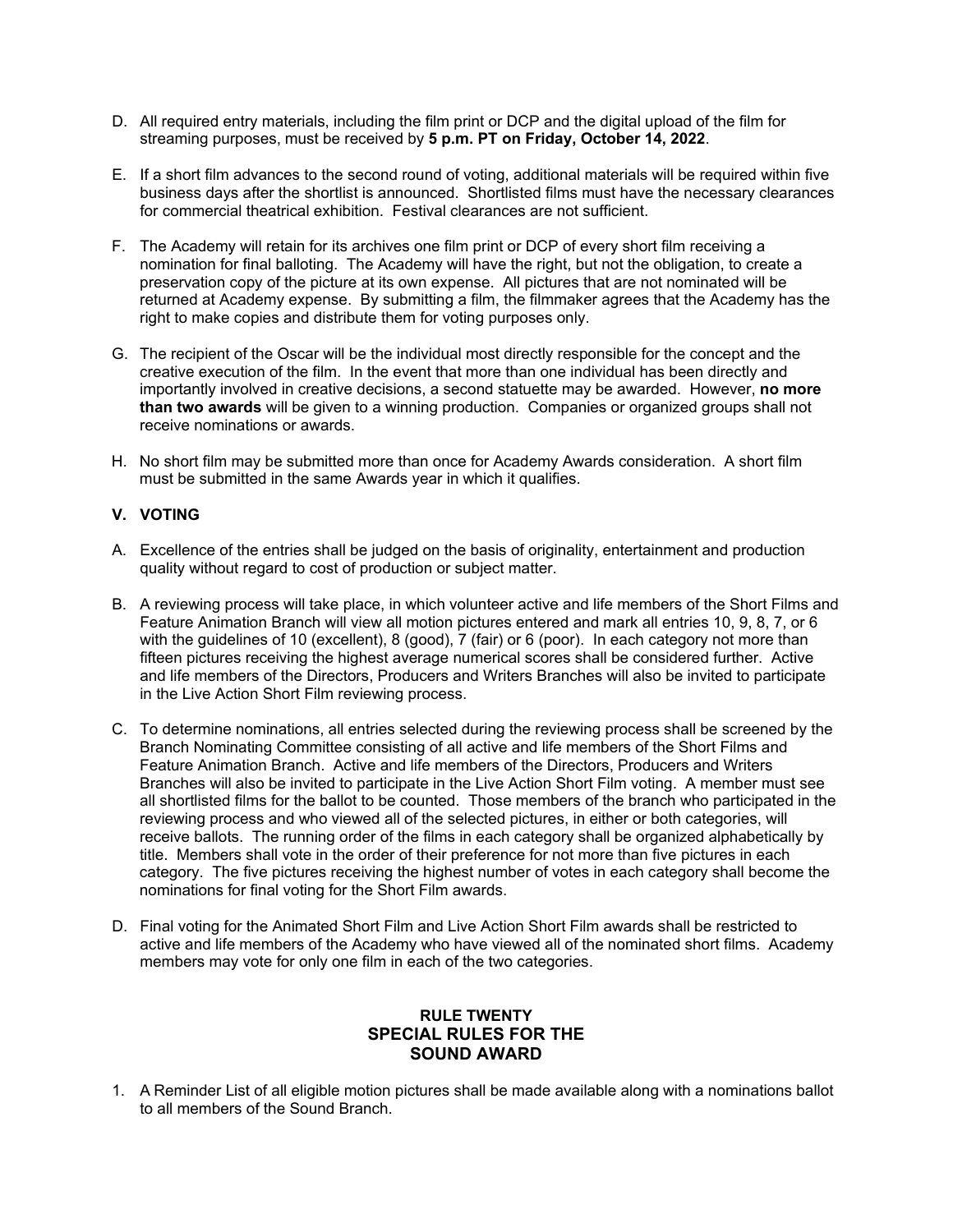- 2. Preliminary voting shall produce a shortlist of ten motion pictures. Sound Branch members shall vote in order of their preference for not more than ten pictures to be considered for the Sound award.
- 3. The Academy must receive the names of the individuals responsible for the work through the Oscars Submission Form (General Entry) by the General Entry submission deadline, 5 p.m. PT on November 15, 2022.
- 4. The Sound Branch Executive Committee will request that producers provide opportunities to view their motion pictures via the Academy Screening Room, advance theatrical screenings or screeners. This is required in instances where a title will be released after the preliminary voting cycle opens for shortlist selection.
- 5. When a motion picture is shortlisted, the sound team responsible for the motion picture selected for Awards consideration shall be required to provide a DCP of one continuous clip from their film's release master, highlighting the sound achievements. This clip will be screened by the Sound Branch at a nominating screening, prior to nominations voting. For archival purposes, a DCDM must be provided.
	- a. Clips must be from the final release version of the motion picture and shall not exceed ten (10) minutes in total running time per title.
	- b. Each clip must be exactly as it appears in the final release version; no cuts, edits or audio manipulation of the clip will be permitted, beyond what is technically required to create the presentation reel.
	- c. The excerpted clip must be presented in the same sound format(s) as used in the final release version of the motion picture. All submissions should be supplied as a fully authored DCP, with NO encryption.
	- d. If the clip does not meet these requirements, the producers shall be notified and given an opportunity to make corrections within the deadline period; otherwise it will not be exhibited.
	- e. The producers shall provide the Academy the right to use the reel for any voting purposes, and for any nonprofit purposes of the Academy Museum, the Academy Foundation or Academy websites.
	- f. A multimedia file version of the clip shall be provided for use in the production of the Academy Awards telecast.
	- g. Clips shall become the property of the Academy and placed in the Academy Film Archive, with the proviso that the Academy will not use the clips for commercial gain.
- 6. During a nominations voting period set forth by the Academy, all Sound Branch members will cast electronic ballots in the order of their preference for not more than five of the motion pictures from the shortlist. The five pictures receiving the highest number of votes shall become the nominations for final voting for the Sound award.
- 7. No more than six individuals per motion picture shall be named as designated nominees for the Sound award.
- 8. Eligibility for this award shall be limited to the creative team comprised of, in the following order:
	- a. no more than one production sound mixer

The production sound mixer is the individual who served in that capacity for at least 2/3 of the principal photography schedule. Should there be two individuals whose respective time on the show was less than the 2/3 minimum, the producer must submit a letter to the Sound Branch Executive Committee by the deadline published by the Academy, explaining the eligibility of the designated nominee. The Sound Branch Executive Committee will make a final determination of eligibility.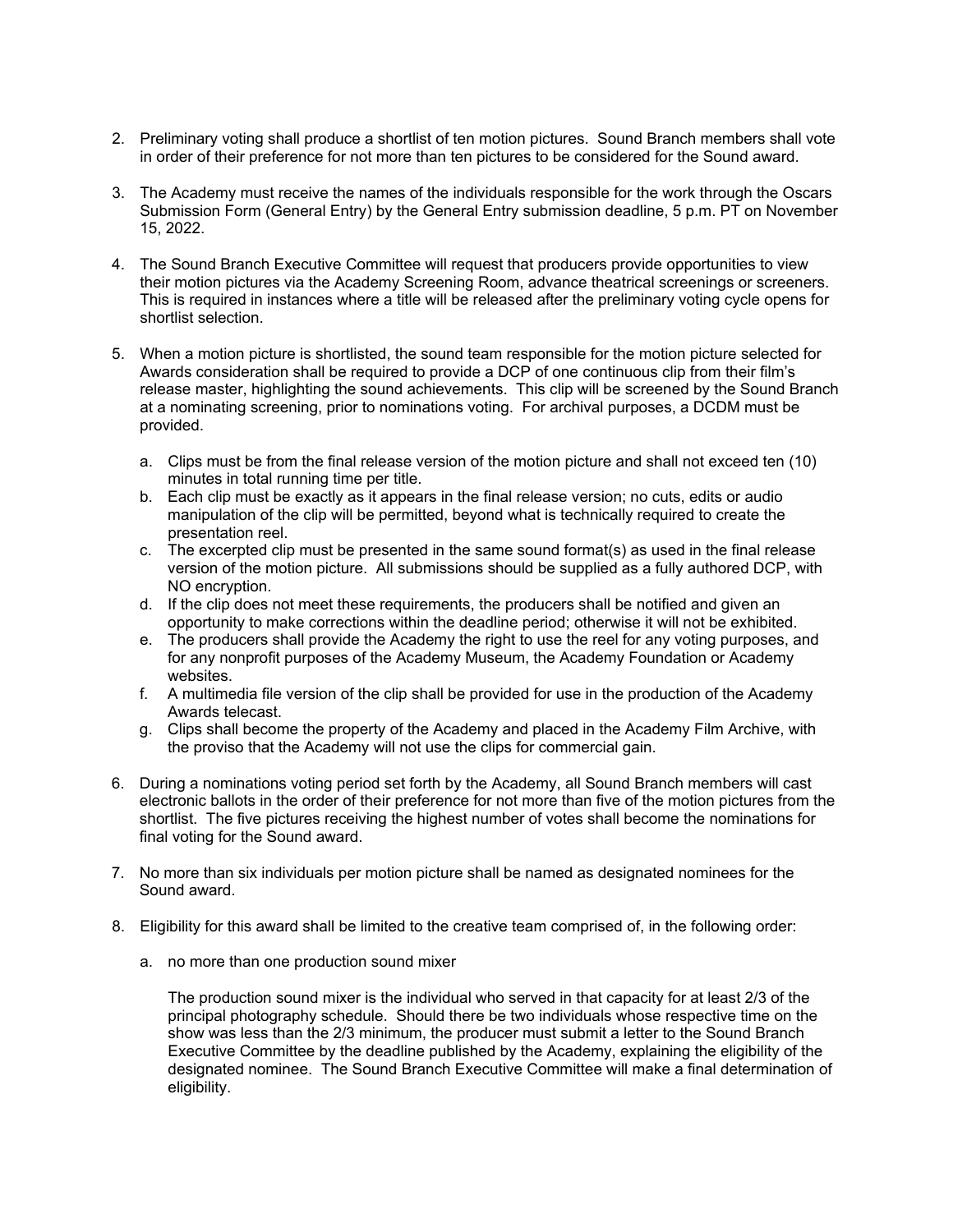b. no more than two supervising sound editors

The sound editing supervisor(s) must have been directly involved in and primarily responsible for the planning, creation, direction and execution of the sound design and editing for the motion picture. The supervisor(s) must be the primary creative decision maker and principal interpreter of the director's vision to the sound editing team. The supervisor(s) must approve the sound effects and their specific placement in the show, coordinate the creation of newly designed sound and Foley effects, and coordinate the editing of both production and post-sync dialogue. The supervisor(s) must participate and contribute during the creation of the pre-mixes as well as be present throughout the entire final sound mix. In the event the above responsibilities are divided, both co-supervisors must adhere to the above criteria.

c. no more than three rerecording mixers

No more than three eligible co-rerecording mixers who have contributed substantially to the final sound mix shall be designated for Academy Awards purposes. The rerecording mixer(s) must have combined the various sound elements into the final soundtrack under the approval of the director. They must have been present for all creative decisions, and executed any changes, alterations or fixes requested by the director. Rerecording mixers who only provided pre-dubs or pre-mixes, or materials for international versions, are not eligible.

For the ten shortlisted films, each potentially eligible sound team member must submit a letter to the Sound Branch Executive Committee describing their contributions in detail. Letters must be received by the deadline published by the Academy.

- 9. Should any nominated individual have performed multiple roles on one production (such as supervising sound editor and rerecording mixer), that individual will receive only one citation in the nomination and one statuette.
- 10. The Sound Branch Executive Committee has the right to return any eligibility question to the creative team (including the producer and director) for their resolution. The creative team must demonstrate overwhelming support and consensus for any exception. If the creative team is unable to agree, the Executive Committee reserves the right to deem that title ineligible.
- 11. Special Circumstances

In the event that a member of the team responsible for the sound of a motion picture is deemed noteworthy but does not conform to the breakdown of roles in Paragraph 8 above, the individuals named in the Oscars Submission Form (General Entry) from the Academy's Submission site may deviate from the aforementioned breakdown in Paragraph 8.

- a. The submission must include those responsible for production sound mixing, sound editing supervision and rerecording mixing of the film. These positions may not be exchanged for a special circumstance request.
- b. A letter of explanation regarding any requested exceptions to Paragraph 8 must be submitted to sound@oscars.org by 5 p.m. PT on November 15, 2022.
- c. The letter of explanation shall be submitted by the producer or director and include written support for the exception from a majority of the eligible sound team.
- d. The Sound Branch Executive Committee will review the request and accompanying letter(s).
- e. The decision of the Sound Branch Executive Committee on special circumstances eligibility shall be final.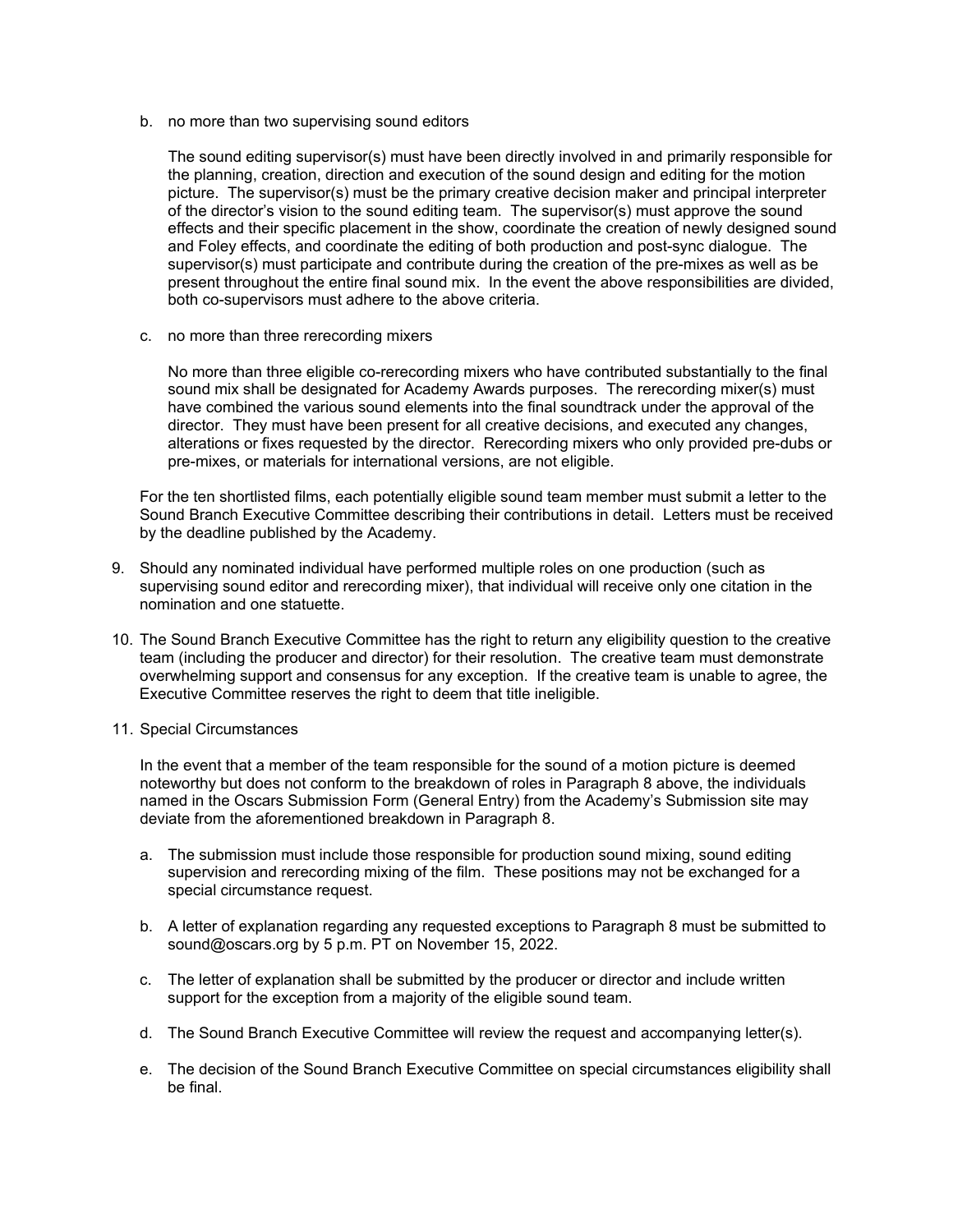- 12. The Theater Sound Inspection Committee shall inspect and approve the projection sound systems of the Academy's theaters prior to the annual screening of nominated achievements. No changes may be made in the sound systems after final approval by the Committee. Any standard release print (DCP) that plays on the normal projection sound system of the Academy's theaters requires no special approval of the Committee. Any production that deviates from the normal sound system, or requires modification of the system, must be approved by a majority of the Committee before the final check of the system. Notification of such deviation or modification requirements must be submitted to the Academy at least three weeks in advance of the theater inspection meeting. At the postnomination screenings (AKA "nomination screenings") movies will be run at the Academy Standard sound level.
- 13. Final voting for the Sound award shall be restricted to active and life Academy members.
- 14. Such other rules or modifications as may be necessary for the proper conduct of this award shall be adopted by the Sound Branch Executive Committee, subject to the approval of the Academy Board of Governors.

# **RULE TWENTY-ONE SPECIAL RULES FOR THE VISUAL EFFECTS AWARD**

- 1. The Academy President shall appoint a chair who will preside over an Executive Committee that is composed of active and life members of the Visual Effects Branch.
- 2. The Visual Effects Branch Executive Committee shall review a reminder list of all eligible films and, through a series of meetings, shall vote online to select a maximum of twenty films for further consideration. Achievements shall be judged within the parameters defined by the Executive Committee and on the basis of:
	- a. consideration of the contribution the visual effects make to the overall production, and
	- b. the artistry, skill, fidelity, and technical achievement with which the visual illusions are achieved.
- 3. To avoid conflicts of interest, committee members having a personal connection with any achievement shall not be present during deliberation and shall abstain from voting on the achievement. Individuals who worked directly on the film in any capacity, but who are not associated with the achievement, may participate but shall abstain from voting on the achievement.
- 4. The Executive Committee will request that producers provide opportunities to view their films through advance screenings or screeners. This is especially encouraged when a film will be released after November 15, 2022. If the film is not available by two weeks prior to the selection meeting, excerpts may be submitted.
- 5. The producers of the twenty films under further consideration (or their designees) shall be requested to provide the committee with the following:
	- a. The names and titles of the primary individuals not to exceed four in number directly involved with, and principally responsible for, the visual effects achieved and a description of their contributions. **Additional names will not be considered.** The Visual Effects award is a craft award. For that reason, producers, coordinators and executives are not eligible for this award, unless they acted in the capacity of craftspeople with primary creative responsibility for the achievement.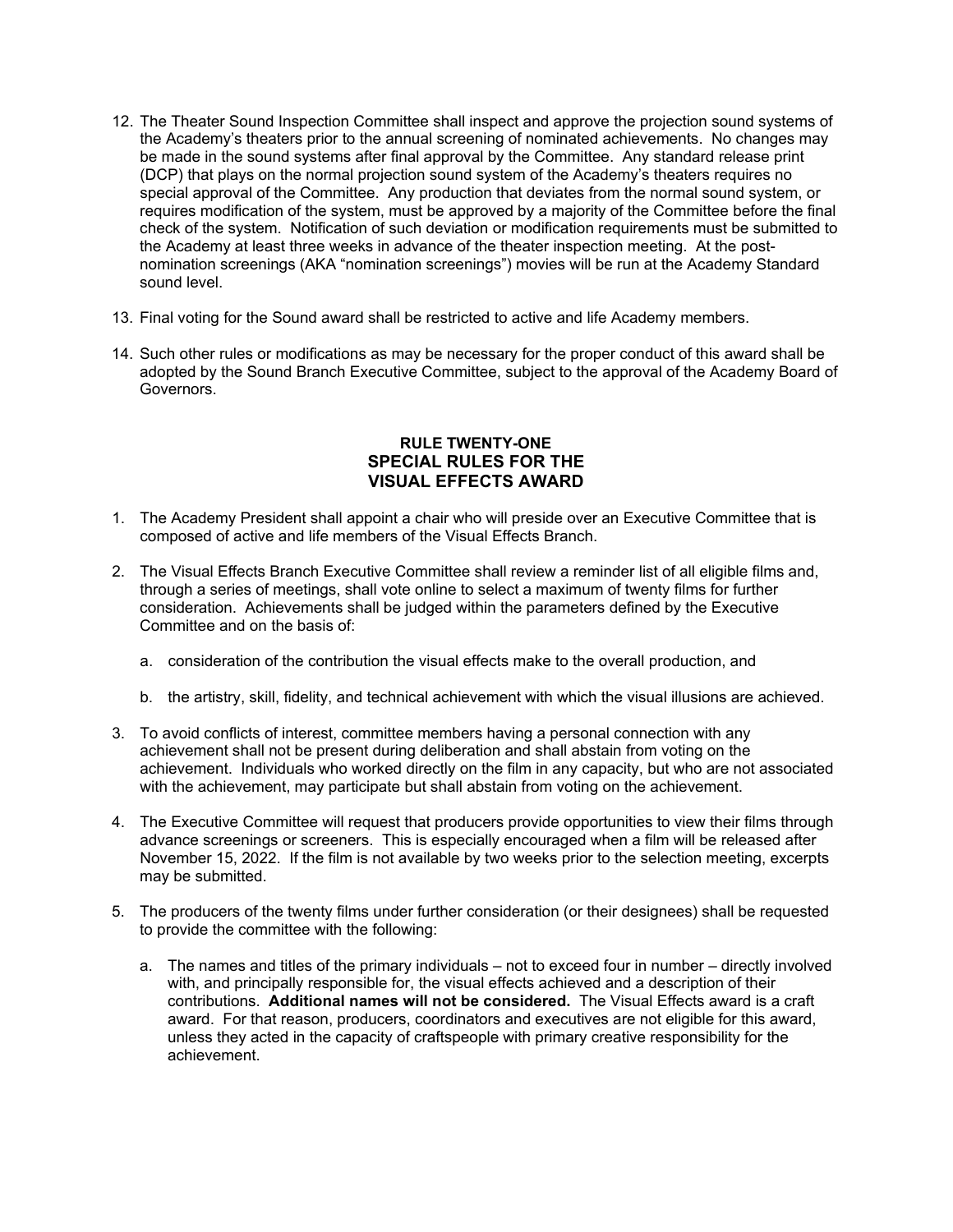- b. Executive Committee supplementary video not to exceed three minutes in total running time providing firsthand information from the lead visual effects supervisor regarding precisely what was created as a visual or mechanical effect, in order to arrive at the finished work.
- 6. Any disputes concerning the list of designated nominees that is submitted by the film's producers will not be accepted without a formal appeal. Appeals should contain short statements from the individuals concerned, and from team members working directly with the individuals, as appropriate. Appeals must be submitted to the committee by December 15, 2022.
- 7. The producers of the ten films that will be considered for nomination (or their designees) shall be requested to provide the committee with the following:
	- a. Written descriptions and visual material illustrating the procedures used to create the effects.
	- b. The Bake-Off reel not to exceed ten minutes in total running time containing excerpts from the digital release DCP of the motion picture. The Bake-Off reel will present the effects shots in movie order, with minor exceptions allowed. This composition playlist must reference only the theatrical release DCP media essence files. Producers wishing to submit a film excerpt reel instead may do so, provided the motion picture was originally released in that format. In this case, a duplicate excerpt reel from the composite release print must be provided for archiving. All formats containing narration are required to include closed captioning.
	- c. Intro Before and After reel not to exceed three minutes in total running time showing the progression of a minimum of two steps in the creation of a finished shot, from raw plate to finished product, or – in the case of shots or sequences created entirely off the set – storyboards, concept art or previsualization. The audio should be silent (MOS) overlaid with voice-over narration explaining the material that is either prerecorded or provided by an attending designated nominee. The content of this reel should be directly related to the material in the Bake-Off reel. All formats containing overlaid narration are required to include closed captioning.
	- d. A multimedia file version of the composition playlist or excerpt reel for use in the production of the Academy Awards telecast.
	- e. Display artwork used to represent the film on the Academy Screening Room.
- 8. The producers shall provide the Academy the right to use the excerpts for any voting purposes, and for any nonprofit purposes of the Academy Museum, the Academy Foundation or Academy websites.
- 9. Visual effects, as an achievement or a craft, shall be determined by the Visual Effects Branch Executive Committee. Eligibility of the submitted body of work and contributor(s) to the achievement, for nomination purposes, shall also be determined by the committee.
- 10. Active voting members of the Visual Effects Branch shall be eligible to view the excerpts of the ten films under consideration at the annual nominating screening which is required viewing to vote. Written descriptions of the effects shall be made available to all active branch members prior to the screening.
- 11. The producers (or their designees) may attend the nominating screening, however, only the designated nominees will be allowed to address branch members.
- 12. Following the running of the excerpts and discussion relative to the achievements, voting shall be conducted as follows:
	- a. An online ballot shall be submitted by all eligible voting members of the Visual Effects Branch on the ten films under consideration.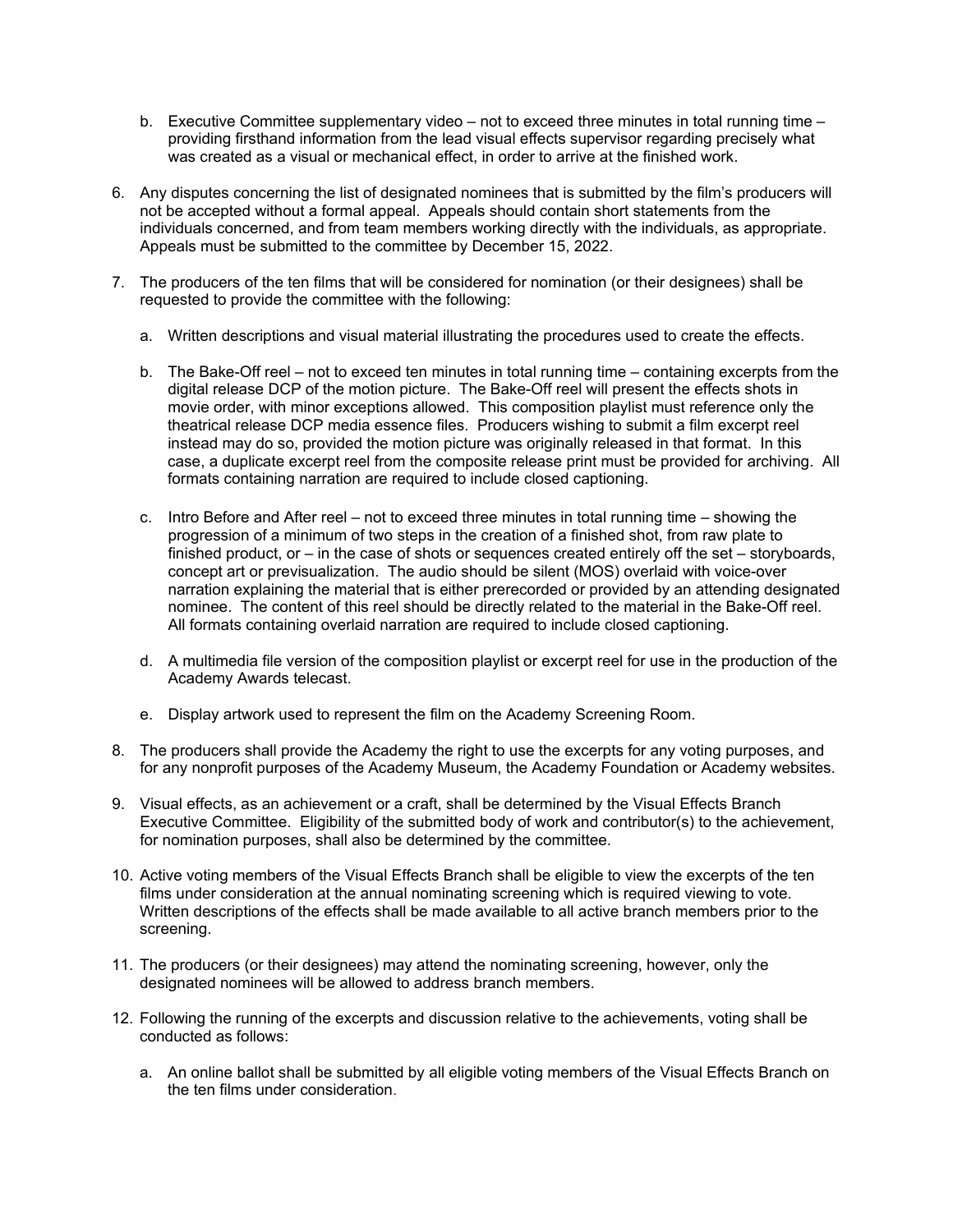- b. Five films shall be selected, using reweighted range voting, to become the nominations for final voting for the Visual Effects award.
- c. Final voting for the Visual Effects award shall be restricted to active and life Academy members.
- 13. Composition playlists and excerpt reels shall become the property of the Academy and be placed in the Academy Film Archive, with the proviso that the Academy will not use the excerpts for commercial gain.
- 14. Such other rules or procedures necessary for the proper conduct of this award shall be adopted by the Visual Effects Branch Executive Committee, subject to the approval of the Academy Board of Governors.

# **RULE TWENTY-TWO SPECIAL RULES FOR THE WRITING AWARDS**

1. An award shall be given for the best achievement in each of two categories:

# **Adapted Screenplay**

# **Original Screenplay**

- 2. To be eligible in either Writing category, an explicit screenwriting credit must be present in the film's legal billing. Credited production companies are ineligible for consideration in the Writing categories.
- 3. The Writers Branch Executive Committee will review the legal billing for all eligible titles. Reminder Lists of all eligible screenplays in each category shall be made available along with nominations ballots to all members of the Writers Branch, who shall vote in the order of their preference for not more than five screenplays in each category.
- 4. The five screenplays in each category receiving the highest number of votes shall become the nominations for final voting for the Writing awards.
- 5. The Writers Branch Executive Committee shall resolve all questions of eligibility and rules.
- 6. Final voting for the Writing awards shall be restricted to active and life Academy members.

## **RULE TWENTY-THREE RULES FOR THE GOVERNORS AWARDS**

# **I. DEFINITIONS**

The Governors Awards include the Irving G. Thalberg Memorial Award, the Jean Hersholt Humanitarian Award and the Honorary Award. They are determined and bestowed by the Board of Governors.

# **II. NOMINATING AND VOTING PROCEDURES**

A. Nominations for the Governors Awards shall be made at an annually designated meeting of the Board of Governors. Nominations for all three awards shall be conducted as a single procedure in which a nominee is named along with the award for which they are proposed.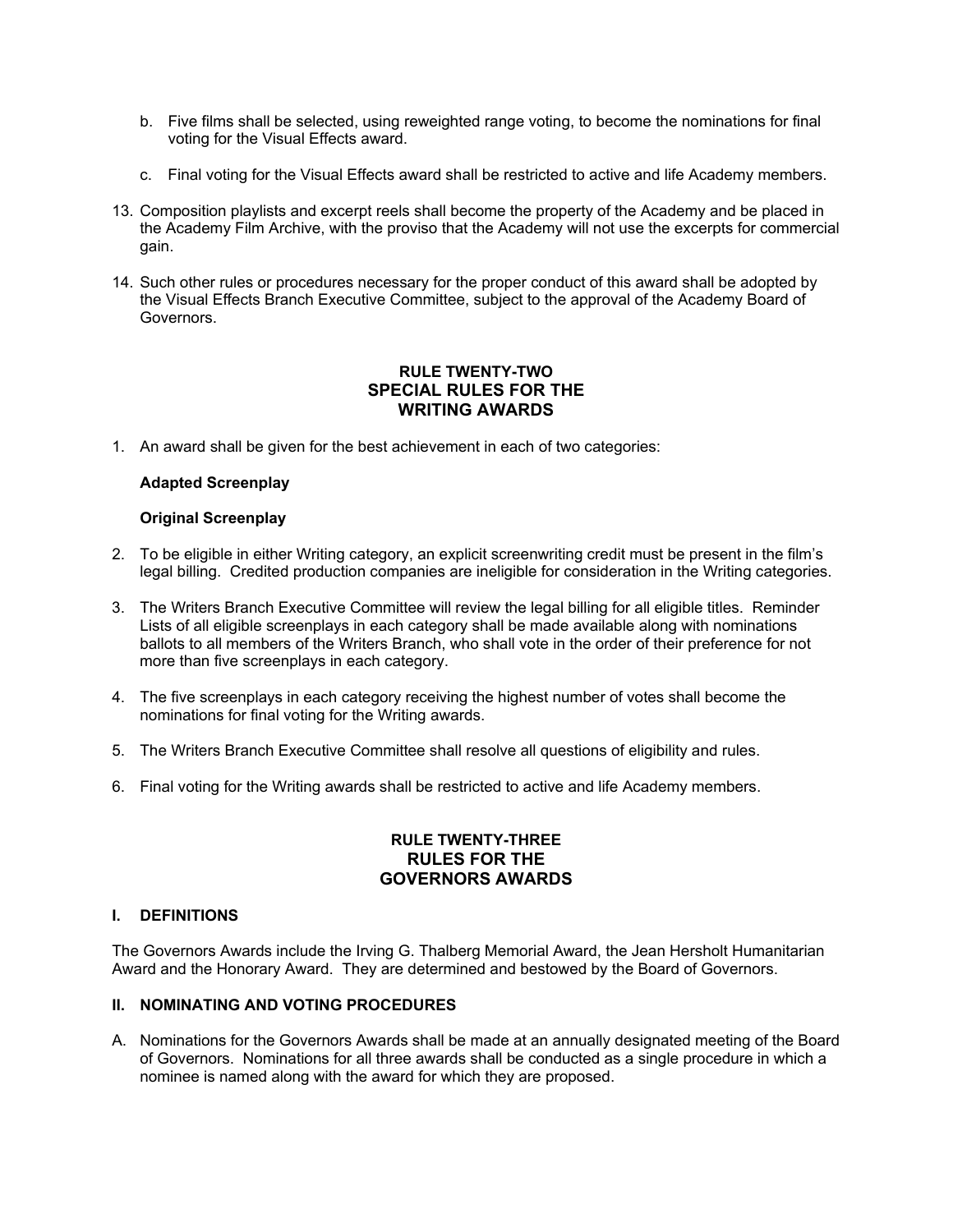- B. When the nominations are closed, voting shall be conducted by secret ballot. The governors shall indicate their preference for a Governors Award by selecting one candidate from among the names listed. The candidate who receives a majority of the votes shall then stand for further consideration. If a tie occurs, a run-off vote between the tied candidates shall take place until a preferred candidate is determined.
- C. If after the first round no candidate receives a majority of the votes, all candidates with less than 10% of the votes shall be eliminated and the remaining candidates shall stand for a second round of voting. If after the second round of voting no candidate receives a majority of the votes, the one candidate receiving the lowest number of votes shall be eliminated and the remaining candidates shall be voted upon. If, during any round of voting in which no candidate receives a majority, there are two or more candidates tied with the lowest number of votes, and if they do not comprise more than half of the entire field of candidates still under consideration, then all of those candidates who are tied with the lowest number of votes shall be eliminated. If those tied with the lowest number of votes comprise more than half of the remaining field, then the governors shall vote by ranking those who are tied in order of preference; the resulting top vote-getter shall remain on the ballot and the others shall be eliminated. This process of elimination shall continue until a candidate with a majority is determined.
- D. A second and third Governors Award may also be presented, following the same nominating and voting procedures as described above. A fourth Governors Award may be presented only if a majority of governors present first vote that a fourth award should be given. If the vote to give a fourth Governors Award is passed, the award will be decided using the same nominating and voting procedures as described.

# **III. LIMITATIONS**

- A. No more than **four** Governors Awards may be presented in a given Awards year.
- B. No more than one Jean Hersholt Humanitarian Award and one Irving G. Thalberg Memorial Award may be presented in a given Awards year. There is no such restriction on the Honorary Award.
- C. No proxies shall be permitted in balloting for any Governors Award.
- D. No Governors Award shall be voted posthumously.
- E. No sitting member of the Board of Governors shall be eligible to receive a Governors Award.
- F. No individual shall be eligible to receive any particular Governors Award more than once.

# **RULE TWENTY-FOUR RULES FOR THE SPECIAL ACHIEVEMENT AWARD**

- 1. This award shall be given for an achievement which makes an exceptional contribution to the motion picture for which it was created, but for which there is no annual award category. Such award shall only be conferred, however, for achievements in productions that also qualify under Rules Two and Three.
- 2. Nominations for the Special Achievement Award shall be made at a special meeting of the Board of Governors.
- 3. Following completion of the nominations for this award, a secret ballot shall be taken on which the governors vote for the nominee of their preference. The nominee receiving the highest numerical score shall be considered further in a second secret ballot to determine if this award shall be given. If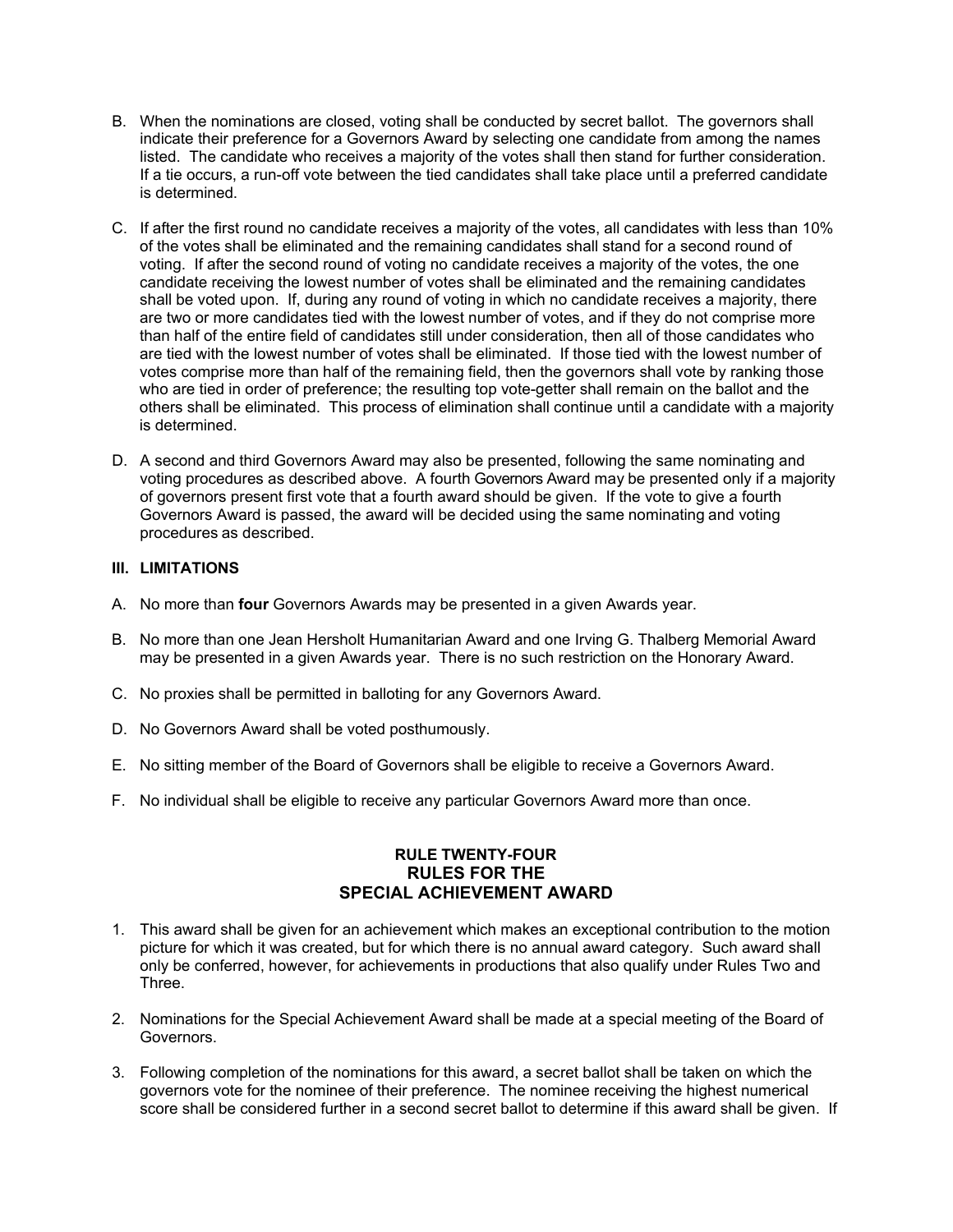the achievement receives a vote of **two-thirds** of the governors present, the person(s) named as being responsible for the achievement shall receive the Special Achievement Award.

- 4. No proxies shall be permitted in balloting for the Special Achievement Award.
- 5. Such other rules or modifications as may be necessary for the proper conduct of this award shall be adopted by the Board of Governors.

# **RULE TWENTY-FIVE RULES FOR THE SCIENTIFIC AND TECHNICAL SPECIAL AWARDS**

- 1. The Scientific and Technical Special Awards may include:
	- a. **GORDON E. SAWYER AWARD** (Statuette). This award shall be given to an individual whose technological contributions have made an extraordinary and lasting impact on the motion picture industry.
	- b. **AWARD OF COMMENDATION** (Special Plaque). This award shall be given in recognition of special technical achievements in the motion picture arts and sciences.
- 2. The Service Awards may include:
	- a. **JOHN A. BONNER AWARD** (Medallion). This award shall be given to an individual in recognition of extraordinary service to the motion picture industry.
- 3. A Special Awards Review Subcommittee will identify potential candidates for the **Gordon E. Sawyer Award** and the **John A. Bonner Award.** This committee will be composed of the chair and vice chair of the Scientific and Technical Awards Committee, the chair of the Awards and Events Committee, three other members of the Awards and Events Committee, and five Academy members selected by the President.
	- a. Any candidate must be endorsed by two members of the Special Awards Review Subcommittee to be considered.
	- b. The Special Awards Review Subcommittee will form surrogate groups to investigate the candidates' careers and contributions.
	- c. Each surrogate group will produce a report on each candidate which will include a minimum of **three** letters of recommendation from active Academy members.
- 4. The Scientific and Technical Awards Committee may propose candidates for the **Award of Commendation** and forward their recommendations to the Awards and Events Committee for consideration.
- 5. No sitting member of the Board of Governors shall be eligible to receive the Gordon E. Sawyer Award or the John A. Bonner Award, and shall remain ineligible for a period of three years after their term has ended. Governors are eligible for the Award of Commendation.
- 6. No current employee of the Academy of Motion Picture Arts and Sciences shall be eligible for the Gordon E. Sawyer Award or the John A. Bonner Award, and shall remain ineligible for a period of three years after their employment has ended. Employees are eligible for the Award of Commendation.